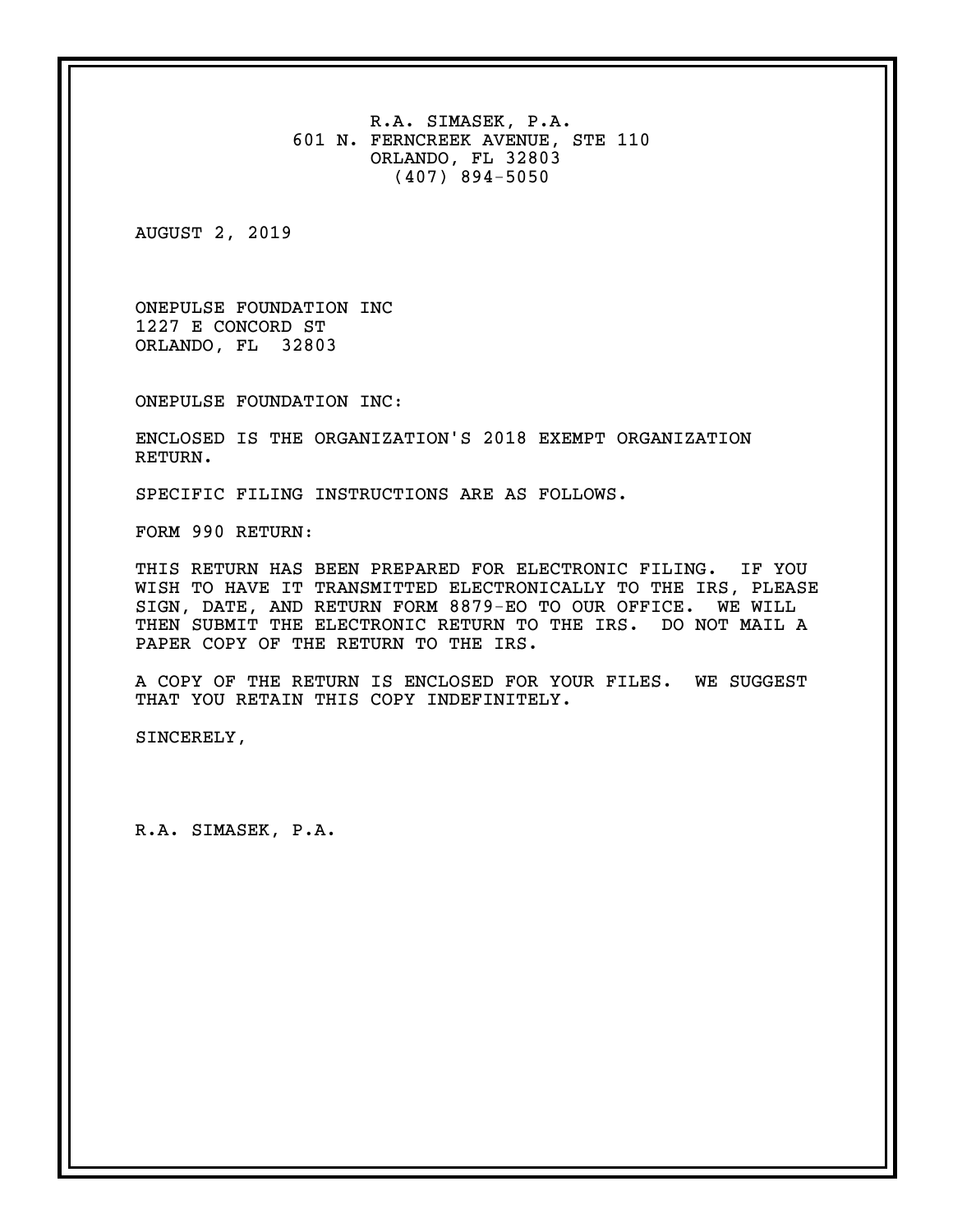|      | V<br>- 1 |  |
|------|----------|--|
| Form |          |  |

# EXTENDED TO NOVEMBER 15, 2019

**990** Return of Organization Exempt From Income Tax **Punce 1845-004 Puncer section 501(c), 527, or 4947(a)(1)** of the Internal Revenue Code (except private foundations) **2018** 

▶ Do not enter social security numbers on this form as it may be made public. <br>**● Go to www.irs.gov/Form990 for instructions and the latest information.** Inspection **| Go to www.irs.gov/Form990 for instructions and the latest information. Inspection**



Department of the Treasury Internal Revenue Service

|                                |                                       | A For the 2018 calendar year, or tax year beginning<br>and ending                                                                                                          |            |                                                     |                                                                        |
|--------------------------------|---------------------------------------|----------------------------------------------------------------------------------------------------------------------------------------------------------------------------|------------|-----------------------------------------------------|------------------------------------------------------------------------|
|                                | <b>B</b> Check if applicable:         | C Name of organization                                                                                                                                                     |            | D Employer identification number                    |                                                                        |
|                                | Address<br>change                     | ONEPULSE FOUNDATION INC                                                                                                                                                    |            |                                                     |                                                                        |
|                                | Name<br>]change                       | Doing business as                                                                                                                                                          |            |                                                     | 81-3142847                                                             |
|                                | Initial<br>return<br>Final<br>return/ | Number and street (or P.O. box if mail is not delivered to street address)<br>1227 E CONCORD ST                                                                            | Room/suite | <b>E</b> Telephone number                           | 407.775.2436                                                           |
|                                | termin-<br>ated                       | City or town, state or province, country, and ZIP or foreign postal code                                                                                                   |            | G Gross receipts \$                                 | 1,740,141.                                                             |
|                                | Amended<br>Ireturn                    | ORLANDO, FL<br>32803                                                                                                                                                       |            | $H(a)$ is this a group return                       |                                                                        |
|                                | Applica-<br>Ition                     | F Name and address of principal officer: BARBARA POMA                                                                                                                      |            |                                                     | for subordinates? $\begin{array}{c} \boxed{\mathbf{X}} \end{array}$ No |
|                                | pending                               | 1227 EAST CONCORD STREET, ORLANDO, FL                                                                                                                                      |            | 32803 H(b) Are all subordinates included? Ves       | <b>No</b>                                                              |
|                                |                                       | <b>I</b> Tax-exempt status: $X \overline{X}$ 501(c)(3) $361(c)$ 501(c)(<br>$\sqrt{\frac{1}{1}}$ (insert no.)<br>$4947(a)(1)$ or                                            | 527        |                                                     | If "No," attach a list. (see instructions)                             |
|                                |                                       | J Website: $\triangleright$ ONEPULSEFOUNDATION. ORG                                                                                                                        |            | $H(c)$ Group exemption number $\blacktriangleright$ |                                                                        |
|                                |                                       | <b>K</b> Form of organization: $\boxed{\mathbf{X}}$ Corporation<br>$\vert$ Trust<br>Other $\blacktriangleright$<br>Association                                             |            |                                                     | L Year of formation: $2016$ M State of legal domicile: $FL$            |
|                                | Part I                                | <b>Summary</b>                                                                                                                                                             |            |                                                     |                                                                        |
|                                | 1                                     | Briefly describe the organization's mission or most significant activities: SEE SCHEDULE O.                                                                                |            |                                                     |                                                                        |
| Activities & Governance        |                                       |                                                                                                                                                                            |            |                                                     |                                                                        |
|                                | 2                                     | Check this box $\blacktriangleright$ $\Box$ if the organization discontinued its operations or disposed of more than 25% of its net assets.                                |            |                                                     |                                                                        |
|                                | 3                                     |                                                                                                                                                                            |            |                                                     | 20                                                                     |
|                                | 4                                     |                                                                                                                                                                            |            | $\overline{\mathbf{4}}$                             | $\overline{20}$                                                        |
|                                | 5                                     |                                                                                                                                                                            |            | 5                                                   | 7                                                                      |
|                                | 6                                     |                                                                                                                                                                            |            | 6                                                   | 161                                                                    |
|                                |                                       |                                                                                                                                                                            |            | 7a                                                  | $\overline{0}$ .                                                       |
|                                |                                       |                                                                                                                                                                            |            | 7b                                                  | $\overline{0}$ .                                                       |
|                                |                                       |                                                                                                                                                                            |            | <b>Prior Year</b>                                   | <b>Current Year</b>                                                    |
|                                | 8                                     |                                                                                                                                                                            |            | 353,408.                                            | 1,574,795.                                                             |
|                                | 9                                     | Program service revenue (Part VIII, line 2g)                                                                                                                               |            | О.                                                  | ο.                                                                     |
| Revenue                        | 10                                    |                                                                                                                                                                            |            | σ.                                                  | 114.                                                                   |
|                                | 11                                    | Other revenue (Part VIII, column (A), lines 5, 6d, 8c, 9c, 10c, and 11e)                                                                                                   |            | 21, 130.                                            | 60,951.                                                                |
|                                | 12                                    | Total revenue - add lines 8 through 11 (must equal Part VIII, column (A), line 12)                                                                                         |            | 374,538.                                            | 1,635,860.                                                             |
|                                | 13                                    | Grants and similar amounts paid (Part IX, column (A), lines 1-3)                                                                                                           |            | 0.                                                  | $\overline{\mathfrak{o}}$ .                                            |
|                                | 14                                    | Benefits paid to or for members (Part IX, column (A), line 4)                                                                                                              |            | О.                                                  | $\overline{0}$ .                                                       |
|                                | 15                                    | Salaries, other compensation, employee benefits (Part IX, column (A), lines 5-10)                                                                                          |            | 110,871.                                            | 309,771.                                                               |
|                                |                                       | 16a Professional fundraising fees (Part IX, column (A), line 11e)                                                                                                          |            | 0.                                                  | 0.                                                                     |
| Expenses                       |                                       | 47,280.<br><b>b</b> Total fundraising expenses (Part IX, column (D), line 25)<br>▶                                                                                         |            |                                                     |                                                                        |
|                                | 17                                    |                                                                                                                                                                            |            | 143, 195.                                           | 405, 305.                                                              |
|                                | 18                                    | Total expenses. Add lines 13-17 (must equal Part IX, column (A), line 25)                                                                                                  |            | 254,066.                                            | 715,076.                                                               |
|                                | 19                                    |                                                                                                                                                                            |            | 120,472.                                            | 920, 784.                                                              |
| Net Assets or<br>Fund Balances |                                       |                                                                                                                                                                            |            | <b>Beginning of Current Year</b>                    | <b>End of Year</b><br>1,334,642.                                       |
|                                | 20                                    | Total assets (Part X, line 16)                                                                                                                                             |            | $160,606$ .<br>4,548.                               | 203, 260.                                                              |
|                                | 21                                    | Total liabilities (Part X, line 26)                                                                                                                                        |            | 156,058.                                            | 1,131,382.                                                             |
|                                | 22<br>Part II                         | Signature Block                                                                                                                                                            |            |                                                     |                                                                        |
|                                |                                       | Under penalties of perjury, I declare that I have examined this return, including accompanying schedules and statements, and to the best of my knowledge and belief, it is |            |                                                     |                                                                        |
|                                |                                       |                                                                                                                                                                            |            |                                                     |                                                                        |

true, correct, and complete. Declaration of preparer (other than officer) is based on all information of which preparer has any knowledge.

| Sign<br>Here                                      | Signature of officer<br>BARBARA POMA, CEO & EXEC. DIRECTOR<br>Type or print name and title |                      | Date                                                       |  |  |  |
|---------------------------------------------------|--------------------------------------------------------------------------------------------|----------------------|------------------------------------------------------------|--|--|--|
| Paid                                              | Print/Type preparer's name<br>R. A. SIMASEK, P.A.                                          | Preparer's signature | Date<br><b>PTIN</b><br>Check<br>P00469121<br>self-emploved |  |  |  |
| Preparer                                          | Firm's name R.A. SIMASEK, P.A.                                                             |                      | $59 - 3761263$<br>Firm's EIN                               |  |  |  |
| Use Only                                          | Firm's address 601 N. FERNCREEK AVE,                                                       | <b>STE 110</b>       |                                                            |  |  |  |
| Phone no. $407 - 894 - 5050$<br>ORLANDO, FL 32803 |                                                                                            |                      |                                                            |  |  |  |
|                                                   | May the IRS discuss this return with the preparer shown above? (see instructions)          |                      | $\mathbf{X}$ Yes<br><b>No</b>                              |  |  |  |
| 832001 12-31-18                                   | LHA For Paperwork Reduction Act Notice, see the separate instructions.                     |                      | Form 990 (2018)                                            |  |  |  |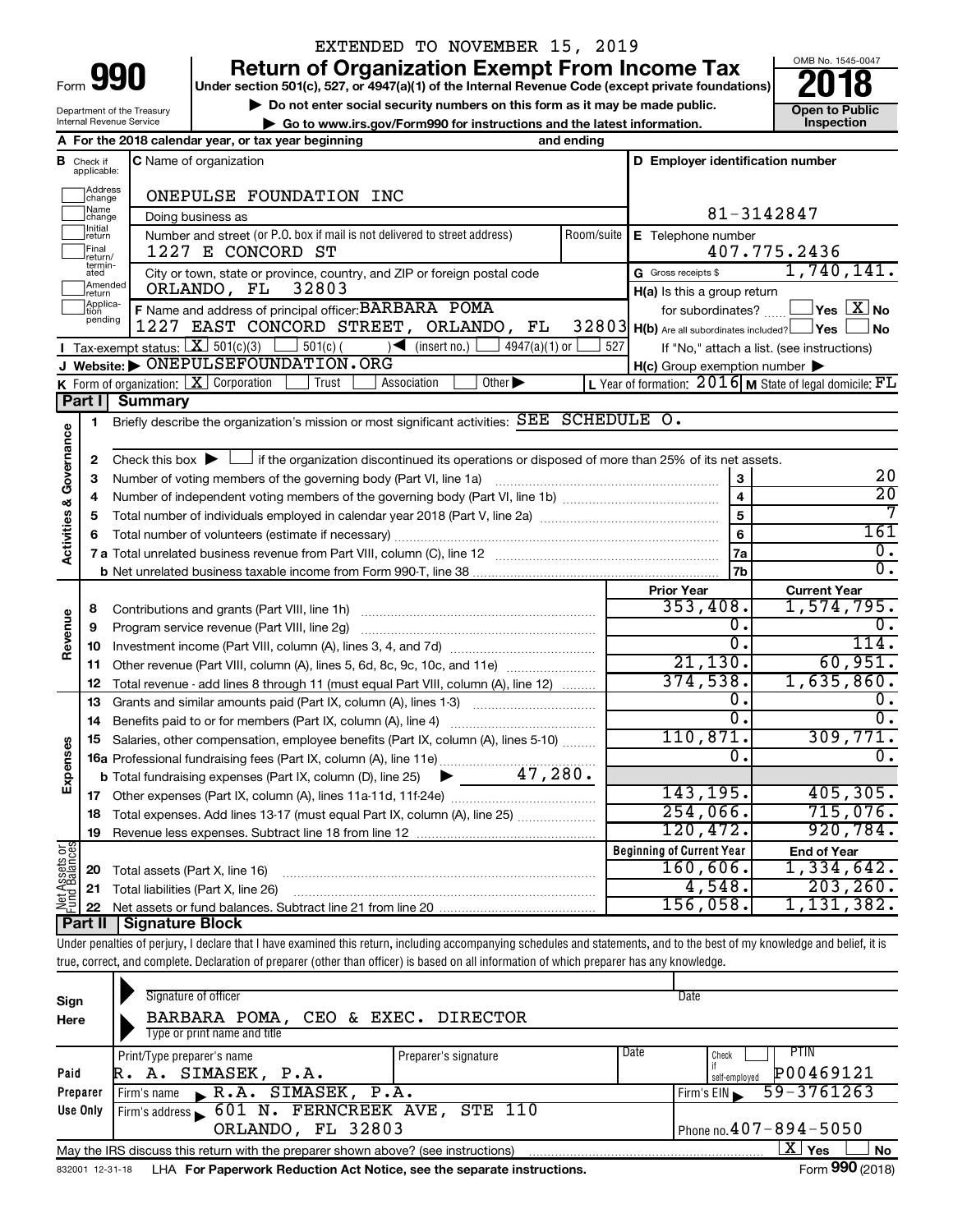|              | ONEPULSE FOUNDATION INC<br>Form 990 (2018)                                                                                                                                                          | 81-3142847                                      | Page 2               |
|--------------|-----------------------------------------------------------------------------------------------------------------------------------------------------------------------------------------------------|-------------------------------------------------|----------------------|
|              | <b>Part III   Statement of Program Service Accomplishments</b>                                                                                                                                      |                                                 |                      |
|              |                                                                                                                                                                                                     |                                                 | $\boxed{\textbf{X}}$ |
| 1            | Briefly describe the organization's mission:<br>TO CREATE AND SUPPORT A MEMORIAL THAT OPENS HEARTS, A MUSEUM THAT                                                                                   |                                                 |                      |
|              | OPENS MINDS, EDUCATIONAL PROGRAMS THAT OPEN EYES AND ENDOWED                                                                                                                                        |                                                 |                      |
|              | SCHOLARSHIPS THAT OPEN DOORS.                                                                                                                                                                       |                                                 |                      |
|              |                                                                                                                                                                                                     |                                                 |                      |
| $\mathbf{2}$ | Did the organization undertake any significant program services during the year which were not listed on the<br>prior Form 990 or 990-EZ?                                                           | $\overline{X}$ Yes $\Box$ No                    |                      |
|              | If "Yes," describe these new services on Schedule O.                                                                                                                                                |                                                 |                      |
| 3            | Did the organization cease conducting, or make significant changes in how it conducts, any program services?                                                                                        | $\boxed{\phantom{1}}$ Yes $\boxed{\text{X}}$ No |                      |
|              | If "Yes," describe these changes on Schedule O.                                                                                                                                                     |                                                 |                      |
| 4            | Describe the organization's program service accomplishments for each of its three largest program services, as measured by expenses.                                                                |                                                 |                      |
|              | Section 501(c)(3) and 501(c)(4) organizations are required to report the amount of grants and allocations to others, the total expenses, and<br>revenue, if any, for each program service reported. |                                                 |                      |
| 4a           | 100, 489. including grants of \$<br>) (Expenses \$<br>(Code:                                                                                                                                        | ) (Revenue \$                                   |                      |
|              | PULSE INTERIM MEMORIAL                                                                                                                                                                              |                                                 |                      |
|              |                                                                                                                                                                                                     |                                                 |                      |
|              | ON MAY 8, 2018 ONEPULSE FOUNDATION OPENED THE PULSE INTERIM MEMORIAL,<br>LOCATED AT 1912 S ORANGE AVENUE, ORLANDO, FL ON THE SITE OF PULSE                                                          |                                                 |                      |
|              | LOCAL, NATIONAL, AND INTERNATIONAL VISITORS PAY TRIBUTE AT<br>NIGHTCLUB.                                                                                                                            |                                                 |                      |
|              | THE SITE DAILY, INCLUDING CONVENTION GROUPS, ALONG WITH LOCAL SCHOOL                                                                                                                                |                                                 |                      |
|              | FIELD TRIPS AND CHURCH VACATION BIBLE SCHOOL PARTICIPANTS.                                                                                                                                          | KNOWING IT                                      |                      |
|              | WILL TAKE A MINIMUM OF THREE YEARS TO DESIGN AND BUILD A PERMANENT<br>MEMORIAL AND MUSEUM, THE FOUNDATION UNDERSTOOD THE IMPORTANCE OF                                                              |                                                 |                      |
|              | CLEANING UP THE SITE AND MAKING IT A MORE RESPECTFUL, REFLECTIVE PLACE                                                                                                                              |                                                 |                      |
|              | FOR REMEMBERING THE VICTIMS, SURVIVORS, AND FIRST RESPONDERS, WHILE                                                                                                                                 |                                                 |                      |
|              | PAYING TRIBUTE TO THE ENORMOUS GLOBAL RESPONSE OF LOVE AND UNITY TO ALL                                                                                                                             |                                                 |                      |
| 4b           | 8,739. including grants of \$<br>) (Expenses \$<br>(Code:<br>REMEMBRANCE CEREMONY -                                                                                                                 | ) (Revenue \$                                   |                      |
|              |                                                                                                                                                                                                     |                                                 |                      |
|              | ONEPULSE FOUNDATION HOSTS THE OFFICIAL ANNUAL REMEMBRANCE CEREMONY ON                                                                                                                               |                                                 |                      |
|              | IN 2018, THE FOUNDATION ABSORBED ALL<br><b>JUNE 12TH EACH YEAR.</b>                                                                                                                                 | THE EVENT                                       |                      |
|              | COSTS INCLUDING PRODUCTION, LABOR, AND CITY OF ORLANDO STREET<br>AND SECURITY EXPENSES.                                                                                                             | <b>CLOSURE</b>                                  |                      |
|              | THE CEREMONY IS A HEALING DAY FOR THE<br>COMMUNITY, WHERE RESIDENTS CAN COME TOGETHER IN SONG, PRAYER, AND                                                                                          |                                                 |                      |
|              | REMARKS HONORING ALL AFFECTED BY THE JUNE 12, 2016 TRAGEDY. CITY OF                                                                                                                                 |                                                 |                      |
|              | ORLANDO MAYOR BUDDY DYER AND ORANGE COUNTY MAYOR TERESA JACOBS SERVED                                                                                                                               |                                                 |                      |
|              | AS SPEAKERS FOR THE ANNUAL EVENT. OVER 3,000 PEOPLE ATTENDED.                                                                                                                                       |                                                 |                      |
|              | TWO CEREMONIES WERE HELD IN 2018. A PRIVATE MORNING CEREMONY FOR                                                                                                                                    |                                                 |                      |
|              | <b>4c</b> (Code: ) (Expenses \$ 10, 352. including grants of \$                                                                                                                                     | $($ Revenue \$                                  | $\rightarrow$        |
|              | FAMILY DAYS -                                                                                                                                                                                       |                                                 |                      |
|              |                                                                                                                                                                                                     |                                                 |                      |
|              | ONEPULSE FOUNDATION HOSTS VICTIMS' FAMILIES AND SURVIVORS TWO TIMES A<br>YEAR FOR FAMILY DAYS. THE GOAL OF THIS ONGOING EVENT SERIES IS TO                                                          |                                                 |                      |
|              | PROVIDE THE FAMILIES AND SURVIVORS WITH TIME TO GATHER IN AN UPLIFITING                                                                                                                             |                                                 |                      |
|              | ATMOSPHERE, SPEND QUALITY TIME CONNECTING WITH ONE ANOTHER AND,                                                                                                                                     |                                                 |                      |
|              | ULTIMATELY, CREATE BONDS OF SUPPORT THAT ARE CRUCIAL TO THIER HEALING                                                                                                                               |                                                 |                      |
|              | PROCESS. FAMILY DAYS ACTIVITIES AND THE VENUE OF THESE EVENTS WILL                                                                                                                                  |                                                 |                      |
|              | VARY, BUT WILL ALWAYS INCLUDE A MIX OF MUSIC, ENTERTAINMENT, GAMES,<br>FOOD AND FESTIVITES FOR ALL GUESTS TO ENJOY IN A COMMUNAL, PEACEFUL                                                          |                                                 |                      |
|              | ENVIRONMENT. ONEPULSE FOUNDATION WILL ALSO OFFER RESOURCES FOR MENTAL                                                                                                                               |                                                 |                      |
|              | HEALTH COUNSELING AND OTHER SERVICES AT THESE EVENTS FOR THOSE IN NEED.                                                                                                                             |                                                 |                      |
|              | 4d Other program services (Describe in Schedule O.)                                                                                                                                                 |                                                 |                      |
|              | (Expenses \$ $476, 864$ • including grants of \$<br>) (Revenue \$<br>596,444.                                                                                                                       |                                                 |                      |
|              | 4e Total program service expenses                                                                                                                                                                   |                                                 | Form 990 (2018)      |
|              | SEE SCHEDULE O FOR CONTINUATION(S)<br>832002 12-31-18                                                                                                                                               |                                                 |                      |
|              | C.                                                                                                                                                                                                  |                                                 |                      |

2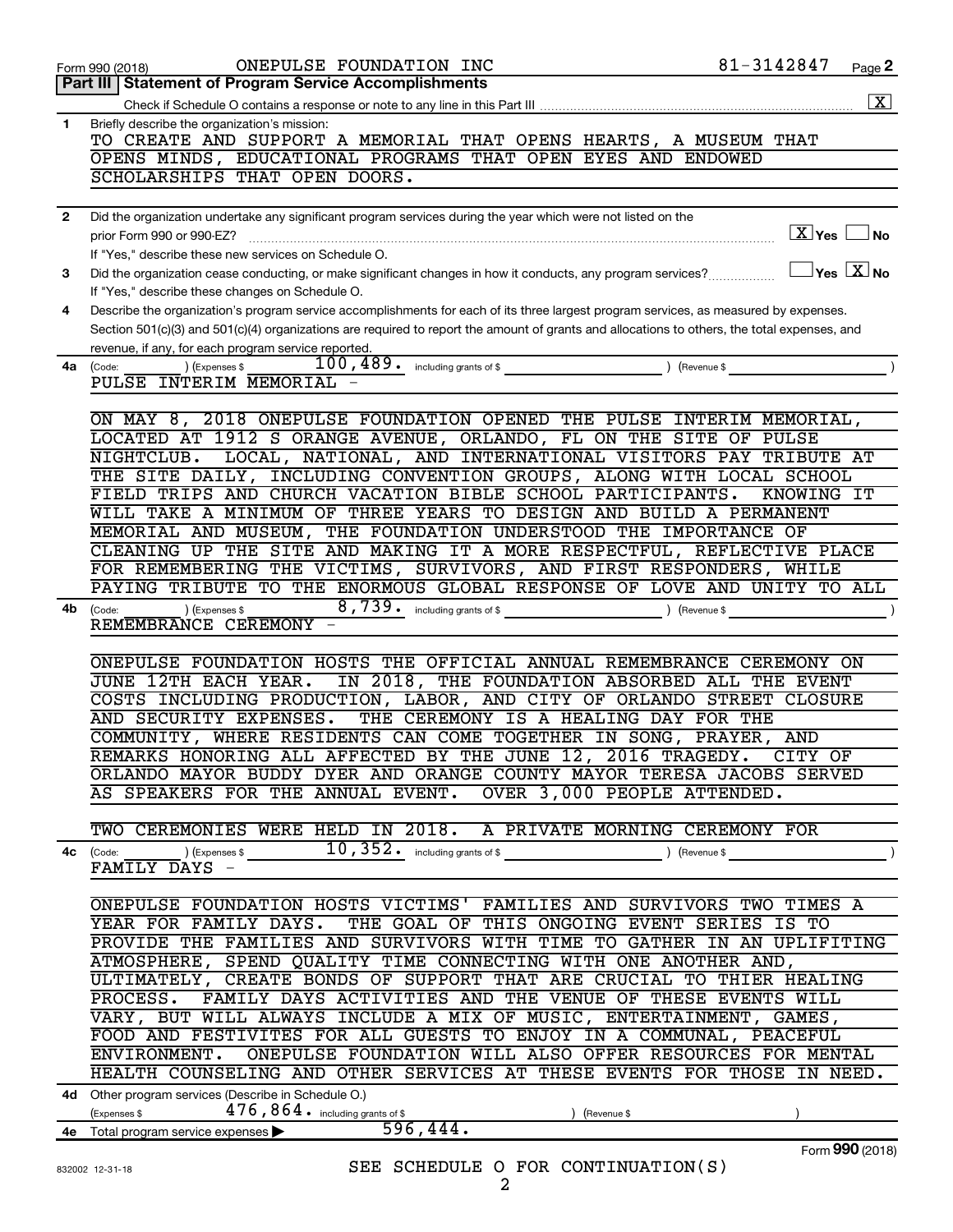**Part IV Checklist of Required Schedules**

832003 12-31-18

Form 990 (2018) Page ONEPULSE FOUNDATION INC 81-3142847

|     |                                                                                                                                      |                 | Yes                     | No                         |
|-----|--------------------------------------------------------------------------------------------------------------------------------------|-----------------|-------------------------|----------------------------|
| 1.  | Is the organization described in section $501(c)(3)$ or $4947(a)(1)$ (other than a private foundation)?                              |                 |                         |                            |
|     | If "Yes," complete Schedule A                                                                                                        | 1               | x                       |                            |
| 2   |                                                                                                                                      | $\mathbf{2}$    | $\overline{\textbf{x}}$ |                            |
| 3   | Did the organization engage in direct or indirect political campaign activities on behalf of or in opposition to candidates for      |                 |                         |                            |
|     | public office? If "Yes," complete Schedule C, Part I                                                                                 | 3               |                         | x.                         |
| 4   | Section 501(c)(3) organizations. Did the organization engage in lobbying activities, or have a section 501(h) election in effect     |                 |                         |                            |
|     |                                                                                                                                      | 4               |                         | x                          |
| 5   | Is the organization a section 501(c)(4), 501(c)(5), or 501(c)(6) organization that receives membership dues, assessments, or         |                 |                         |                            |
|     |                                                                                                                                      | 5               |                         | x                          |
| 6   | Did the organization maintain any donor advised funds or any similar funds or accounts for which donors have the right to            |                 |                         | x                          |
|     | provide advice on the distribution or investment of amounts in such funds or accounts? If "Yes," complete Schedule D, Part I         | 6               |                         |                            |
| 7   | Did the organization receive or hold a conservation easement, including easements to preserve open space,                            |                 |                         | x                          |
|     | Did the organization maintain collections of works of art, historical treasures, or other similar assets? If "Yes," complete         | $\overline{7}$  |                         |                            |
| 8   |                                                                                                                                      | 8               | x                       |                            |
| 9   | Did the organization report an amount in Part X, line 21, for escrow or custodial account liability, serve as a custodian for        |                 |                         |                            |
|     | amounts not listed in Part X; or provide credit counseling, debt management, credit repair, or debt negotiation services?            |                 |                         |                            |
|     | If "Yes," complete Schedule D, Part IV                                                                                               | 9               |                         | x                          |
| 10  | Did the organization, directly or through a related organization, hold assets in temporarily restricted endowments, permanent        |                 |                         |                            |
|     |                                                                                                                                      | 10              |                         | x.                         |
| 11  | If the organization's answer to any of the following questions is "Yes," then complete Schedule D, Parts VI, VII, VIII, IX, or X     |                 |                         |                            |
|     | as applicable.                                                                                                                       |                 |                         |                            |
|     | a Did the organization report an amount for land, buildings, and equipment in Part X, line 10? If "Yes," complete Schedule D,        |                 |                         |                            |
|     | Part VI                                                                                                                              | 11a             | х                       |                            |
|     | <b>b</b> Did the organization report an amount for investments - other securities in Part X, line 12 that is 5% or more of its total |                 |                         |                            |
|     |                                                                                                                                      | 11b             |                         | x                          |
|     | c Did the organization report an amount for investments - program related in Part X, line 13 that is 5% or more of its total         |                 |                         |                            |
|     |                                                                                                                                      | 11c             |                         | x                          |
|     | d Did the organization report an amount for other assets in Part X, line 15 that is 5% or more of its total assets reported in       |                 |                         |                            |
|     |                                                                                                                                      | 11d             |                         | x.                         |
|     | e Did the organization report an amount for other liabilities in Part X, line 25? If "Yes," complete Schedule D, Part X              | 11e             | X                       |                            |
| f.  | Did the organization's separate or consolidated financial statements for the tax year include a footnote that addresses              |                 |                         |                            |
|     | the organization's liability for uncertain tax positions under FIN 48 (ASC 740)? If "Yes," complete Schedule D, Part X               | 11f             |                         | x.                         |
|     | 12a Did the organization obtain separate, independent audited financial statements for the tax year? If "Yes," complete              |                 |                         |                            |
|     | Schedule D, Parts XI and XII                                                                                                         | 12a             | х                       |                            |
|     | <b>b</b> Was the organization included in consolidated, independent audited financial statements for the tax year?                   |                 |                         |                            |
|     | If "Yes," and if the organization answered "No" to line 12a, then completing Schedule D, Parts XI and XII is optional www.           | 12 <sub>b</sub> |                         | Χ<br>$\overline{\text{x}}$ |
| 13  | Is the organization a school described in section 170(b)(1)(A)(ii)? If "Yes," complete Schedule E                                    | 13              |                         | x                          |
| 14a | Did the organization maintain an office, employees, or agents outside of the United States?                                          | 14a             |                         |                            |
|     | <b>b</b> Did the organization have aggregate revenues or expenses of more than \$10,000 from grantmaking, fundraising, business,     |                 |                         |                            |
|     | investment, and program service activities outside the United States, or aggregate foreign investments valued at \$100,000           | 14b             |                         | x                          |
| 15  | Did the organization report on Part IX, column (A), line 3, more than \$5,000 of grants or other assistance to or for any            |                 |                         |                            |
|     |                                                                                                                                      | 15              |                         | x                          |
| 16  | Did the organization report on Part IX, column (A), line 3, more than \$5,000 of aggregate grants or other assistance to             |                 |                         |                            |
|     |                                                                                                                                      | 16              |                         | x                          |
| 17  | Did the organization report a total of more than \$15,000 of expenses for professional fundraising services on Part IX,              |                 |                         |                            |
|     |                                                                                                                                      | 17              |                         | x                          |
| 18  | Did the organization report more than \$15,000 total of fundraising event gross income and contributions on Part VIII, lines         |                 |                         |                            |
|     |                                                                                                                                      | 18              | x                       |                            |
| 19  | Did the organization report more than \$15,000 of gross income from gaming activities on Part VIII, line 9a? If "Yes,"               |                 |                         |                            |
|     |                                                                                                                                      | 19              |                         | x                          |
|     | 20a Did the organization operate one or more hospital facilities? If "Yes," complete Schedule H                                      | <b>20a</b>      |                         | х                          |
|     |                                                                                                                                      | 20 <sub>b</sub> |                         |                            |
| 21  | Did the organization report more than \$5,000 of grants or other assistance to any domestic organization or                          |                 |                         |                            |
|     |                                                                                                                                      | 21              |                         | x                          |

Form (2018) **990**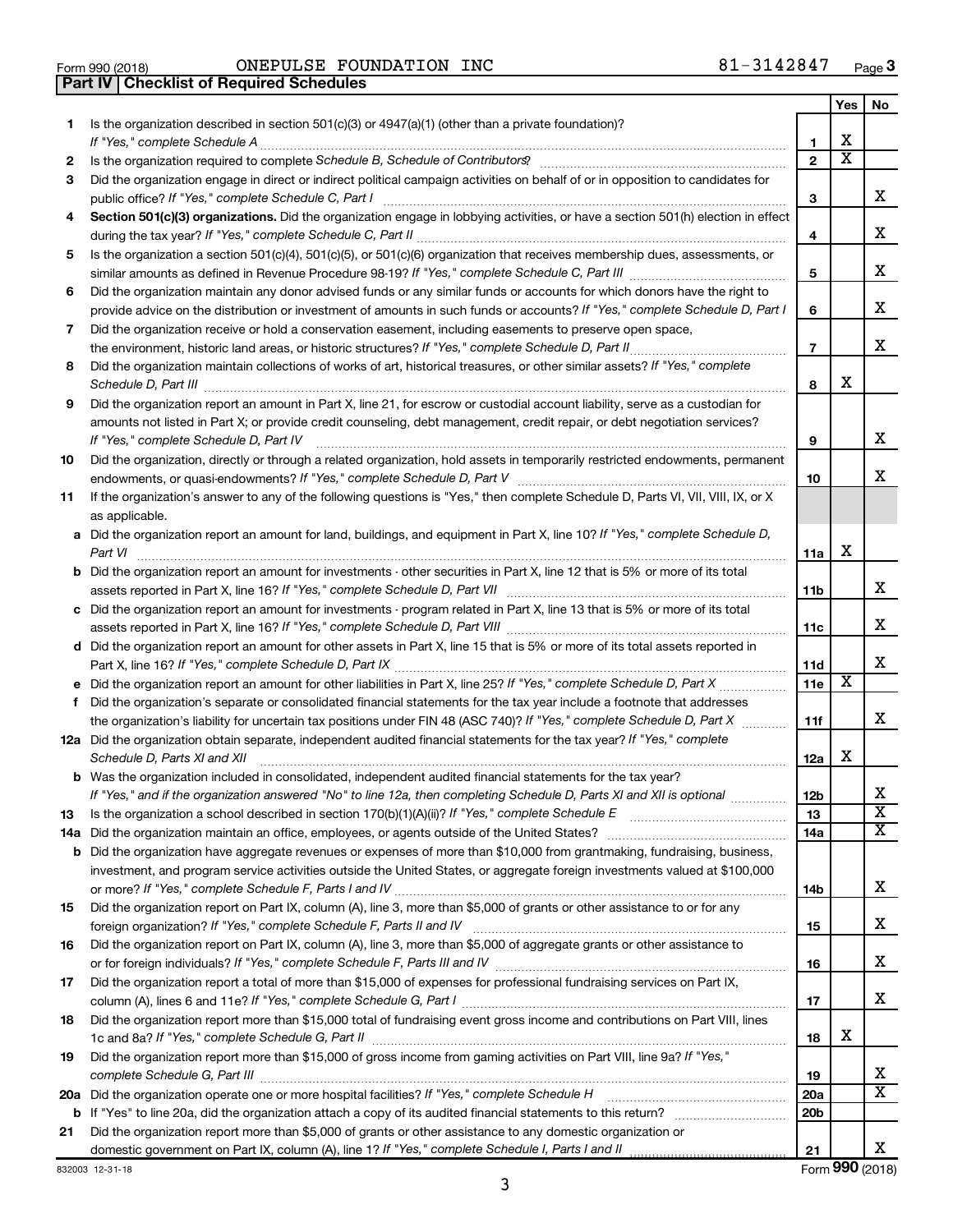|  | Form 990 (2018) |
|--|-----------------|
|  |                 |

*(continued)* **Part IV Checklist of Required Schedules**

|               |                                                                                                                                                                                                                                |                 | Yes | No |
|---------------|--------------------------------------------------------------------------------------------------------------------------------------------------------------------------------------------------------------------------------|-----------------|-----|----|
| 22            | Did the organization report more than \$5,000 of grants or other assistance to or for domestic individuals on                                                                                                                  |                 |     |    |
|               |                                                                                                                                                                                                                                | 22              |     | x  |
| 23            | Did the organization answer "Yes" to Part VII, Section A, line 3, 4, or 5 about compensation of the organization's current                                                                                                     |                 |     |    |
|               | and former officers, directors, trustees, key employees, and highest compensated employees? If "Yes," complete                                                                                                                 |                 |     |    |
|               | Schedule J                                                                                                                                                                                                                     | 23              |     | x  |
|               | 24a Did the organization have a tax-exempt bond issue with an outstanding principal amount of more than \$100,000 as of the                                                                                                    |                 |     |    |
|               | last day of the year, that was issued after December 31, 2002? If "Yes," answer lines 24b through 24d and complete                                                                                                             |                 |     |    |
|               |                                                                                                                                                                                                                                | 24a             |     | x  |
|               |                                                                                                                                                                                                                                | 24 <sub>b</sub> |     |    |
|               | c Did the organization maintain an escrow account other than a refunding escrow at any time during the year to defease                                                                                                         |                 |     |    |
|               |                                                                                                                                                                                                                                | 24c             |     |    |
|               |                                                                                                                                                                                                                                | 24d             |     |    |
|               | 25a Section 501(c)(3), 501(c)(4), and 501(c)(29) organizations. Did the organization engage in an excess benefit                                                                                                               |                 |     |    |
|               |                                                                                                                                                                                                                                | 25a             |     | x  |
|               | <b>b</b> Is the organization aware that it engaged in an excess benefit transaction with a disqualified person in a prior year, and                                                                                            |                 |     |    |
|               | that the transaction has not been reported on any of the organization's prior Forms 990 or 990-EZ? If "Yes," complete                                                                                                          |                 |     |    |
|               | Schedule L, Part I                                                                                                                                                                                                             | 25b             |     | х  |
| 26            | Did the organization report any amount on Part X, line 5, 6, or 22 for receivables from or payables to any current or                                                                                                          |                 |     |    |
|               | former officers, directors, trustees, key employees, highest compensated employees, or disqualified persons? If "Yes,"                                                                                                         |                 |     |    |
|               | complete Schedule L, Part II                                                                                                                                                                                                   | 26              |     | х  |
| 27            | Did the organization provide a grant or other assistance to an officer, director, trustee, key employee, substantial                                                                                                           |                 |     |    |
|               | contributor or employee thereof, a grant selection committee member, or to a 35% controlled entity or family member                                                                                                            |                 |     |    |
|               |                                                                                                                                                                                                                                | 27              |     | х  |
| 28            | Was the organization a party to a business transaction with one of the following parties (see Schedule L, Part IV                                                                                                              |                 |     |    |
|               | instructions for applicable filing thresholds, conditions, and exceptions):                                                                                                                                                    |                 |     |    |
| a             | A current or former officer, director, trustee, or key employee? If "Yes," complete Schedule L, Part IV                                                                                                                        | 28a             | х   |    |
| b             | A family member of a current or former officer, director, trustee, or key employee? If "Yes," complete Schedule L, Part IV                                                                                                     | 28 <sub>b</sub> |     | х  |
|               | c An entity of which a current or former officer, director, trustee, or key employee (or a family member thereof) was an officer,                                                                                              |                 |     |    |
|               |                                                                                                                                                                                                                                | 28c             |     | х  |
| 29            |                                                                                                                                                                                                                                | 29              | х   |    |
| 30            | Did the organization receive contributions of art, historical treasures, or other similar assets, or qualified conservation                                                                                                    |                 |     |    |
|               |                                                                                                                                                                                                                                | 30              |     | х  |
| 31            | Did the organization liquidate, terminate, or dissolve and cease operations?                                                                                                                                                   |                 |     |    |
|               | If "Yes," complete Schedule N, Part I manufactured and a series of the series of the series of the series of the series of the series of the series of the series of the series of the series of the series of the series of t | 31              |     | х  |
| 32            | Did the organization sell, exchange, dispose of, or transfer more than 25% of its net assets? If "Yes," complete                                                                                                               |                 |     |    |
|               |                                                                                                                                                                                                                                | 32              |     | х  |
| 33            | Did the organization own 100% of an entity disregarded as separate from the organization under Regulations                                                                                                                     |                 |     |    |
|               |                                                                                                                                                                                                                                | 33              |     | х  |
| 34            | Was the organization related to any tax-exempt or taxable entity? If "Yes," complete Schedule R, Part II, III, or IV, and                                                                                                      |                 |     |    |
|               | Part V, line 1                                                                                                                                                                                                                 | 34              |     | х  |
|               |                                                                                                                                                                                                                                | 35a             |     | x  |
|               | <b>b</b> If "Yes" to line 35a, did the organization receive any payment from or engage in any transaction with a controlled entity                                                                                             |                 |     |    |
|               |                                                                                                                                                                                                                                | 35 <sub>b</sub> |     |    |
| 36            | Section 501(c)(3) organizations. Did the organization make any transfers to an exempt non-charitable related organization?                                                                                                     |                 |     |    |
|               |                                                                                                                                                                                                                                | 36              |     | x. |
| 37            | Did the organization conduct more than 5% of its activities through an entity that is not a related organization                                                                                                               |                 |     |    |
|               |                                                                                                                                                                                                                                | 37              |     | x  |
| 38            | Did the organization complete Schedule O and provide explanations in Schedule O for Part VI, lines 11b and 19?                                                                                                                 |                 | X   |    |
| <b>Part V</b> | <b>Statements Regarding Other IRS Filings and Tax Compliance</b>                                                                                                                                                               | 38              |     |    |
|               | Check if Schedule O contains a response or note to any line in this Part V                                                                                                                                                     |                 |     |    |
|               |                                                                                                                                                                                                                                |                 |     |    |
|               |                                                                                                                                                                                                                                |                 | Yes | No |
|               | 1a<br>1b                                                                                                                                                                                                                       |                 |     |    |
|               | c Did the organization comply with backup withholding rules for reportable payments to vendors and reportable gaming                                                                                                           |                 |     |    |
|               |                                                                                                                                                                                                                                | 1c              | х   |    |
|               |                                                                                                                                                                                                                                |                 |     |    |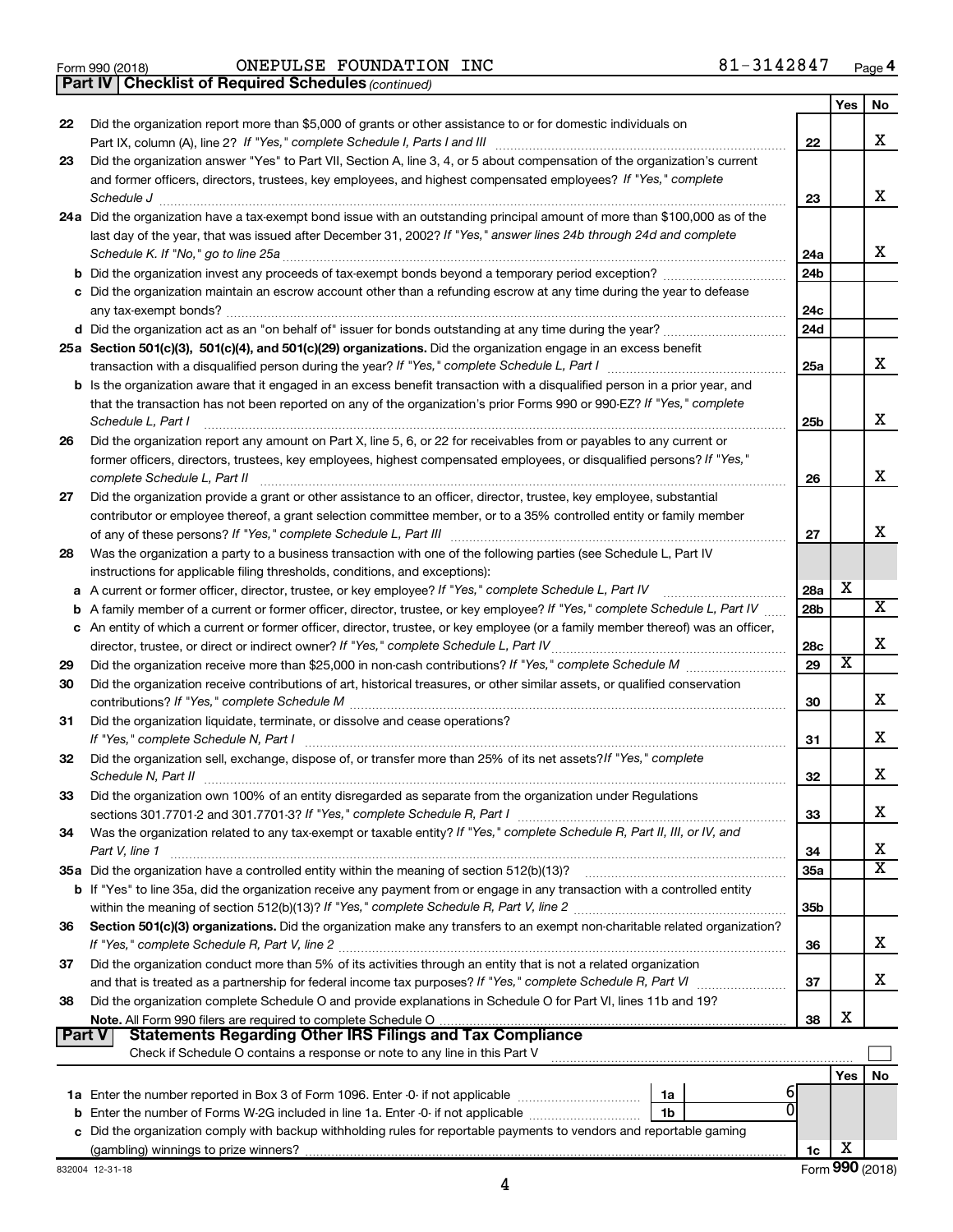|               | 81-3142847<br>ONEPULSE FOUNDATION INC<br>Form 990 (2018)                                                                                        |                |            | Page 5                  |
|---------------|-------------------------------------------------------------------------------------------------------------------------------------------------|----------------|------------|-------------------------|
| <b>Part V</b> | Statements Regarding Other IRS Filings and Tax Compliance (continued)                                                                           |                |            |                         |
|               |                                                                                                                                                 |                | <b>Yes</b> | No                      |
|               | 2a Enter the number of employees reported on Form W-3, Transmittal of Wage and Tax Statements,                                                  |                |            |                         |
|               | 7<br>filed for the calendar year ending with or within the year covered by this return<br>2a                                                    |                |            |                         |
|               |                                                                                                                                                 | 2 <sub>b</sub> | X          |                         |
|               |                                                                                                                                                 |                |            |                         |
|               |                                                                                                                                                 | 3a             |            | x                       |
|               | <b>b</b> If "Yes," has it filed a Form 990-T for this year? If "No" to line 3b, provide an explanation in Schedule O                            | 3 <sub>b</sub> |            |                         |
|               | 4a At any time during the calendar year, did the organization have an interest in, or a signature or other authority over, a                    |                |            |                         |
|               | financial account in a foreign country (such as a bank account, securities account, or other financial account)?                                | 4a             |            | x                       |
|               | <b>b</b> If "Yes," enter the name of the foreign country: $\blacktriangleright$                                                                 |                |            |                         |
|               | See instructions for filing requirements for FinCEN Form 114, Report of Foreign Bank and Financial Accounts (FBAR).                             |                |            |                         |
|               |                                                                                                                                                 | 5a             |            | x                       |
| b             | Did any taxable party notify the organization that it was or is a party to a prohibited tax shelter transaction?                                | 5 <sub>b</sub> |            | $\overline{\texttt{x}}$ |
| с             |                                                                                                                                                 | 5c             |            |                         |
|               | 6a Does the organization have annual gross receipts that are normally greater than \$100,000, and did the organization solicit                  |                |            |                         |
|               | any contributions that were not tax deductible as charitable contributions?                                                                     | 6a             |            | x                       |
|               | <b>b</b> If "Yes," did the organization include with every solicitation an express statement that such contributions or gifts                   |                |            |                         |
|               |                                                                                                                                                 | 6b             |            |                         |
| 7             | Organizations that may receive deductible contributions under section 170(c).                                                                   |                |            |                         |
| a             | Did the organization receive a payment in excess of \$75 made partly as a contribution and partly for goods and services provided to the payor? | 7a             |            | x                       |
| b             |                                                                                                                                                 | 7b             |            |                         |
|               | Did the organization sell, exchange, or otherwise dispose of tangible personal property for which it was required                               |                |            |                         |
|               | to file Form 8282?                                                                                                                              | 7c             |            | X                       |
| d             |                                                                                                                                                 |                |            |                         |
| е             | Did the organization receive any funds, directly or indirectly, to pay premiums on a personal benefit contract?                                 | 7e             |            |                         |
| f             | Did the organization, during the year, pay premiums, directly or indirectly, on a personal benefit contract?                                    | 7f             |            |                         |
| g             | If the organization received a contribution of qualified intellectual property, did the organization file Form 8899 as required?                | 7g             |            |                         |
| h             | If the organization received a contribution of cars, boats, airplanes, or other vehicles, did the organization file a Form 1098-C?              | 7h             |            |                         |
| 8             | Sponsoring organizations maintaining donor advised funds. Did a donor advised fund maintained by the                                            |                |            |                         |
|               | sponsoring organization have excess business holdings at any time during the year?                                                              | 8              |            |                         |
| 9             | Sponsoring organizations maintaining donor advised funds.                                                                                       |                |            |                         |
| a             | Did the sponsoring organization make any taxable distributions under section 4966?                                                              | 9a             |            |                         |
| b             |                                                                                                                                                 | 9b             |            |                         |
| 10            | Section 501(c)(7) organizations. Enter:                                                                                                         |                |            |                         |
| a             | 10a                                                                                                                                             |                |            |                         |
| b             | 10 <sub>b</sub><br>Gross receipts, included on Form 990, Part VIII, line 12, for public use of club facilities                                  |                |            |                         |
| 11            | Section 501(c)(12) organizations. Enter:                                                                                                        |                |            |                         |
| а             | 11a                                                                                                                                             |                |            |                         |
| b             | Gross income from other sources (Do not net amounts due or paid to other sources against                                                        |                |            |                         |
|               | 11b                                                                                                                                             |                |            |                         |

|     | 12a Section 4947(a)(1) non-exempt charitable trusts. Is the organization filing Form 990 in lieu of Form 1041?     |     |  |     |  |   |
|-----|--------------------------------------------------------------------------------------------------------------------|-----|--|-----|--|---|
|     | <b>b</b> If "Yes," enter the amount of tax-exempt interest received or accrued during the year                     | 12b |  |     |  |   |
| 13  | Section 501(c)(29) qualified nonprofit health insurance issuers.                                                   |     |  |     |  |   |
|     | <b>a</b> Is the organization licensed to issue qualified health plans in more than one state?                      |     |  | 13а |  |   |
|     | Note. See the instructions for additional information the organization must report on Schedule O.                  |     |  |     |  |   |
|     | <b>b</b> Enter the amount of reserves the organization is required to maintain by the states in which the          |     |  |     |  |   |
|     |                                                                                                                    | 13b |  |     |  |   |
|     |                                                                                                                    | 13c |  |     |  |   |
| 14a | Did the organization receive any payments for indoor tanning services during the tax year?                         |     |  | 14a |  | х |
|     | <b>b</b> If "Yes," has it filed a Form 720 to report these payments? If "No," provide an explanation in Schedule O |     |  | 14b |  |   |
| 15  | Is the organization subject to the section 4960 tax on payment(s) of more than \$1,000,000 in remuneration or      |     |  |     |  |   |
|     |                                                                                                                    |     |  |     |  | Χ |
|     | If "Yes," see instructions and file Form 4720, Schedule N.                                                         |     |  |     |  |   |
| 16  | Is the organization an educational institution subject to the section 4968 excise tax on net investment income?    |     |  | 16  |  | Χ |
|     | If "Yes," complete Form 4720, Schedule O.                                                                          |     |  |     |  |   |

Form (2018) **990**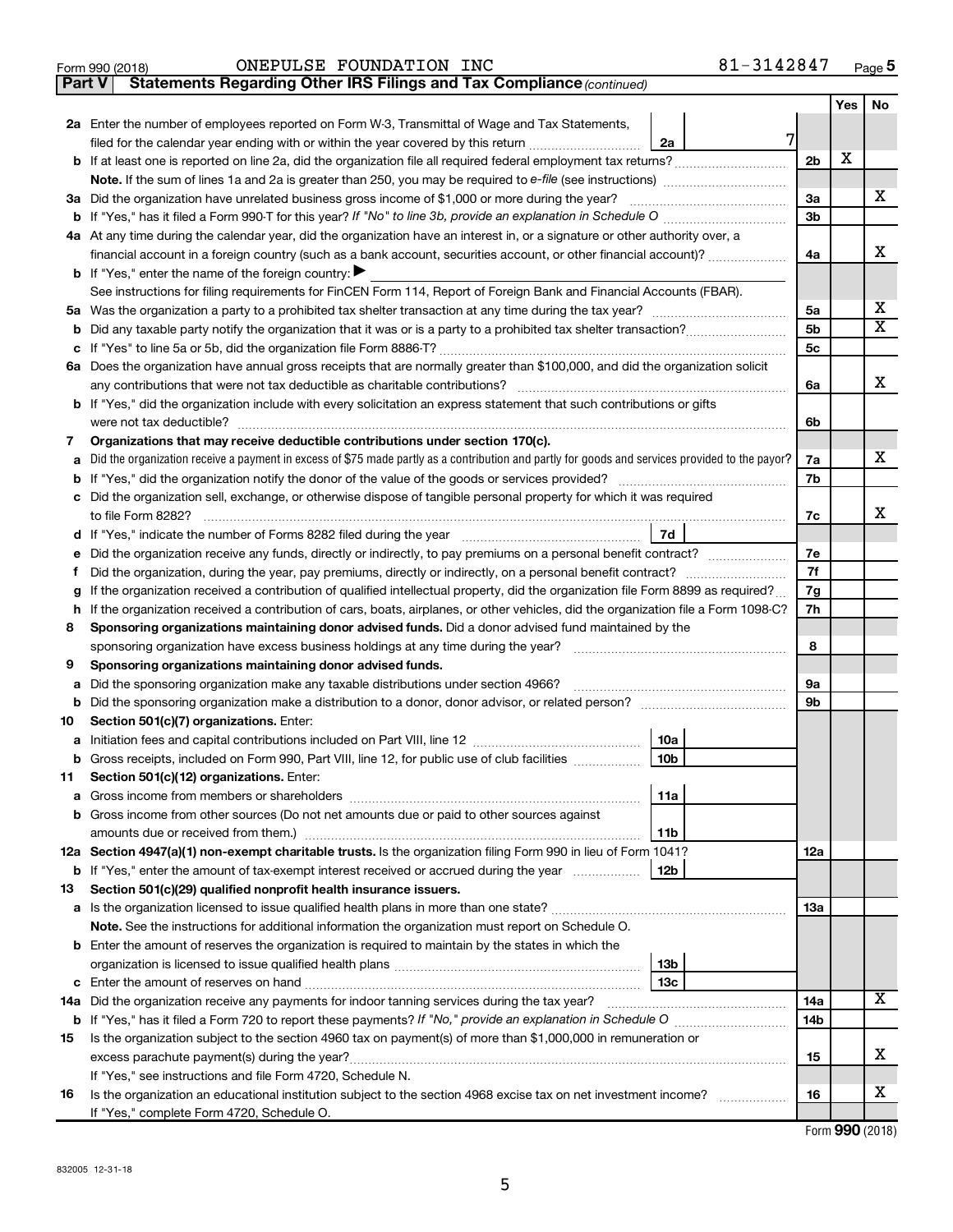# Form 990 (2018) Page ONEPULSE FOUNDATION INC 81-3142847

**Part VI** Governance, Management, and Disclosure For each "Yes" response to lines 2 through 7b below, and for a "No" response *to line 8a, 8b, or 10b below, describe the circumstances, processes, or changes in Schedule O. See instructions.*

|     |                                                                                                                                                 |                 |                         | $\overline{\text{X}}$   |
|-----|-------------------------------------------------------------------------------------------------------------------------------------------------|-----------------|-------------------------|-------------------------|
|     | <b>Section A. Governing Body and Management</b>                                                                                                 |                 |                         |                         |
|     |                                                                                                                                                 |                 | Yes                     | No                      |
|     | 20<br><b>1a</b> Enter the number of voting members of the governing body at the end of the tax year<br>1a                                       |                 |                         |                         |
|     | If there are material differences in voting rights among members of the governing body, or if the governing                                     |                 |                         |                         |
|     | body delegated broad authority to an executive committee or similar committee, explain in Schedule O.                                           |                 |                         |                         |
| b   | 20<br>Enter the number of voting members included in line 1a, above, who are independent<br>1b                                                  |                 |                         |                         |
| 2   | Did any officer, director, trustee, or key employee have a family relationship or a business relationship with any other                        |                 |                         |                         |
|     | officer, director, trustee, or key employee?                                                                                                    | 2               |                         | х                       |
| 3   | Did the organization delegate control over management duties customarily performed by or under the direct supervision                           |                 |                         |                         |
|     |                                                                                                                                                 | 3               | х                       |                         |
| 4   | Did the organization make any significant changes to its governing documents since the prior Form 990 was filed?                                | 4               |                         | $\overline{\mathbf{x}}$ |
| 5   |                                                                                                                                                 | 5               |                         | $\overline{\mathbf{x}}$ |
| 6   | Did the organization have members or stockholders?                                                                                              | 6               |                         | $\overline{\mathbf{x}}$ |
| 7а  | Did the organization have members, stockholders, or other persons who had the power to elect or appoint one or                                  |                 |                         |                         |
|     |                                                                                                                                                 | 7a              |                         | X                       |
|     | <b>b</b> Are any governance decisions of the organization reserved to (or subject to approval by) members, stockholders, or                     |                 |                         |                         |
|     | persons other than the governing body?                                                                                                          | 7b              |                         | x                       |
| 8   | Did the organization contemporaneously document the meetings held or written actions undertaken during the year by the following:               |                 |                         |                         |
| a   |                                                                                                                                                 | 8а              | х                       |                         |
| b   |                                                                                                                                                 | 8b              | $\overline{\mathbf{x}}$ |                         |
| 9   | Is there any officer, director, trustee, or key employee listed in Part VII, Section A, who cannot be reached at the                            |                 |                         |                         |
|     |                                                                                                                                                 | 9               |                         | x                       |
|     | <b>Section B. Policies</b> (This Section B requests information about policies not required by the Internal Revenue Code.)                      |                 |                         |                         |
|     |                                                                                                                                                 |                 | Yes                     | No                      |
|     |                                                                                                                                                 | 10a             |                         | x                       |
|     | <b>b</b> If "Yes," did the organization have written policies and procedures governing the activities of such chapters, affiliates,             |                 |                         |                         |
|     |                                                                                                                                                 | 10b             |                         |                         |
|     | 11a Has the organization provided a complete copy of this Form 990 to all members of its governing body before filing the form?                 | 11a             |                         | х                       |
| b   | Describe in Schedule O the process, if any, used by the organization to review this Form 990.                                                   |                 |                         |                         |
| 12a | Did the organization have a written conflict of interest policy? If "No," go to line 13                                                         | 12a             | х                       |                         |
| b   | Were officers, directors, or trustees, and key employees required to disclose annually interests that could give rise to conflicts?             | 12 <sub>b</sub> | $\overline{\textbf{x}}$ |                         |
| с   | Did the organization regularly and consistently monitor and enforce compliance with the policy? If "Yes," describe                              |                 |                         |                         |
|     | in Schedule O how this was done                                                                                                                 | 12c             | X                       |                         |
| 13  | Did the organization have a written whistleblower policy?                                                                                       | 13              | $\overline{\textbf{x}}$ |                         |
| 14  |                                                                                                                                                 | 14              | $\overline{\mathbf{X}}$ |                         |
| 15  | Did the process for determining compensation of the following persons include a review and approval by independent                              |                 |                         |                         |
|     | persons, comparability data, and contemporaneous substantiation of the deliberation and decision?                                               |                 |                         |                         |
| a   |                                                                                                                                                 | <b>15a</b>      | х                       |                         |
|     |                                                                                                                                                 | 15b             | X                       |                         |
|     | If "Yes" to line 15a or 15b, describe the process in Schedule O (see instructions).                                                             |                 |                         |                         |
|     | 16a Did the organization invest in, contribute assets to, or participate in a joint venture or similar arrangement with a                       |                 |                         |                         |
|     | taxable entity during the year?                                                                                                                 | 16a             |                         | x                       |
|     | b If "Yes," did the organization follow a written policy or procedure requiring the organization to evaluate its participation                  |                 |                         |                         |
|     | in joint venture arrangements under applicable federal tax law, and take steps to safequard the organization's                                  |                 |                         |                         |
|     | exempt status with respect to such arrangements?                                                                                                | 16b             |                         |                         |
|     | <b>Section C. Disclosure</b>                                                                                                                    |                 |                         |                         |
| 17  | List the states with which a copy of this Form 990 is required to be filed $\blacktriangleright$ FL                                             |                 |                         |                         |
| 18  | Section 6104 requires an organization to make its Forms 1023 (1024 or 1024 A if applicable), 990, and 990-T (Section 501(c)(3)s only) available |                 |                         |                         |
|     | for public inspection. Indicate how you made these available. Check all that apply.                                                             |                 |                         |                         |
|     | $\lfloor X \rfloor$ Another's website<br>$\lfloor \underline{X} \rfloor$ Upon request<br>Own website<br>Other (explain in Schedule O)           |                 |                         |                         |
| 19  | Describe in Schedule O whether (and if so, how) the organization made its governing documents, conflict of interest policy, and financial       |                 |                         |                         |
|     | statements available to the public during the tax year.                                                                                         |                 |                         |                         |
| 20  | State the name, address, and telephone number of the person who possesses the organization's books and records                                  |                 |                         |                         |
|     | MAYRA REYES - 407.775.2436                                                                                                                      |                 |                         |                         |
|     | 1227 EAST CONCORD STREET, ORLANDO, FL<br>32803                                                                                                  |                 |                         |                         |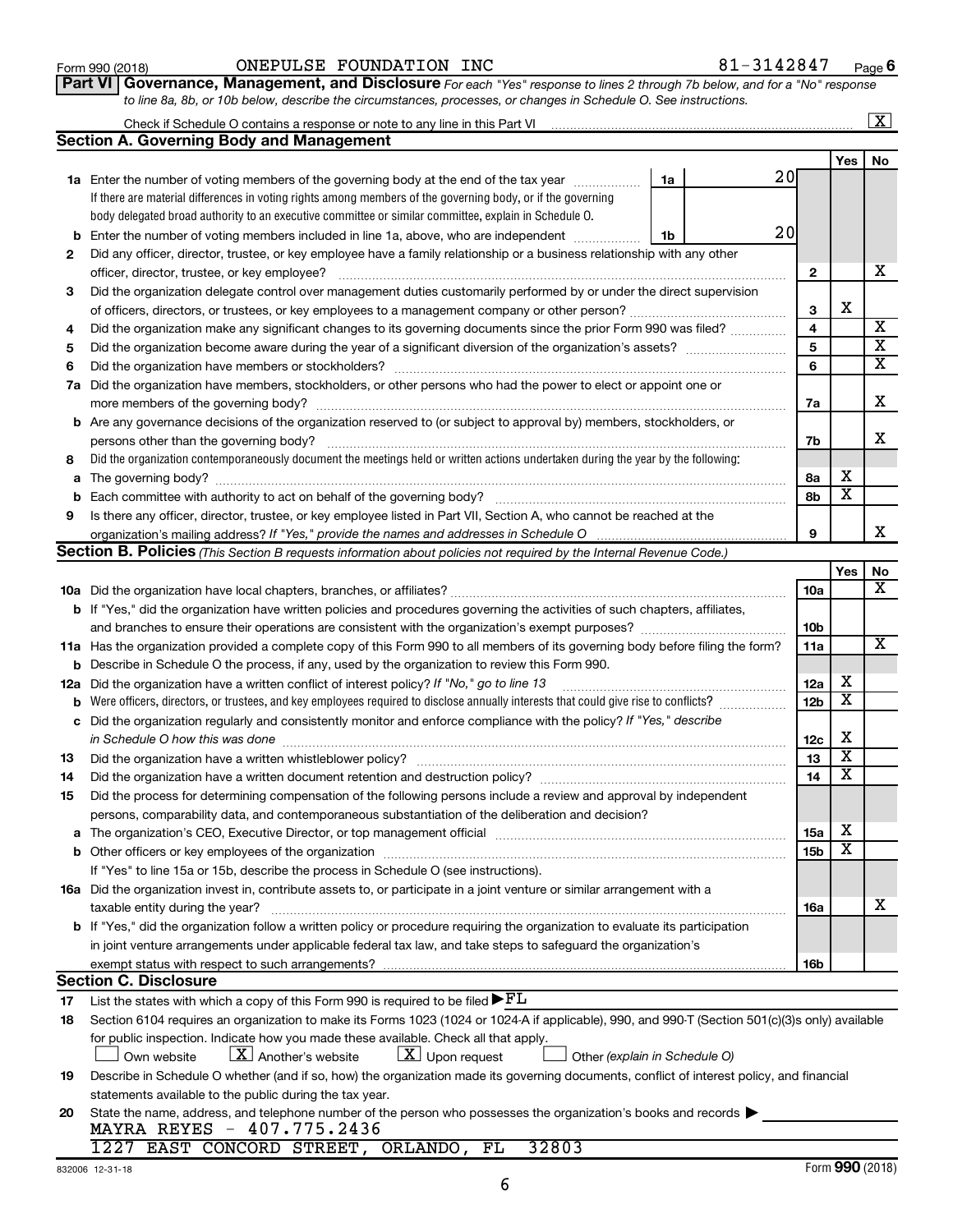$\Box$ 

| Part VII Compensation of Officers, Directors, Trustees, Key Employees, Highest Compensated |  |  |  |  |
|--------------------------------------------------------------------------------------------|--|--|--|--|
| <b>Employees, and Independent Contractors</b>                                              |  |  |  |  |

#### Check if Schedule O contains a response or note to any line in this Part VII

**Section A. Officers, Directors, Trustees, Key Employees, and Highest Compensated Employees**

**1a**  Complete this table for all persons required to be listed. Report compensation for the calendar year ending with or within the organization's tax year.

**•** List all of the organization's current officers, directors, trustees (whether individuals or organizations), regardless of amount of compensation. Enter -0- in columns  $(D)$ ,  $(E)$ , and  $(F)$  if no compensation was paid.

**•** List all of the organization's **current** key employees, if any. See instructions for definition of "key employee."

**•** List the organization's five current highest compensated employees (other than an officer, director, trustee, or key employee) who received reportable compensation (Box 5 of Form W-2 and/or Box 7 of Form 1099-MISC) of more than \$100,000 from the organization and any related organizations.

**•** List all of the organization's former officers, key employees, and highest compensated employees who received more than \$100,000 of reportable compensation from the organization and any related organizations.

**•** List all of the organization's former directors or trustees that received, in the capacity as a former director or trustee of the organization, more than \$10,000 of reportable compensation from the organization and any related organizations.

List persons in the following order: individual trustees or directors; institutional trustees; officers; key employees; highest compensated employees; and former such persons.

Check this box if neither the organization nor any related organization compensated any current officer, director, or trustee.  $\Box$ 

| (A)                       | (B)                    |                               |                                                                  | (C)      |              |                                 |        | (D)             | (E)                              | (F)                      |
|---------------------------|------------------------|-------------------------------|------------------------------------------------------------------|----------|--------------|---------------------------------|--------|-----------------|----------------------------------|--------------------------|
| Name and Title            | Average                |                               | (do not check more than one                                      | Position |              |                                 |        | Reportable      | Reportable                       | Estimated                |
|                           | hours per              |                               | box, unless person is both an<br>officer and a director/trustee) |          |              |                                 |        | compensation    | compensation                     | amount of                |
|                           | week                   |                               |                                                                  |          |              |                                 |        | from<br>the     | from related                     | other                    |
|                           | (list any<br>hours for |                               |                                                                  |          |              |                                 |        | organization    | organizations<br>(W-2/1099-MISC) | compensation<br>from the |
|                           | related                |                               |                                                                  |          |              |                                 |        | (W-2/1099-MISC) |                                  | organization             |
|                           | organizations          |                               |                                                                  |          |              |                                 |        |                 |                                  | and related              |
|                           | below                  | ndividual trustee or director | Institutional trustee                                            |          | Key employee |                                 |        |                 |                                  | organizations            |
|                           | line)                  |                               |                                                                  | Officer  |              | Highest compensated<br>employee | Former |                 |                                  |                          |
| EARL CRITTENDEN<br>(1)    | 20.00                  |                               |                                                                  |          |              |                                 |        |                 |                                  |                          |
| BOARD CHAIRMAN/TRUSTEE    |                        | $\rm X$                       |                                                                  | $\rm X$  |              |                                 |        | 0               | $\mathbf 0$                      | $\mathbf 0$ .            |
| (2)<br>GEORGE KALOGRIDIS  | 4.00                   |                               |                                                                  |          |              |                                 |        |                 |                                  |                          |
| VICE CHAIRMAN/TRUSTEE     |                        | X                             |                                                                  | X        |              |                                 |        | $\mathbf 0$     | $\mathbf 0$                      | $\mathbf 0$ .            |
| KELLY LAFFERMAN<br>(3)    | 4.00                   |                               |                                                                  |          |              |                                 |        |                 |                                  |                          |
| SECRETARY/TRUSTEE         |                        | $\mathbf X$                   |                                                                  | X        |              |                                 |        | $\mathbf 0$     | $\mathbf 0$                      | $\mathbf 0$ .            |
| PATRICK O'DONNELL<br>(4)  | 4.00                   |                               |                                                                  |          |              |                                 |        |                 |                                  |                          |
| <b>TREASURER/TRUSTEE</b>  |                        | $\mathbf X$                   |                                                                  | X        |              |                                 |        | $\mathbf 0$     | $\mathbf 0$                      | $\mathbf 0$ .            |
| LANCE BASS<br>(5)         | 1.00                   |                               |                                                                  |          |              |                                 |        |                 |                                  |                          |
| TRUSTEE                   |                        | $\mathbf X$                   |                                                                  |          |              |                                 |        | $\mathbf 0$     | $\mathbf 0$ .                    | $\mathbf 0$ .            |
| ALY BENITEZ<br>(6)        | 1.00                   |                               |                                                                  |          |              |                                 |        |                 |                                  |                          |
| TRUSTEE                   |                        | X                             |                                                                  |          |              |                                 |        | 0               | 0.                               | $\mathbf 0$ .            |
| VICKI BERMAN<br>(7)       | 2.00                   |                               |                                                                  |          |              |                                 |        |                 |                                  |                          |
| <b>TRUSTEE</b>            |                        | $\mathbf X$                   |                                                                  |          |              |                                 |        | $\mathbf 0$     | $\mathbf 0$                      | $\mathbf 0$ .            |
| CATHY BROWN-BUTLER<br>(8) | 1.00                   |                               |                                                                  |          |              |                                 |        |                 |                                  |                          |
| TRUSTEE                   |                        | $\mathbf X$                   |                                                                  |          |              |                                 |        | $\mathbf 0$     | 0.                               | $\mathbf 0$ .            |
| MARK COSGROVE<br>(9)      | 1.00                   |                               |                                                                  |          |              |                                 |        |                 |                                  |                          |
| TRUSTEE                   |                        | $\mathbf X$                   |                                                                  |          |              |                                 |        | $\mathbf 0$ .   | $\mathbf 0$ .                    | $\mathbf 0$ .            |
| (10) JASON COLLINS        | 1.00                   |                               |                                                                  |          |              |                                 |        |                 |                                  |                          |
| <b>TRUSTEE</b>            |                        | X                             |                                                                  |          |              |                                 |        | 0.              | $\mathbf 0$ .                    | $\boldsymbol{0}$ .       |
| (11) JASON FELTS          | 1.00                   |                               |                                                                  |          |              |                                 |        |                 |                                  |                          |
| <b>TRUSTEE</b>            |                        | X                             |                                                                  |          |              |                                 |        | $\mathbf 0$ .   | $\mathbf 0$ .                    | $\mathbf 0$ .            |
| (12) SHARON HAGLE         | 1.00                   |                               |                                                                  |          |              |                                 |        |                 |                                  |                          |
| <b>TRUSTEE</b>            |                        | X                             |                                                                  |          |              |                                 |        | 0.              | $\mathbf 0$ .                    | $\mathbf 0$ .            |
| (13) DALE HIPSH           | 1.00                   |                               |                                                                  |          |              |                                 |        |                 |                                  |                          |
| <b>TRUSTEE</b>            |                        | X                             |                                                                  |          |              |                                 |        | 0.              | $\mathbf 0$ .                    | $\mathbf 0$ .            |
| (14) RICHARD LAPCHICK     | 1.00                   |                               |                                                                  |          |              |                                 |        |                 |                                  |                          |
| <b>TRUSTEE</b>            |                        | $\rm X$                       |                                                                  |          |              |                                 |        | 0.              | $\mathbf 0$ .                    | $\mathbf 0$ .            |
| (15) HILARY LEWIS         | 2.00                   |                               |                                                                  |          |              |                                 |        |                 |                                  |                          |
| <b>TRUSTEE</b>            |                        | $\rm X$                       |                                                                  |          |              |                                 |        | $\mathbf 0$ .   | $\mathbf 0$ .                    | $\mathbf 0$ .            |
| (16) YOLANDA LONDONO      | 1.00                   |                               |                                                                  |          |              |                                 |        |                 |                                  |                          |
| <b>TRUSTEE</b>            |                        | $\rm X$                       |                                                                  |          |              |                                 |        | 0.              | $\mathbf 0$ .                    | $\mathbf 0$ .            |
| (17) ROBERT MANDELL       | 1.00                   |                               |                                                                  |          |              |                                 |        |                 |                                  |                          |
| <b>TRUSTEE</b>            |                        | $\rm X$                       |                                                                  |          |              |                                 |        | 0.              | $\mathbf 0$ .                    | 0.                       |

Form (2018) **990**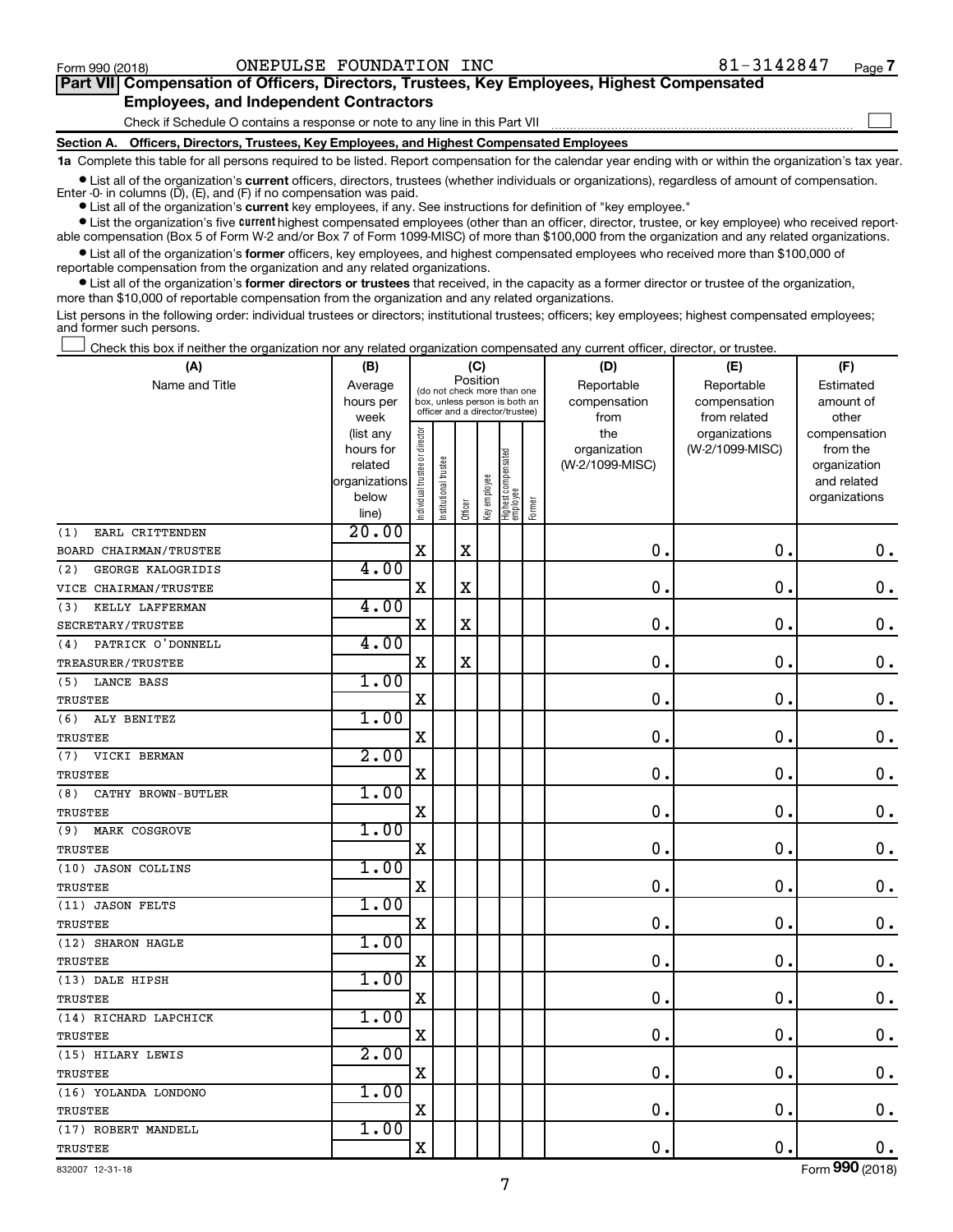| ONEPULSE FOUNDATION INC<br>Form 990 (2018)                                                                                                                                                  |                                                                      |                                |                                                                                                                    |         |                                   |                                                           |        |                                        | 81-3142847                             |          |     |                                                                          | Page 8                 |
|---------------------------------------------------------------------------------------------------------------------------------------------------------------------------------------------|----------------------------------------------------------------------|--------------------------------|--------------------------------------------------------------------------------------------------------------------|---------|-----------------------------------|-----------------------------------------------------------|--------|----------------------------------------|----------------------------------------|----------|-----|--------------------------------------------------------------------------|------------------------|
| <b>Part VIII</b><br>Section A. Officers, Directors, Trustees, Key Employees, and Highest Compensated Employees (continued)                                                                  |                                                                      |                                |                                                                                                                    |         |                                   |                                                           |        |                                        |                                        |          |     |                                                                          |                        |
| (A)<br>Name and title                                                                                                                                                                       | (B)<br>Average<br>hours per<br>week                                  |                                | (C)<br>Position<br>(do not check more than one<br>box, unless person is both an<br>officer and a director/trustee) |         | (D)<br>Reportable<br>compensation | (E)<br>Reportable<br>compensation<br>from related<br>from |        |                                        | (F)<br>Estimated<br>amount of<br>other |          |     |                                                                          |                        |
|                                                                                                                                                                                             | (list any<br>hours for<br>related<br>organizations<br>below<br>line) | Individual trustee or director | trustee<br>Institutional t                                                                                         | Officer | key employee                      | Highest compensated<br>  employee                         | Former | the<br>organization<br>(W-2/1099-MISC) | organizations<br>(W-2/1099-MISC)       |          |     | compensation<br>from the<br>organization<br>and related<br>organizations |                        |
| (18) YATIN PATEL<br>TRUSTEE                                                                                                                                                                 | 2.00                                                                 | X                              |                                                                                                                    |         |                                   |                                                           |        | 0                                      |                                        | 0.       |     |                                                                          | $0$ .                  |
| (19) ANDREW SNYDER<br>TRUSTEE                                                                                                                                                               | 1.00                                                                 | Χ                              |                                                                                                                    |         |                                   |                                                           |        | 0                                      |                                        | о.       |     |                                                                          | 0.                     |
| (20) CHAD SCHWARZ<br>TRUSTEE                                                                                                                                                                | 1.00                                                                 | X                              |                                                                                                                    |         |                                   |                                                           |        | 0                                      |                                        | о.       |     |                                                                          | 0.                     |
| (21) BARBARA POMA                                                                                                                                                                           | 60.00                                                                |                                |                                                                                                                    |         |                                   |                                                           |        |                                        |                                        |          |     |                                                                          |                        |
| CEO & EXEC. DIRECTOR                                                                                                                                                                        |                                                                      |                                |                                                                                                                    | Χ       |                                   |                                                           |        | 109,616.                               |                                        | о.       |     |                                                                          | 0.                     |
|                                                                                                                                                                                             |                                                                      |                                |                                                                                                                    |         |                                   |                                                           |        | 109,616.                               |                                        | Ο.       |     |                                                                          | $0$ .                  |
| Total from continuation sheets to Part VII, Section A manufactured:<br>c                                                                                                                    |                                                                      |                                |                                                                                                                    |         |                                   |                                                           |        | Ω.<br>109,616.                         |                                        | 0.<br>σ. |     |                                                                          | $\overline{0}$ .<br>σ. |
| Total number of individuals (including but not limited to those listed above) who received more than \$100,000 of reportable<br>2                                                           |                                                                      |                                |                                                                                                                    |         |                                   |                                                           |        |                                        |                                        |          |     |                                                                          |                        |
| compensation from the organization $\blacktriangleright$                                                                                                                                    |                                                                      |                                |                                                                                                                    |         |                                   |                                                           |        |                                        |                                        |          |     | Yes                                                                      | 1<br>No.               |
| Did the organization list any former officer, director, or trustee, key employee, or highest compensated employee on<br>з                                                                   |                                                                      |                                |                                                                                                                    |         |                                   |                                                           |        |                                        |                                        |          |     |                                                                          |                        |
| line 1a? If "Yes," complete Schedule J for such individual<br>For any individual listed on line 1a, is the sum of reportable compensation and other compensation from the organization<br>4 |                                                                      |                                |                                                                                                                    |         |                                   |                                                           |        |                                        |                                        |          | 3   |                                                                          | х                      |
| Did any person listed on line 1a receive or accrue compensation from any unrelated organization or individual for services<br>5                                                             |                                                                      |                                |                                                                                                                    |         |                                   |                                                           |        |                                        |                                        |          | 4   |                                                                          | х                      |
| <b>Section B. Independent Contractors</b>                                                                                                                                                   |                                                                      |                                |                                                                                                                    |         |                                   |                                                           |        |                                        |                                        |          | 5   |                                                                          | х                      |
| Complete this table for your five highest compensated independent contractors that received more than \$100,000 of compensation from<br>1                                                   |                                                                      |                                |                                                                                                                    |         |                                   |                                                           |        |                                        |                                        |          |     |                                                                          |                        |
| the organization. Report compensation for the calendar year ending with or within the organization's tax year.<br>(A)                                                                       |                                                                      |                                |                                                                                                                    |         |                                   |                                                           |        | (B)                                    |                                        |          | (C) |                                                                          |                        |
| Name and business address                                                                                                                                                                   |                                                                      |                                | <b>NONE</b>                                                                                                        |         |                                   |                                                           |        | Description of services                |                                        |          |     | Compensation                                                             |                        |
|                                                                                                                                                                                             |                                                                      |                                |                                                                                                                    |         |                                   |                                                           |        |                                        |                                        |          |     |                                                                          |                        |
|                                                                                                                                                                                             |                                                                      |                                |                                                                                                                    |         |                                   |                                                           |        |                                        |                                        |          |     |                                                                          |                        |
|                                                                                                                                                                                             |                                                                      |                                |                                                                                                                    |         |                                   |                                                           |        |                                        |                                        |          |     |                                                                          |                        |
|                                                                                                                                                                                             |                                                                      |                                |                                                                                                                    |         |                                   |                                                           |        |                                        |                                        |          |     |                                                                          |                        |
|                                                                                                                                                                                             |                                                                      |                                |                                                                                                                    |         |                                   |                                                           |        |                                        |                                        |          |     |                                                                          |                        |
| Total number of independent contractors (including but not limited to those listed above) who received more than<br>2<br>\$100,000 of compensation from the organization                    |                                                                      |                                |                                                                                                                    |         |                                   | 0                                                         |        |                                        |                                        |          |     |                                                                          |                        |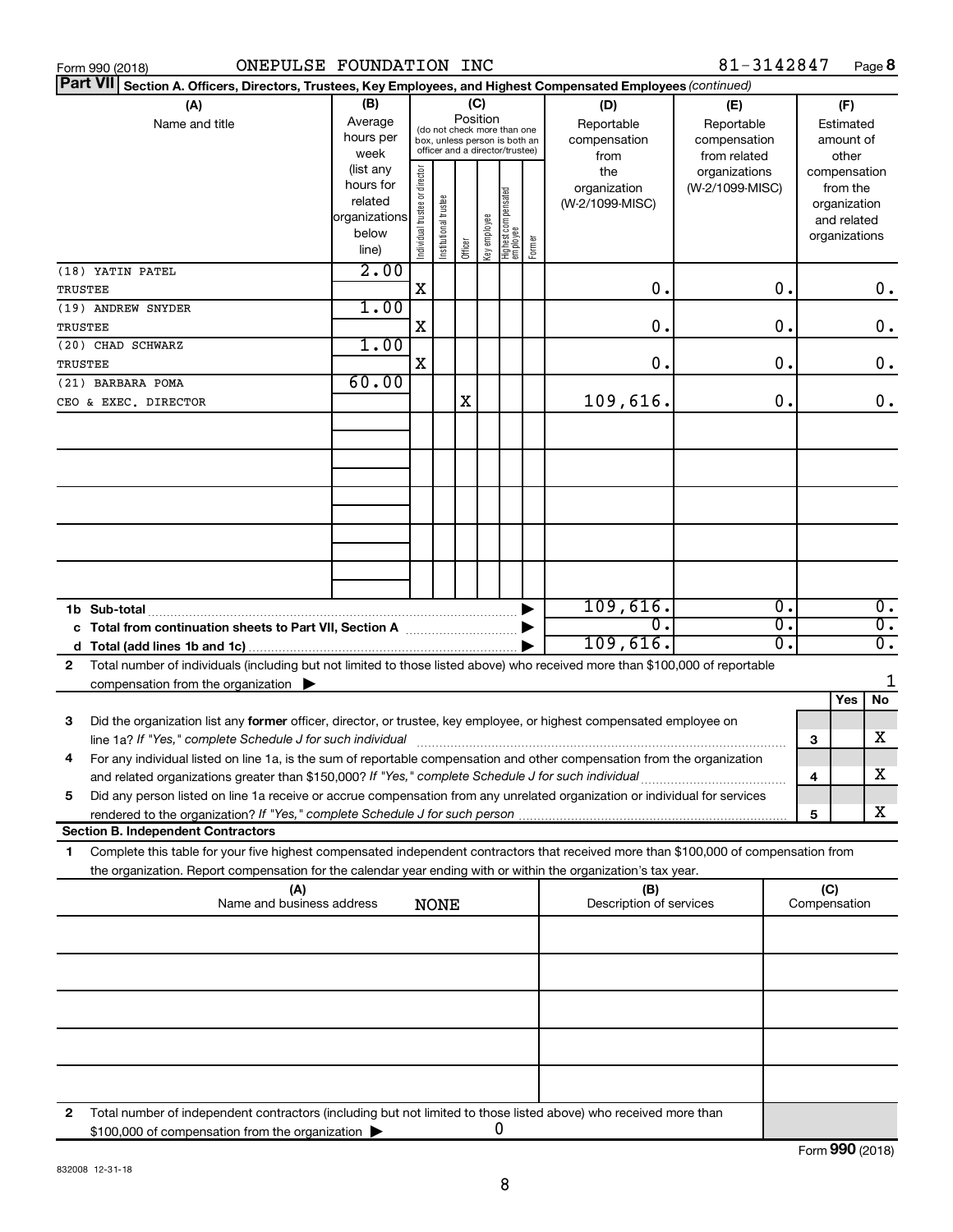|                                                           |                  |   | Form 990 (2018)                                                                 | ONEPULSE FOUNDATION INC |                                            |                      |                                                 | 81-3142847                                         | Page 9                                                      |
|-----------------------------------------------------------|------------------|---|---------------------------------------------------------------------------------|-------------------------|--------------------------------------------|----------------------|-------------------------------------------------|----------------------------------------------------|-------------------------------------------------------------|
|                                                           | <b>Part VIII</b> |   | <b>Statement of Revenue</b>                                                     |                         |                                            |                      |                                                 |                                                    |                                                             |
|                                                           |                  |   |                                                                                 |                         |                                            |                      |                                                 |                                                    |                                                             |
|                                                           |                  |   |                                                                                 |                         |                                            | (A)<br>Total revenue | (B)<br>Related or<br>exempt function<br>revenue | $\overline{C}$<br>Unrelated<br>business<br>revenue | Revenue excluded<br>from tax under<br>sections<br>512 - 514 |
|                                                           |                  |   | 1 a Federated campaigns                                                         | 1a                      |                                            |                      |                                                 |                                                    |                                                             |
| Contributions, Gifts, Grants<br>and Other Similar Amounts |                  |   |                                                                                 | 1 <sub>b</sub>          |                                            |                      |                                                 |                                                    |                                                             |
|                                                           |                  |   | c Fundraising events                                                            | 1 <sub>c</sub>          | 108,074.                                   |                      |                                                 |                                                    |                                                             |
|                                                           |                  |   | d Related organizations                                                         | 1 <sub>d</sub>          |                                            |                      |                                                 |                                                    |                                                             |
|                                                           |                  |   | e Government grants (contributions)                                             | 1e                      |                                            |                      |                                                 |                                                    |                                                             |
|                                                           |                  |   | f All other contributions, gifts, grants, and                                   |                         |                                            |                      |                                                 |                                                    |                                                             |
|                                                           |                  |   | similar amounts not included above                                              |                         | $1$ if $\vert 1$ , 466 , 721.              |                      |                                                 |                                                    |                                                             |
|                                                           |                  |   | <b>g</b> Noncash contributions included in lines 1a-1f: \$                      |                         | 74,700.                                    |                      |                                                 |                                                    |                                                             |
|                                                           |                  |   |                                                                                 |                         |                                            | 1,574,795.           |                                                 |                                                    |                                                             |
|                                                           |                  |   |                                                                                 |                         | <b>Business Code</b>                       |                      |                                                 |                                                    |                                                             |
|                                                           |                  |   |                                                                                 |                         |                                            |                      |                                                 |                                                    |                                                             |
|                                                           | 2a               |   | the control of the control of the control of the control of the control of      |                         |                                            |                      |                                                 |                                                    |                                                             |
|                                                           |                  | b | the contract of the contract of the contract of the contract of the contract of |                         |                                            |                      |                                                 |                                                    |                                                             |
|                                                           |                  | с | <u> 1989 - Johann Barn, amerikansk politiker (d. 1989)</u>                      |                         |                                            |                      |                                                 |                                                    |                                                             |
|                                                           |                  | d | the control of the control of the control of the control of the control of      |                         |                                            |                      |                                                 |                                                    |                                                             |
| Program Service<br>Revenue                                |                  |   |                                                                                 |                         |                                            |                      |                                                 |                                                    |                                                             |
|                                                           |                  |   | f All other program service revenue                                             |                         |                                            |                      |                                                 |                                                    |                                                             |
|                                                           |                  |   |                                                                                 |                         | ▶                                          |                      |                                                 |                                                    |                                                             |
|                                                           | 3                |   | Investment income (including dividends, interest, and                           |                         |                                            |                      |                                                 |                                                    |                                                             |
|                                                           |                  |   |                                                                                 |                         |                                            | 114.                 |                                                 |                                                    | 114.                                                        |
|                                                           | 4                |   | Income from investment of tax-exempt bond proceeds                              |                         |                                            |                      |                                                 |                                                    |                                                             |
|                                                           | 5                |   |                                                                                 |                         |                                            |                      |                                                 |                                                    |                                                             |
|                                                           |                  |   |                                                                                 | (i) Real                | (ii) Personal                              |                      |                                                 |                                                    |                                                             |
|                                                           |                  |   | 6 a Gross rents                                                                 |                         |                                            |                      |                                                 |                                                    |                                                             |
|                                                           |                  |   |                                                                                 |                         |                                            |                      |                                                 |                                                    |                                                             |
|                                                           |                  |   | c Rental income or (loss)                                                       |                         |                                            |                      |                                                 |                                                    |                                                             |
|                                                           |                  |   |                                                                                 |                         | ▶                                          |                      |                                                 |                                                    |                                                             |
|                                                           |                  |   | <b>7 a</b> Gross amount from sales of                                           | (i) Securities          | (ii) Other                                 |                      |                                                 |                                                    |                                                             |
|                                                           |                  |   | assets other than inventory                                                     |                         |                                            |                      |                                                 |                                                    |                                                             |
|                                                           |                  |   | <b>b</b> Less: cost or other basis                                              |                         |                                            |                      |                                                 |                                                    |                                                             |
|                                                           |                  |   | and sales expenses  [                                                           |                         |                                            |                      |                                                 |                                                    |                                                             |
|                                                           |                  |   |                                                                                 |                         |                                            |                      |                                                 |                                                    |                                                             |
|                                                           |                  |   |                                                                                 |                         |                                            |                      |                                                 |                                                    |                                                             |
|                                                           |                  |   | 8 a Gross income from fundraising events (not                                   |                         |                                            |                      |                                                 |                                                    |                                                             |
| <b>Other Revenue</b>                                      |                  |   | including $$108,074.$ of                                                        |                         |                                            |                      |                                                 |                                                    |                                                             |
|                                                           |                  |   | contributions reported on line 1c). See                                         |                         |                                            |                      |                                                 |                                                    |                                                             |
|                                                           |                  |   |                                                                                 |                         |                                            |                      |                                                 |                                                    |                                                             |
|                                                           |                  |   | <b>b</b> Less: direct expenses <i></i>                                          |                         | $b \overline{96,043}$ .                    |                      |                                                 |                                                    |                                                             |
|                                                           |                  |   | c Net income or (loss) from fundraising events                                  |                         | <b>The Committee Department Department</b> | 0.                   |                                                 |                                                    |                                                             |
|                                                           |                  |   | 9 a Gross income from gaming activities. See                                    |                         |                                            |                      |                                                 |                                                    |                                                             |
|                                                           |                  |   |                                                                                 |                         |                                            |                      |                                                 |                                                    |                                                             |
|                                                           |                  |   |                                                                                 | $\mathbf b$             |                                            |                      |                                                 |                                                    |                                                             |
|                                                           |                  |   |                                                                                 |                         | ▶                                          |                      |                                                 |                                                    |                                                             |
|                                                           |                  |   | c Net income or (loss) from gaming activities                                   |                         |                                            |                      |                                                 |                                                    |                                                             |
|                                                           |                  |   | 10 a Gross sales of inventory, less returns                                     |                         |                                            |                      |                                                 |                                                    |                                                             |
|                                                           |                  |   |                                                                                 |                         |                                            |                      |                                                 |                                                    |                                                             |
|                                                           |                  |   |                                                                                 |                         |                                            |                      |                                                 |                                                    |                                                             |
|                                                           |                  |   |                                                                                 |                         |                                            | 60,951.              |                                                 |                                                    | 60,951.                                                     |
|                                                           |                  |   | Miscellaneous Revenue                                                           |                         | <b>Business Code</b>                       |                      |                                                 |                                                    |                                                             |
|                                                           | 11a              |   |                                                                                 |                         |                                            |                      |                                                 |                                                    |                                                             |
|                                                           |                  | b | the control of the control of the control of the control of the control of      |                         |                                            |                      |                                                 |                                                    |                                                             |
|                                                           |                  | с | <u> 1989 - Johann Barbara, martin a</u>                                         |                         |                                            |                      |                                                 |                                                    |                                                             |
|                                                           |                  |   |                                                                                 |                         |                                            |                      |                                                 |                                                    |                                                             |
|                                                           |                  |   |                                                                                 |                         |                                            |                      |                                                 |                                                    |                                                             |
|                                                           | 12               |   |                                                                                 |                         |                                            |                      | $\overline{0}$ .                                | $\overline{0}$ .                                   | 61,065.                                                     |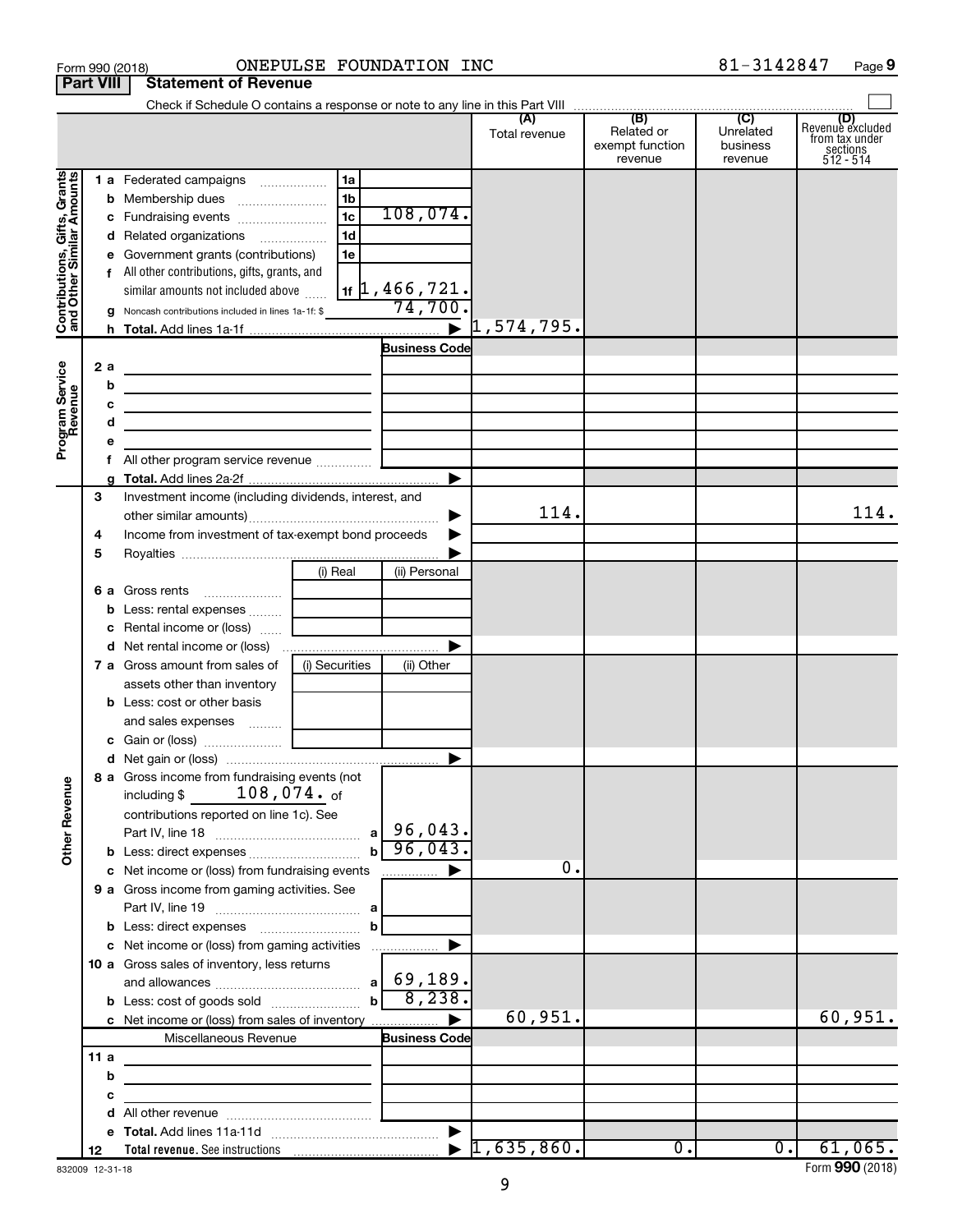Form 990 (2018) Page ONEPULSE FOUNDATION INC 81-3142847 **Part IX Statement of Functional Expenses**

*Section 501(c)(3) and 501(c)(4) organizations must complete all columns. All other organizations must complete column (A).*

|              | Do not include amounts reported on lines 6b,<br>7b, 8b, 9b, and 10b of Part VIII.                        | (A)<br>Total expenses | (B)<br>Program service<br>expenses | (C)<br>Management and<br>general expenses | (D)<br>Fundraising<br>expenses |  |  |  |  |  |  |  |
|--------------|----------------------------------------------------------------------------------------------------------|-----------------------|------------------------------------|-------------------------------------------|--------------------------------|--|--|--|--|--|--|--|
| 1.           | Grants and other assistance to domestic organizations                                                    |                       |                                    |                                           |                                |  |  |  |  |  |  |  |
|              | and domestic governments. See Part IV, line 21                                                           |                       |                                    |                                           |                                |  |  |  |  |  |  |  |
| $\mathbf{2}$ | Grants and other assistance to domestic                                                                  |                       |                                    |                                           |                                |  |  |  |  |  |  |  |
|              | individuals. See Part IV, line 22                                                                        |                       |                                    |                                           |                                |  |  |  |  |  |  |  |
| 3            | Grants and other assistance to foreign                                                                   |                       |                                    |                                           |                                |  |  |  |  |  |  |  |
|              | organizations, foreign governments, and foreign                                                          |                       |                                    |                                           |                                |  |  |  |  |  |  |  |
|              | individuals. See Part IV, lines 15 and 16                                                                |                       |                                    |                                           |                                |  |  |  |  |  |  |  |
| 4            | Benefits paid to or for members                                                                          |                       |                                    |                                           |                                |  |  |  |  |  |  |  |
| 5            | Compensation of current officers, directors,                                                             |                       |                                    |                                           |                                |  |  |  |  |  |  |  |
|              | trustees, and key employees                                                                              | 109,616.              | 93,173.                            | 5,481.                                    | 10,962.                        |  |  |  |  |  |  |  |
| 6            | Compensation not included above, to disqualified                                                         |                       |                                    |                                           |                                |  |  |  |  |  |  |  |
|              | persons (as defined under section 4958(f)(1)) and                                                        |                       |                                    |                                           |                                |  |  |  |  |  |  |  |
|              | persons described in section 4958(c)(3)(B)                                                               |                       |                                    |                                           |                                |  |  |  |  |  |  |  |
| 7            | Other salaries and wages                                                                                 | 176,054.              | 127,936.                           | 34,227.                                   | 13,891.                        |  |  |  |  |  |  |  |
| 8            | Pension plan accruals and contributions (include                                                         |                       |                                    |                                           |                                |  |  |  |  |  |  |  |
|              | section 401(k) and 403(b) employer contributions)                                                        |                       |                                    |                                           |                                |  |  |  |  |  |  |  |
| 9            |                                                                                                          | 1,001.                | 775.                               | 139.                                      | 87.                            |  |  |  |  |  |  |  |
| 10           |                                                                                                          | 23,100.               | 17,879.                            | 3,211.                                    | 2,010.                         |  |  |  |  |  |  |  |
| 11           | Fees for services (non-employees):                                                                       |                       |                                    |                                           |                                |  |  |  |  |  |  |  |
|              |                                                                                                          | 108,798.              | 92,478.                            | 5,440.                                    | 10,880.                        |  |  |  |  |  |  |  |
|              |                                                                                                          |                       |                                    |                                           |                                |  |  |  |  |  |  |  |
|              |                                                                                                          | 3,654.                |                                    | 3,654.                                    |                                |  |  |  |  |  |  |  |
|              |                                                                                                          |                       |                                    |                                           |                                |  |  |  |  |  |  |  |
| е            | Professional fundraising services. See Part IV, line 17                                                  |                       |                                    |                                           |                                |  |  |  |  |  |  |  |
| f            | Investment management fees                                                                               |                       |                                    |                                           |                                |  |  |  |  |  |  |  |
|              | g Other. (If line 11g amount exceeds 10% of line 25,                                                     |                       |                                    |                                           |                                |  |  |  |  |  |  |  |
|              | column (A) amount, list line 11g expenses on Sch O.)                                                     | 67,825.               | 67,825.                            |                                           |                                |  |  |  |  |  |  |  |
| 12           |                                                                                                          | 26,895.               | 26,895.                            |                                           |                                |  |  |  |  |  |  |  |
| 13           |                                                                                                          | 13,552.               | 10,489.                            | 1,884.                                    | 1,179.                         |  |  |  |  |  |  |  |
| 14           |                                                                                                          | 5,235.                | 4,052.                             | 728.                                      | 455.                           |  |  |  |  |  |  |  |
| 15           |                                                                                                          |                       |                                    |                                           |                                |  |  |  |  |  |  |  |
| 16           |                                                                                                          | 130, 364.             | 115,307.                           | 7,535.                                    | 7,522.                         |  |  |  |  |  |  |  |
| 17           | Travel                                                                                                   | 3,542.                | 3,365.                             |                                           | 177.                           |  |  |  |  |  |  |  |
| 18           | Payments of travel or entertainment expenses                                                             |                       |                                    |                                           |                                |  |  |  |  |  |  |  |
|              | for any federal, state, or local public officials                                                        | 3,457.                |                                    |                                           |                                |  |  |  |  |  |  |  |
| 19           | Conferences, conventions, and meetings                                                                   |                       | 3,457.                             |                                           |                                |  |  |  |  |  |  |  |
| 20           | Interest                                                                                                 | 6,201.                |                                    | 6,201.                                    |                                |  |  |  |  |  |  |  |
| 21           |                                                                                                          | 12,583.               | 12,583.                            |                                           |                                |  |  |  |  |  |  |  |
| 22           | Depreciation, depletion, and amortization                                                                | 3,480.                | 2,958.                             | 522.                                      |                                |  |  |  |  |  |  |  |
| 23           | Insurance                                                                                                |                       |                                    |                                           |                                |  |  |  |  |  |  |  |
| 24           | Other expenses. Itemize expenses not covered<br>above. (List miscellaneous expenses in line 24e. If line |                       |                                    |                                           |                                |  |  |  |  |  |  |  |
|              | 24e amount exceeds 10% of line 25, column (A)                                                            |                       |                                    |                                           |                                |  |  |  |  |  |  |  |
|              | amount, list line 24e expenses on Schedule O.)<br>COMM. AWARENESS EVENTS                                 | 11,693.               | 11,693.                            |                                           |                                |  |  |  |  |  |  |  |
| a            | DUES AND SUBSCRIPTIONS                                                                                   | 2,667.                | 2,667.                             |                                           |                                |  |  |  |  |  |  |  |
| b            | <b>TELECOMMUNICATIONS</b>                                                                                | 2,333.                | 1,983.                             | 233.                                      | 117.                           |  |  |  |  |  |  |  |
| d            | MERCHANT AND BANK FEES                                                                                   | 1,902.                |                                    | 1,902.                                    |                                |  |  |  |  |  |  |  |
|              | e All other expenses                                                                                     | 1,124.                | 929.                               | 195.                                      |                                |  |  |  |  |  |  |  |
| 25           | Total functional expenses. Add lines 1 through 24e                                                       | 715,076.              | 596,444.                           | 71,352.                                   | 47,280.                        |  |  |  |  |  |  |  |
| 26           | <b>Joint costs.</b> Complete this line only if the organization                                          |                       |                                    |                                           |                                |  |  |  |  |  |  |  |
|              | reported in column (B) joint costs from a combined                                                       |                       |                                    |                                           |                                |  |  |  |  |  |  |  |
|              | educational campaign and fundraising solicitation.                                                       |                       |                                    |                                           |                                |  |  |  |  |  |  |  |
|              | Check here $\blacktriangleright$<br>if following SOP 98-2 (ASC 958-720)                                  |                       |                                    |                                           |                                |  |  |  |  |  |  |  |

832010 12-31-18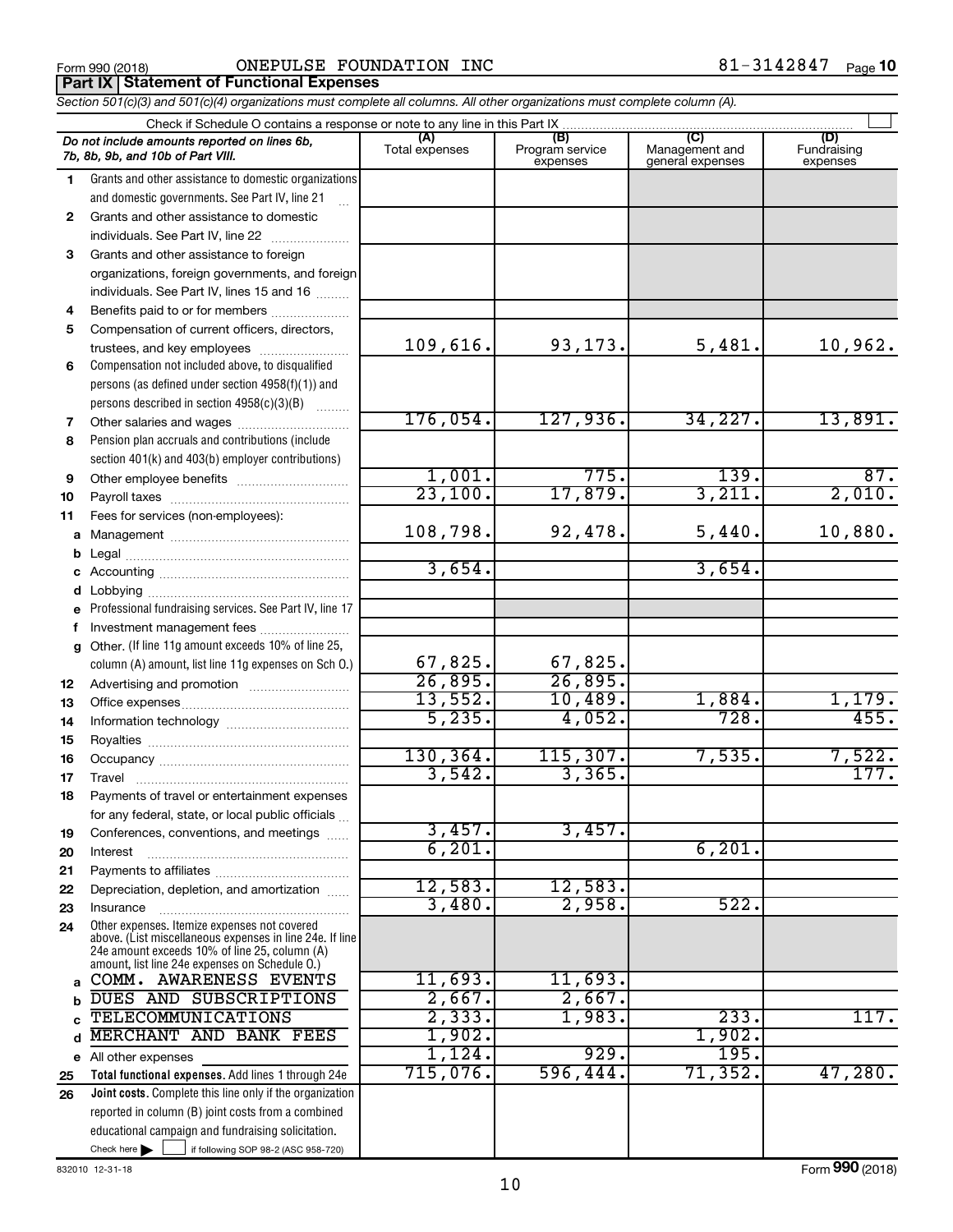| 1-3142847,<br><b>INC</b><br>FOUNDATION<br>ONEPULSE<br>Form 990 (2018) | Page |
|-----------------------------------------------------------------------|------|
|-----------------------------------------------------------------------|------|

|                             |    |                                                                                                                                                          |                      |          | (A)<br>Beginning of year |                          | (B)<br>End of year    |
|-----------------------------|----|----------------------------------------------------------------------------------------------------------------------------------------------------------|----------------------|----------|--------------------------|--------------------------|-----------------------|
|                             | 1  |                                                                                                                                                          |                      |          | 131, 242.                | 1                        | 69, 296.              |
|                             | 2  |                                                                                                                                                          |                      |          |                          | $\mathbf{2}$             |                       |
|                             | з  |                                                                                                                                                          |                      |          |                          | 3                        | 971,006.              |
|                             | 4  |                                                                                                                                                          |                      |          |                          | 4                        |                       |
|                             | 5  | Loans and other receivables from current and former officers, directors,                                                                                 |                      |          |                          |                          |                       |
|                             |    | trustees, key employees, and highest compensated employees. Complete                                                                                     |                      |          |                          |                          |                       |
|                             |    | Part II of Schedule L                                                                                                                                    |                      |          |                          | 5                        |                       |
|                             | 6  | Loans and other receivables from other disqualified persons (as defined under                                                                            |                      |          |                          |                          |                       |
|                             |    | section 4958(f)(1)), persons described in section 4958(c)(3)(B), and contributing                                                                        |                      |          |                          |                          |                       |
|                             |    | employers and sponsoring organizations of section 501(c)(9) voluntary                                                                                    |                      |          |                          |                          |                       |
|                             |    | employees' beneficiary organizations (see instr). Complete Part II of Sch L                                                                              |                      |          |                          | 6                        |                       |
| Assets                      | 7  |                                                                                                                                                          |                      |          |                          | $\overline{\phantom{a}}$ |                       |
|                             | 8  |                                                                                                                                                          |                      |          | $\overline{0}$ .         | 8                        | 12,715.               |
|                             | 9  | Prepaid expenses and deferred charges                                                                                                                    |                      |          |                          | 9                        |                       |
|                             |    | <b>10a</b> Land, buildings, and equipment: cost or other                                                                                                 |                      |          |                          |                          |                       |
|                             |    | basis. Complete Part VI of Schedule D  10a                                                                                                               |                      | 275,051. |                          |                          |                       |
|                             |    |                                                                                                                                                          | 10 <sub>b</sub>      | 12,583.  | 4,231.                   | 10 <sub>c</sub>          | 262,468.              |
|                             | 11 |                                                                                                                                                          |                      |          | 11                       |                          |                       |
|                             | 12 |                                                                                                                                                          |                      | 12       |                          |                          |                       |
|                             | 13 |                                                                                                                                                          |                      | 13       |                          |                          |                       |
|                             | 14 |                                                                                                                                                          |                      |          | 4,391.                   | 14                       | 19,157.<br>$0$ .      |
|                             | 15 |                                                                                                                                                          | 20, 742.<br>160,606. | 15       |                          |                          |                       |
|                             | 16 | <b>Total assets.</b> Add lines 1 through 15 (must equal line 34) <i></i>                                                                                 |                      |          |                          | 16                       | 1,334,642.<br>47,809. |
|                             | 17 |                                                                                                                                                          |                      | 17       |                          |                          |                       |
|                             | 18 |                                                                                                                                                          |                      |          | 18                       |                          |                       |
|                             | 19 |                                                                                                                                                          |                      |          |                          | 19                       |                       |
|                             | 20 |                                                                                                                                                          |                      |          |                          | 20                       |                       |
|                             | 21 | Escrow or custodial account liability. Complete Part IV of Schedule D                                                                                    |                      |          |                          | 21                       |                       |
| Liabilities                 | 22 | Loans and other payables to current and former officers, directors, trustees,<br>key employees, highest compensated employees, and disqualified persons. |                      |          |                          |                          |                       |
|                             |    |                                                                                                                                                          |                      |          |                          | 22                       |                       |
|                             | 23 | Secured mortgages and notes payable to unrelated third parties                                                                                           |                      |          |                          | 23                       | 147, 146.             |
|                             | 24 | Unsecured notes and loans payable to unrelated third parties                                                                                             |                      |          |                          | 24                       |                       |
|                             | 25 | Other liabilities (including federal income tax, payables to related third                                                                               |                      |          |                          |                          |                       |
|                             |    | parties, and other liabilities not included on lines 17-24). Complete Part X of                                                                          |                      |          |                          |                          |                       |
|                             |    | Schedule D                                                                                                                                               |                      |          | 4,548.                   | 25                       | 8,305.                |
|                             | 26 | Total liabilities. Add lines 17 through 25                                                                                                               |                      |          | 4,548.                   | 26                       | 203, 260.             |
|                             |    | Organizations that follow SFAS 117 (ASC 958), check here $\blacktriangleright \begin{array}{ c } \hline X & \hline \end{array}$ and                      |                      |          |                          |                          |                       |
|                             |    | complete lines 27 through 29, and lines 33 and 34.                                                                                                       |                      |          |                          |                          |                       |
|                             | 27 |                                                                                                                                                          |                      |          | 156,058.                 | 27                       | 99,762.               |
|                             | 28 |                                                                                                                                                          |                      |          |                          | 28                       | 1,031,620.            |
|                             | 29 | Permanently restricted net assets                                                                                                                        |                      |          |                          | 29                       |                       |
|                             |    | Organizations that do not follow SFAS 117 (ASC 958), check here ▶                                                                                        |                      |          |                          |                          |                       |
| Net Assets or Fund Balances |    | and complete lines 30 through 34.                                                                                                                        |                      |          |                          |                          |                       |
|                             | 30 |                                                                                                                                                          |                      |          |                          | 30                       |                       |
|                             | 31 | Paid-in or capital surplus, or land, building, or equipment fund                                                                                         |                      |          |                          | 31                       |                       |
|                             | 32 | Retained earnings, endowment, accumulated income, or other funds                                                                                         |                      |          |                          | 32                       |                       |
|                             | 33 |                                                                                                                                                          |                      |          | 156,058.                 | 33                       | 1, 131, 382.          |
|                             | 34 |                                                                                                                                                          |                      | 160,606. | 34                       | 1,334,642.               |                       |

Form (2018) **990**

| Form 990 (2018) |                               |  |
|-----------------|-------------------------------|--|
|                 | <b>Part X   Balance Sheet</b> |  |

 $\overline{\phantom{a}}$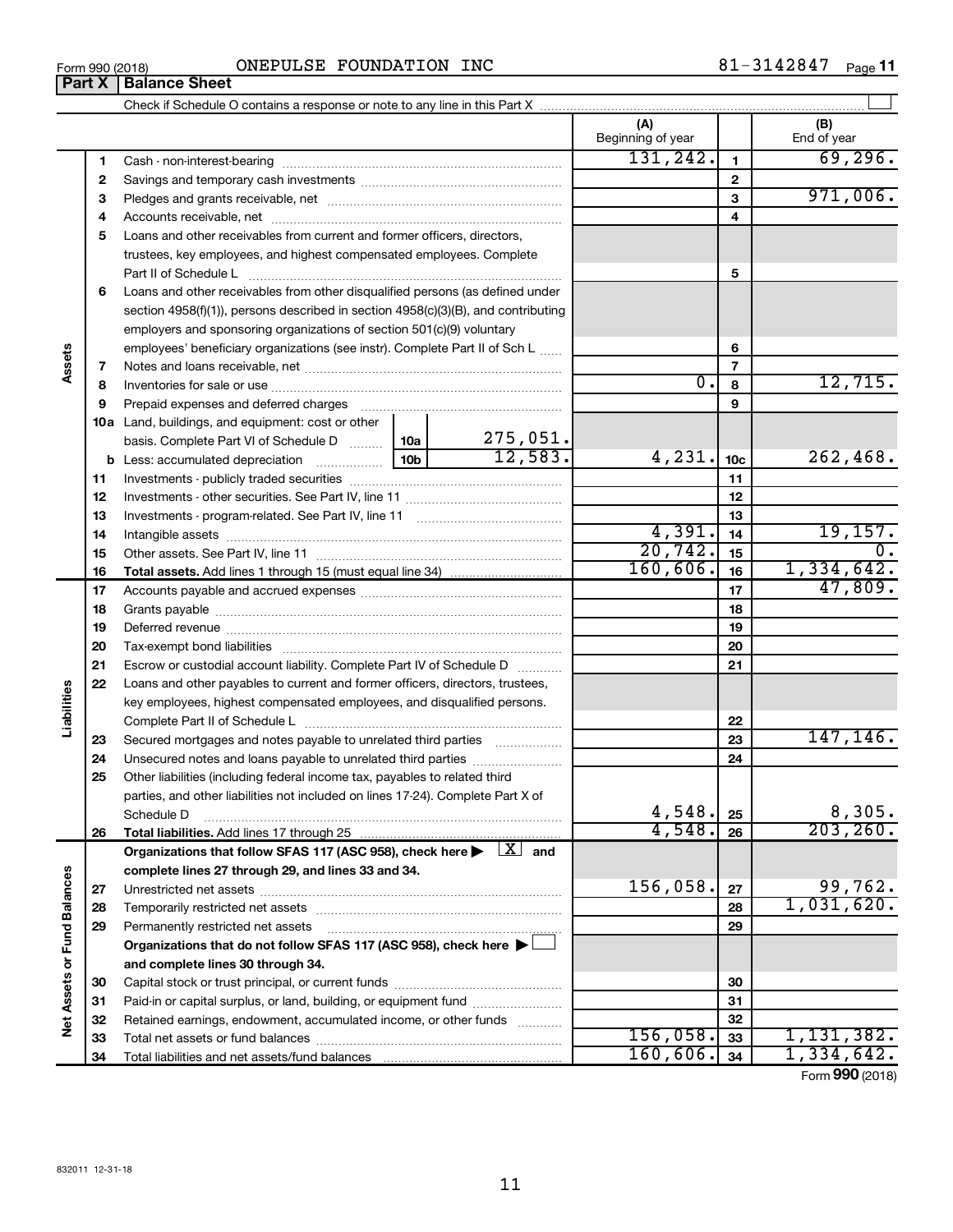|    | ONEPULSE FOUNDATION INC<br>Form 990 (2018)                                                                                                                                                                                                                                                                                                                                                                                                                                   |                         | 81-3142847     |     | Page 12             |
|----|------------------------------------------------------------------------------------------------------------------------------------------------------------------------------------------------------------------------------------------------------------------------------------------------------------------------------------------------------------------------------------------------------------------------------------------------------------------------------|-------------------------|----------------|-----|---------------------|
|    | <b>Part XI</b><br><b>Reconciliation of Net Assets</b>                                                                                                                                                                                                                                                                                                                                                                                                                        |                         |                |     |                     |
|    |                                                                                                                                                                                                                                                                                                                                                                                                                                                                              |                         |                |     |                     |
|    |                                                                                                                                                                                                                                                                                                                                                                                                                                                                              |                         |                |     |                     |
| 1  |                                                                                                                                                                                                                                                                                                                                                                                                                                                                              | 1.                      | 1,635,860.     |     |                     |
| 2  |                                                                                                                                                                                                                                                                                                                                                                                                                                                                              | $\overline{2}$          |                |     | 715,076.            |
| З  | Revenue less expenses. Subtract line 2 from line 1                                                                                                                                                                                                                                                                                                                                                                                                                           | 3                       |                |     | 920, 784.           |
| 4  |                                                                                                                                                                                                                                                                                                                                                                                                                                                                              | $\overline{\mathbf{4}}$ |                |     | 156,058.            |
| 5  | Net unrealized gains (losses) on investments [11] matter contracts and the state of the state of the state of the state of the state of the state of the state of the state of the state of the state of the state of the stat                                                                                                                                                                                                                                               | 5                       |                |     |                     |
| 6  | Donated services and use of facilities                                                                                                                                                                                                                                                                                                                                                                                                                                       | 6                       |                |     | 60, 375.            |
| 7  | Investment expenses                                                                                                                                                                                                                                                                                                                                                                                                                                                          | $\overline{7}$          |                |     |                     |
| 8  | Prior period adjustments<br>$\begin{minipage}{0.5\textwidth} \begin{tabular}{ l l l } \hline \multicolumn{1}{ l l l } \hline \multicolumn{1}{ l l } \hline \multicolumn{1}{ l } \multicolumn{1}{ l } \hline \multicolumn{1}{ l } \multicolumn{1}{ l } \multicolumn{1}{ l } \hline \multicolumn{1}{ l } \multicolumn{1}{ l } \multicolumn{1}{ l } \hline \multicolumn{1}{ l } \multicolumn{1}{ l } \hline \multicolumn{1}{ l } \multicolumn{1}{ l } \hline \multicolumn{1}{ $ | 8                       |                |     | $-5,835.$           |
| 9  |                                                                                                                                                                                                                                                                                                                                                                                                                                                                              | $\mathbf{Q}$            |                |     | $\overline{0}$ .    |
| 10 | Net assets or fund balances at end of year. Combine lines 3 through 9 (must equal Part X, line 33,                                                                                                                                                                                                                                                                                                                                                                           |                         |                |     |                     |
|    | column (B))                                                                                                                                                                                                                                                                                                                                                                                                                                                                  | 10                      | 1, 131, 382.   |     |                     |
|    | <b>Part XII Financial Statements and Reporting</b>                                                                                                                                                                                                                                                                                                                                                                                                                           |                         |                |     |                     |
|    |                                                                                                                                                                                                                                                                                                                                                                                                                                                                              |                         |                |     | $\lfloor x \rfloor$ |
|    |                                                                                                                                                                                                                                                                                                                                                                                                                                                                              |                         |                | Yes | No                  |
| 1  | $\lfloor \mathbf{X} \rfloor$ Accrual<br>Accounting method used to prepare the Form 990: [130] Cash<br>$\Box$ Other                                                                                                                                                                                                                                                                                                                                                           |                         |                |     |                     |
|    | If the organization changed its method of accounting from a prior year or checked "Other," explain in Schedule O.                                                                                                                                                                                                                                                                                                                                                            |                         |                |     |                     |
|    |                                                                                                                                                                                                                                                                                                                                                                                                                                                                              |                         | 2a             |     | x                   |
|    | If "Yes," check a box below to indicate whether the financial statements for the year were compiled or reviewed on a                                                                                                                                                                                                                                                                                                                                                         |                         |                |     |                     |
|    | separate basis, consolidated basis, or both:                                                                                                                                                                                                                                                                                                                                                                                                                                 |                         |                |     |                     |
|    | Separate basis<br>Consolidated basis<br>Both consolidated and separate basis                                                                                                                                                                                                                                                                                                                                                                                                 |                         |                |     |                     |
| b  |                                                                                                                                                                                                                                                                                                                                                                                                                                                                              |                         | 2 <sub>b</sub> | х   |                     |
|    | If "Yes," check a box below to indicate whether the financial statements for the year were audited on a separate basis,                                                                                                                                                                                                                                                                                                                                                      |                         |                |     |                     |
|    | consolidated basis, or both:                                                                                                                                                                                                                                                                                                                                                                                                                                                 |                         |                |     |                     |
|    | $ \mathbf{X} $ Separate basis<br>Consolidated basis<br>Both consolidated and separate basis                                                                                                                                                                                                                                                                                                                                                                                  |                         |                |     |                     |
|    | c If "Yes" to line 2a or 2b, does the organization have a committee that assumes responsibility for oversight of the audit,                                                                                                                                                                                                                                                                                                                                                  |                         |                |     |                     |
|    | review, or compilation of its financial statements and selection of an independent accountant?                                                                                                                                                                                                                                                                                                                                                                               |                         | 2c             | X   |                     |
|    | If the organization changed either its oversight process or selection process during the tax year, explain in Schedule O.                                                                                                                                                                                                                                                                                                                                                    |                         |                |     |                     |
|    | 3a As a result of a federal award, was the organization required to undergo an audit or audits as set forth in the Single Audit                                                                                                                                                                                                                                                                                                                                              |                         |                |     |                     |
|    |                                                                                                                                                                                                                                                                                                                                                                                                                                                                              |                         | За             |     | х                   |
|    | b If "Yes," did the organization undergo the required audit or audits? If the organization did not undergo the required audit                                                                                                                                                                                                                                                                                                                                                |                         |                |     |                     |
|    |                                                                                                                                                                                                                                                                                                                                                                                                                                                                              |                         | 3b             |     |                     |

Form (2018) **990**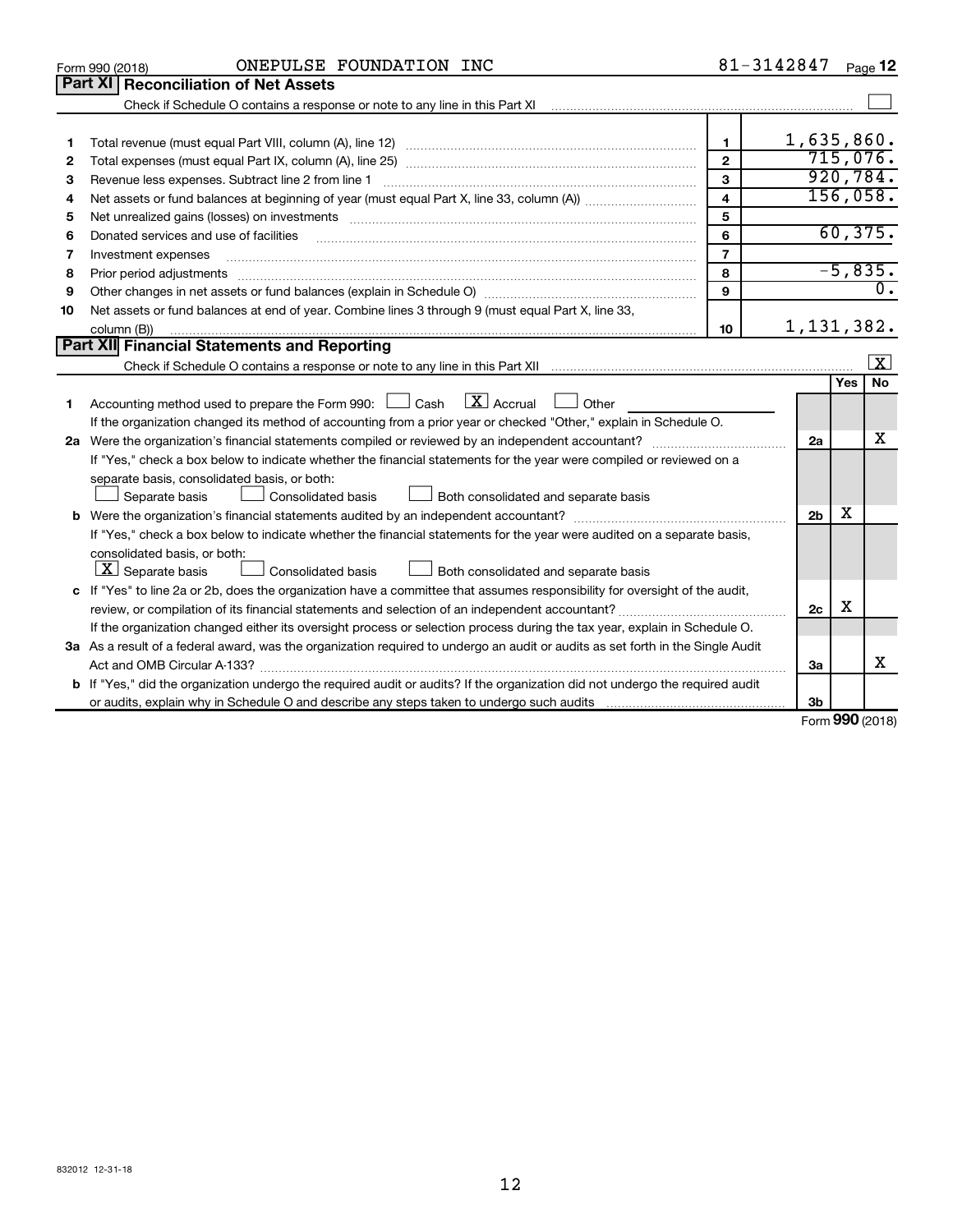**SCHEDULE A**

| (Form 990 or 990-EZ) |  |  |  |  |
|----------------------|--|--|--|--|
|----------------------|--|--|--|--|

Department of the Treasury anternal.<br>Deu

# Form 990 or 990-EZ)<br>
Complete if the organization is a section 501(c)(3) organization or a section<br> **Public Charity Status and Public Support**

**4947(a)(1) nonexempt charitable trust.**

**| Attach to Form 990 or Form 990-EZ.** 

| OMB No. 1545-0047                   |  |  |  |  |  |  |  |  |
|-------------------------------------|--|--|--|--|--|--|--|--|
| 1                                   |  |  |  |  |  |  |  |  |
| <b>Open to Public</b><br>Inspection |  |  |  |  |  |  |  |  |
| antification                        |  |  |  |  |  |  |  |  |

 $\Box$ 

|                |                     | internal Revenue Service                                                                                                                                                   |                         | $\blacktriangleright$ Go to www.irs.gov/Form990 for instructions and the latest information. |                                                                |    |                                                      |  | <b>Inspection</b>                                   |
|----------------|---------------------|----------------------------------------------------------------------------------------------------------------------------------------------------------------------------|-------------------------|----------------------------------------------------------------------------------------------|----------------------------------------------------------------|----|------------------------------------------------------|--|-----------------------------------------------------|
|                |                     | Name of the organization                                                                                                                                                   | ONEPULSE FOUNDATION INC |                                                                                              |                                                                |    |                                                      |  | <b>Employer identification number</b><br>81-3142847 |
| <b>Part I</b>  |                     | Reason for Public Charity Status (All organizations must complete this part.) See instructions.                                                                            |                         |                                                                                              |                                                                |    |                                                      |  |                                                     |
|                |                     | The organization is not a private foundation because it is: (For lines 1 through 12, check only one box.)                                                                  |                         |                                                                                              |                                                                |    |                                                      |  |                                                     |
| 1              |                     | A church, convention of churches, or association of churches described in section 170(b)(1)(A)(i).                                                                         |                         |                                                                                              |                                                                |    |                                                      |  |                                                     |
| 2              |                     |                                                                                                                                                                            |                         |                                                                                              |                                                                |    |                                                      |  |                                                     |
|                |                     | A school described in section 170(b)(1)(A)(ii). (Attach Schedule E (Form 990 or 990-EZ).)                                                                                  |                         |                                                                                              |                                                                |    |                                                      |  |                                                     |
| з              |                     | A hospital or a cooperative hospital service organization described in section 170(b)(1)(A)(iii).                                                                          |                         |                                                                                              |                                                                |    |                                                      |  |                                                     |
| 4              |                     | A medical research organization operated in conjunction with a hospital described in section 170(b)(1)(A)(iii). Enter the hospital's name,                                 |                         |                                                                                              |                                                                |    |                                                      |  |                                                     |
|                |                     | city, and state:                                                                                                                                                           |                         |                                                                                              |                                                                |    |                                                      |  |                                                     |
| 5              |                     | An organization operated for the benefit of a college or university owned or operated by a governmental unit described in<br>section 170(b)(1)(A)(iv). (Complete Part II.) |                         |                                                                                              |                                                                |    |                                                      |  |                                                     |
| 6              |                     | A federal, state, or local government or governmental unit described in section 170(b)(1)(A)(v).                                                                           |                         |                                                                                              |                                                                |    |                                                      |  |                                                     |
| $\overline{7}$ | $\lfloor x \rfloor$ | An organization that normally receives a substantial part of its support from a governmental unit or from the general public described in                                  |                         |                                                                                              |                                                                |    |                                                      |  |                                                     |
|                |                     | section 170(b)(1)(A)(vi). (Complete Part II.)                                                                                                                              |                         |                                                                                              |                                                                |    |                                                      |  |                                                     |
| 8              |                     | A community trust described in section 170(b)(1)(A)(vi). (Complete Part II.)                                                                                               |                         |                                                                                              |                                                                |    |                                                      |  |                                                     |
| 9              |                     | An agricultural research organization described in section 170(b)(1)(A)(ix) operated in conjunction with a land-grant college                                              |                         |                                                                                              |                                                                |    |                                                      |  |                                                     |
|                |                     | or university or a non-land-grant college of agriculture (see instructions). Enter the name, city, and state of the college or                                             |                         |                                                                                              |                                                                |    |                                                      |  |                                                     |
|                |                     | university:                                                                                                                                                                |                         |                                                                                              |                                                                |    |                                                      |  |                                                     |
| 10             |                     | An organization that normally receives: (1) more than 33 1/3% of its support from contributions, membership fees, and gross receipts from                                  |                         |                                                                                              |                                                                |    |                                                      |  |                                                     |
|                |                     |                                                                                                                                                                            |                         |                                                                                              |                                                                |    |                                                      |  |                                                     |
|                |                     | activities related to its exempt functions - subject to certain exceptions, and (2) no more than 33 1/3% of its support from gross investment                              |                         |                                                                                              |                                                                |    |                                                      |  |                                                     |
|                |                     | income and unrelated business taxable income (less section 511 tax) from businesses acquired by the organization after June 30, 1975.                                      |                         |                                                                                              |                                                                |    |                                                      |  |                                                     |
|                |                     | See section 509(a)(2). (Complete Part III.)                                                                                                                                |                         |                                                                                              |                                                                |    |                                                      |  |                                                     |
| 11<br>12       |                     | An organization organized and operated exclusively to test for public safety. See section 509(a)(4).                                                                       |                         |                                                                                              |                                                                |    |                                                      |  |                                                     |
|                |                     | An organization organized and operated exclusively for the benefit of, to perform the functions of, or to carry out the purposes of one or                                 |                         |                                                                                              |                                                                |    |                                                      |  |                                                     |
|                |                     | more publicly supported organizations described in section 509(a)(1) or section 509(a)(2). See section 509(a)(3). Check the box in                                         |                         |                                                                                              |                                                                |    |                                                      |  |                                                     |
|                |                     | lines 12a through 12d that describes the type of supporting organization and complete lines 12e, 12f, and 12g.                                                             |                         |                                                                                              |                                                                |    |                                                      |  |                                                     |
| a              |                     | Type I. A supporting organization operated, supervised, or controlled by its supported organization(s), typically by giving                                                |                         |                                                                                              |                                                                |    |                                                      |  |                                                     |
|                |                     | the supported organization(s) the power to regularly appoint or elect a majority of the directors or trustees of the supporting                                            |                         |                                                                                              |                                                                |    |                                                      |  |                                                     |
|                |                     | organization. You must complete Part IV, Sections A and B.                                                                                                                 |                         |                                                                                              |                                                                |    |                                                      |  |                                                     |
| b              |                     | Type II. A supporting organization supervised or controlled in connection with its supported organization(s), by having                                                    |                         |                                                                                              |                                                                |    |                                                      |  |                                                     |
|                |                     | control or management of the supporting organization vested in the same persons that control or manage the supported                                                       |                         |                                                                                              |                                                                |    |                                                      |  |                                                     |
|                |                     | organization(s). You must complete Part IV, Sections A and C.                                                                                                              |                         |                                                                                              |                                                                |    |                                                      |  |                                                     |
| с              |                     | Type III functionally integrated. A supporting organization operated in connection with, and functionally integrated with,                                                 |                         |                                                                                              |                                                                |    |                                                      |  |                                                     |
|                |                     | its supported organization(s) (see instructions). You must complete Part IV, Sections A, D, and E.                                                                         |                         |                                                                                              |                                                                |    |                                                      |  |                                                     |
| d              |                     | Type III non-functionally integrated. A supporting organization operated in connection with its supported organization(s)                                                  |                         |                                                                                              |                                                                |    |                                                      |  |                                                     |
|                |                     | that is not functionally integrated. The organization generally must satisfy a distribution requirement and an attentiveness                                               |                         |                                                                                              |                                                                |    |                                                      |  |                                                     |
|                |                     | requirement (see instructions). Yo <mark>u must complete Part IV, Sections A and D, and Part V.</mark>                                                                     |                         |                                                                                              |                                                                |    |                                                      |  |                                                     |
| e              |                     | Check this box if the organization received a written determination from the IRS that it is a Type I, Type II, Type III                                                    |                         |                                                                                              |                                                                |    |                                                      |  |                                                     |
|                |                     | functionally integrated, or Type III non-functionally integrated supporting organization.                                                                                  |                         |                                                                                              |                                                                |    |                                                      |  |                                                     |
|                |                     |                                                                                                                                                                            |                         |                                                                                              |                                                                |    |                                                      |  |                                                     |
| a              |                     | Provide the following information about the supported organization(s).                                                                                                     |                         |                                                                                              |                                                                |    |                                                      |  |                                                     |
|                |                     | (i) Name of supported                                                                                                                                                      | (ii) EIN                | (iii) Type of organization<br>(described on lines 1-10                                       | (iv) Is the organization listed<br>in your governing document? |    | (v) Amount of monetary<br>support (see instructions) |  | (vi) Amount of other<br>support (see instructions)  |
|                |                     | organization                                                                                                                                                               |                         | above (see instructions))                                                                    | Yes                                                            | No |                                                      |  |                                                     |
|                |                     |                                                                                                                                                                            |                         |                                                                                              |                                                                |    |                                                      |  |                                                     |
|                |                     |                                                                                                                                                                            |                         |                                                                                              |                                                                |    |                                                      |  |                                                     |
|                |                     |                                                                                                                                                                            |                         |                                                                                              |                                                                |    |                                                      |  |                                                     |
|                |                     |                                                                                                                                                                            |                         |                                                                                              |                                                                |    |                                                      |  |                                                     |
|                |                     |                                                                                                                                                                            |                         |                                                                                              |                                                                |    |                                                      |  |                                                     |
|                |                     |                                                                                                                                                                            |                         |                                                                                              |                                                                |    |                                                      |  |                                                     |
|                |                     |                                                                                                                                                                            |                         |                                                                                              |                                                                |    |                                                      |  |                                                     |
|                |                     |                                                                                                                                                                            |                         |                                                                                              |                                                                |    |                                                      |  |                                                     |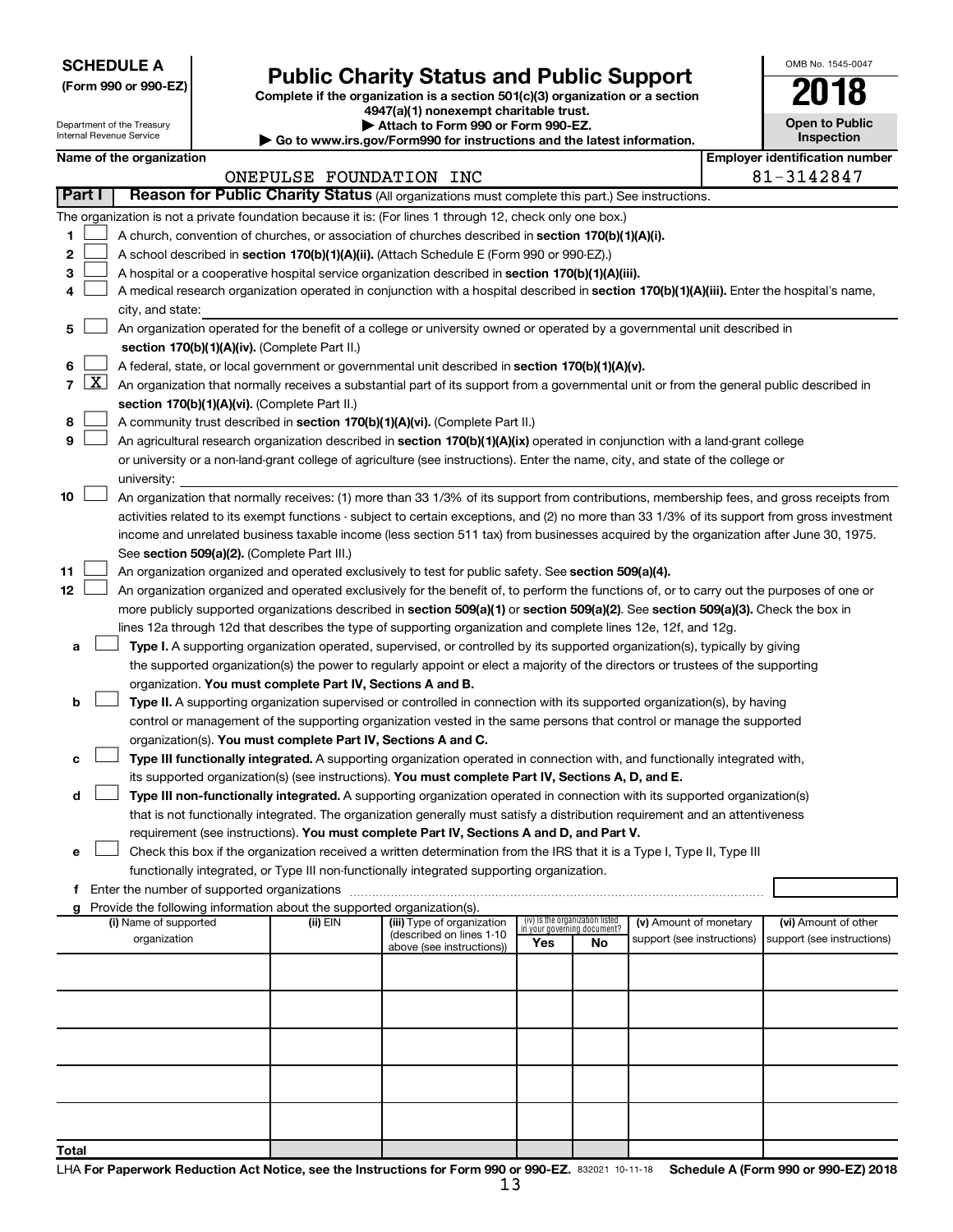# Schedule A (Form 990 or 990-EZ) 2018  $\,$  ONEPULSE FOUNDATION INC  $\,$  81  $-$  3142847  $\,$  Page

(Complete only if you checked the box on line 5, 7, or 8 of Part I or if the organization failed to qualify under Part III. If the organization fails to qualify under the tests listed below, please complete Part III.) **Part II Support Schedule for Organizations Described in Sections 170(b)(1)(A)(iv) and 170(b)(1)(A)(vi)**

|    | <b>Section A. Public Support</b>                                                                                                                                                                             |          |            |                     |                         |            |                                          |
|----|--------------------------------------------------------------------------------------------------------------------------------------------------------------------------------------------------------------|----------|------------|---------------------|-------------------------|------------|------------------------------------------|
|    | Calendar year (or fiscal year beginning in)                                                                                                                                                                  | (a) 2014 | $(b)$ 2015 | $(c)$ 2016          | $(d)$ 2017              | (e) 2018   | (f) Total                                |
|    | 1 Gifts, grants, contributions, and                                                                                                                                                                          |          |            |                     |                         |            |                                          |
|    | membership fees received. (Do not                                                                                                                                                                            |          |            |                     |                         |            |                                          |
|    | include any "unusual grants.")                                                                                                                                                                               |          |            | 269,173.            | 353,408.                | 1,635,746. | 2, 258, 327.                             |
|    | 2 Tax revenues levied for the organ-                                                                                                                                                                         |          |            |                     |                         |            |                                          |
|    | ization's benefit and either paid to                                                                                                                                                                         |          |            |                     |                         |            |                                          |
|    | or expended on its behalf                                                                                                                                                                                    |          |            |                     |                         |            |                                          |
|    | 3 The value of services or facilities                                                                                                                                                                        |          |            |                     |                         |            |                                          |
|    | furnished by a governmental unit to                                                                                                                                                                          |          |            |                     |                         |            |                                          |
|    | the organization without charge                                                                                                                                                                              |          |            |                     |                         |            |                                          |
|    | 4 Total. Add lines 1 through 3                                                                                                                                                                               |          |            | 269, 173.           | 353,408.                | 1,635,746. | 2,258,327.                               |
| 5. | The portion of total contributions                                                                                                                                                                           |          |            |                     |                         |            |                                          |
|    | by each person (other than a                                                                                                                                                                                 |          |            |                     |                         |            |                                          |
|    | governmental unit or publicly                                                                                                                                                                                |          |            |                     |                         |            |                                          |
|    | supported organization) included                                                                                                                                                                             |          |            |                     |                         |            |                                          |
|    | on line 1 that exceeds 2% of the                                                                                                                                                                             |          |            |                     |                         |            |                                          |
|    | amount shown on line 11,                                                                                                                                                                                     |          |            |                     |                         |            |                                          |
|    | column (f)                                                                                                                                                                                                   |          |            |                     |                         |            | 52,100.                                  |
|    | 6 Public support. Subtract line 5 from line 4.                                                                                                                                                               |          |            |                     |                         |            | 2,206,227.                               |
|    | <b>Section B. Total Support</b>                                                                                                                                                                              |          |            |                     |                         |            |                                          |
|    | Calendar year (or fiscal year beginning in)                                                                                                                                                                  | (a) 2014 | $(b)$ 2015 |                     |                         | (e) 2018   | (f) Total                                |
|    | <b>7</b> Amounts from line 4                                                                                                                                                                                 |          |            | $\frac{c}{269,173}$ | (d) $2017$<br>353, 408. | 1,635,746. | 2,258,327.                               |
| 8  | Gross income from interest,                                                                                                                                                                                  |          |            |                     |                         |            |                                          |
|    | dividends, payments received on                                                                                                                                                                              |          |            |                     |                         |            |                                          |
|    | securities loans, rents, royalties,                                                                                                                                                                          |          |            |                     |                         |            |                                          |
|    | and income from similar sources                                                                                                                                                                              |          |            |                     |                         | 114.       | 114.                                     |
| 9  | Net income from unrelated business                                                                                                                                                                           |          |            |                     |                         |            |                                          |
|    | activities, whether or not the                                                                                                                                                                               |          |            |                     |                         |            |                                          |
|    | business is regularly carried on                                                                                                                                                                             |          |            |                     |                         |            |                                          |
|    | 10 Other income. Do not include gain                                                                                                                                                                         |          |            |                     |                         |            |                                          |
|    | or loss from the sale of capital                                                                                                                                                                             |          |            |                     |                         |            |                                          |
|    | assets (Explain in Part VI.)                                                                                                                                                                                 |          |            |                     |                         |            |                                          |
|    | 11 Total support. Add lines 7 through 10                                                                                                                                                                     |          |            |                     |                         |            | 2, 258, 441.                             |
|    | <b>12</b> Gross receipts from related activities, etc. (see instructions)                                                                                                                                    |          |            |                     |                         | 12         | 133, 423.                                |
|    | 13 First five years. If the Form 990 is for the organization's first, second, third, fourth, or fifth tax year as a section 501(c)(3)                                                                        |          |            |                     |                         |            |                                          |
|    | organization, check this box and stop here                                                                                                                                                                   |          |            |                     |                         |            | $\blacktriangleright$ $\boxed{\text{X}}$ |
|    | <b>Section C. Computation of Public Support Percentage</b>                                                                                                                                                   |          |            |                     |                         |            |                                          |
|    |                                                                                                                                                                                                              |          |            |                     |                         | 14         | %                                        |
|    |                                                                                                                                                                                                              |          |            |                     |                         | 15         | %                                        |
|    | 16a 33 1/3% support test - 2018. If the organization did not check the box on line 13, and line 14 is 33 1/3% or more, check this box and                                                                    |          |            |                     |                         |            |                                          |
|    | stop here. The organization qualifies as a publicly supported organization                                                                                                                                   |          |            |                     |                         |            |                                          |
|    | b 33 1/3% support test - 2017. If the organization did not check a box on line 13 or 16a, and line 15 is 33 1/3% or more, check this box                                                                     |          |            |                     |                         |            |                                          |
|    | and stop here. The organization qualifies as a publicly supported organization [11] manuscription manuscription manuscription and stop here. The organization qualifies as a publicly supported organization |          |            |                     |                         |            |                                          |
|    | 17a 10% -facts-and-circumstances test - 2018. If the organization did not check a box on line 13, 16a, or 16b, and line 14 is 10% or more,                                                                   |          |            |                     |                         |            |                                          |
|    | and if the organization meets the "facts-and-circumstances" test, check this box and stop here. Explain in Part VI how the organization                                                                      |          |            |                     |                         |            |                                          |
|    |                                                                                                                                                                                                              |          |            |                     |                         |            |                                          |
|    | <b>b 10% -facts-and-circumstances test - 2017.</b> If the organization did not check a box on line 13, 16a, 16b, or 17a, and line 15 is 10% or                                                               |          |            |                     |                         |            |                                          |
|    | more, and if the organization meets the "facts-and-circumstances" test, check this box and stop here. Explain in Part VI how the                                                                             |          |            |                     |                         |            |                                          |
|    | organization meets the "facts-and-circumstances" test. The organization qualifies as a publicly supported organization                                                                                       |          |            |                     |                         |            |                                          |
| 18 | Private foundation. If the organization did not check a box on line 13, 16a, 16b, 17a, or 17b, check this box and see instructions                                                                           |          |            |                     |                         |            |                                          |
|    |                                                                                                                                                                                                              |          |            |                     |                         |            |                                          |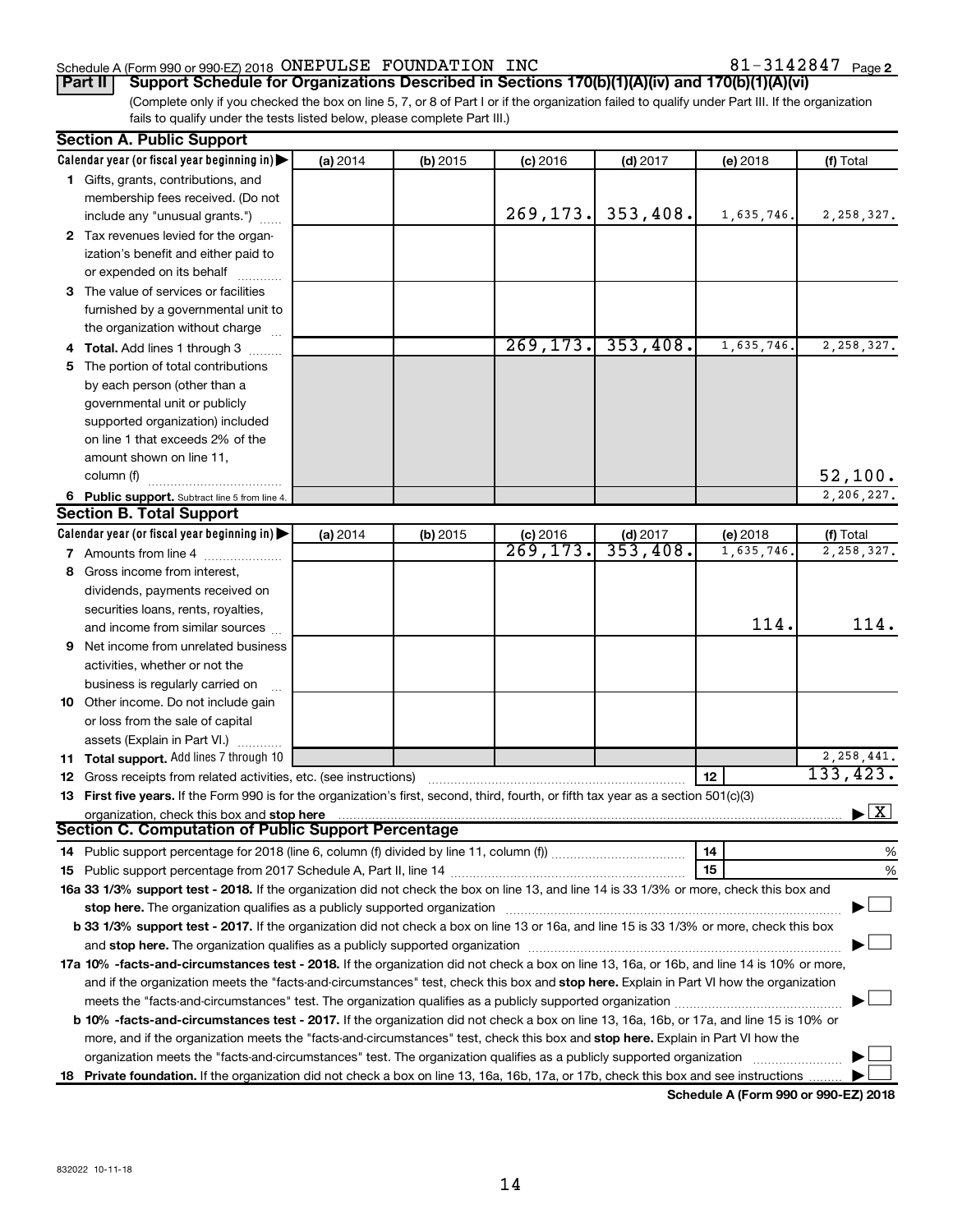#### Schedule A (Form 990 or 990-EZ) 2018  $\,$  ONEPULSE FOUNDATION INC  $\,$  81  $-$  3142847  $\,$  Page **Part III Support Schedule for Organizations Described in Section 509(a)(2)**

(Complete only if you checked the box on line 10 of Part I or if the organization failed to qualify under Part II. If the organization fails to qualify under the tests listed below, please complete Part II.)

| <b>Section A. Public Support</b>                                                                                                                                                                                               |          |            |            |            |          |                                      |
|--------------------------------------------------------------------------------------------------------------------------------------------------------------------------------------------------------------------------------|----------|------------|------------|------------|----------|--------------------------------------|
| Calendar year (or fiscal year beginning in)                                                                                                                                                                                    | (a) 2014 | (b) 2015   | $(c)$ 2016 | $(d)$ 2017 | (e) 2018 | (f) Total                            |
| 1 Gifts, grants, contributions, and                                                                                                                                                                                            |          |            |            |            |          |                                      |
| membership fees received. (Do not                                                                                                                                                                                              |          |            |            |            |          |                                      |
| include any "unusual grants.")                                                                                                                                                                                                 |          |            |            |            |          |                                      |
| 2 Gross receipts from admissions,<br>merchandise sold or services per-<br>formed, or facilities furnished in<br>any activity that is related to the<br>organization's tax-exempt purpose                                       |          |            |            |            |          |                                      |
| 3 Gross receipts from activities that                                                                                                                                                                                          |          |            |            |            |          |                                      |
| are not an unrelated trade or bus-<br>iness under section 513                                                                                                                                                                  |          |            |            |            |          |                                      |
| 4 Tax revenues levied for the organ-                                                                                                                                                                                           |          |            |            |            |          |                                      |
| ization's benefit and either paid to                                                                                                                                                                                           |          |            |            |            |          |                                      |
| or expended on its behalf                                                                                                                                                                                                      |          |            |            |            |          |                                      |
| 5 The value of services or facilities<br>furnished by a governmental unit to<br>the organization without charge                                                                                                                |          |            |            |            |          |                                      |
| <b>6 Total.</b> Add lines 1 through 5                                                                                                                                                                                          |          |            |            |            |          |                                      |
| 7a Amounts included on lines 1, 2, and                                                                                                                                                                                         |          |            |            |            |          |                                      |
| 3 received from disqualified persons                                                                                                                                                                                           |          |            |            |            |          |                                      |
| <b>b</b> Amounts included on lines 2 and 3 received<br>from other than disqualified persons that<br>exceed the greater of \$5,000 or 1% of the<br>amount on line 13 for the year                                               |          |            |            |            |          |                                      |
| c Add lines 7a and 7b                                                                                                                                                                                                          |          |            |            |            |          |                                      |
| 8 Public support. (Subtract line 7c from line 6.)                                                                                                                                                                              |          |            |            |            |          |                                      |
| <b>Section B. Total Support</b>                                                                                                                                                                                                |          |            |            |            |          |                                      |
| Calendar year (or fiscal year beginning in)                                                                                                                                                                                    | (a) 2014 | $(b)$ 2015 | $(c)$ 2016 | $(d)$ 2017 | (e) 2018 | (f) Total                            |
| <b>9</b> Amounts from line 6                                                                                                                                                                                                   |          |            |            |            |          |                                      |
| <b>10a</b> Gross income from interest,<br>dividends, payments received on<br>securities loans, rents, royalties,<br>and income from similar sources                                                                            |          |            |            |            |          |                                      |
| <b>b</b> Unrelated business taxable income                                                                                                                                                                                     |          |            |            |            |          |                                      |
| (less section 511 taxes) from businesses<br>acquired after June 30, 1975<br>$\mathcal{L}$ . The contract of $\mathcal{L}$                                                                                                      |          |            |            |            |          |                                      |
| c Add lines 10a and 10b                                                                                                                                                                                                        |          |            |            |            |          |                                      |
| <b>11</b> Net income from unrelated business<br>activities not included in line 10b.<br>whether or not the business is<br>regularly carried on                                                                                 |          |            |            |            |          |                                      |
| <b>12</b> Other income. Do not include gain<br>or loss from the sale of capital<br>assets (Explain in Part VI.)                                                                                                                |          |            |            |            |          |                                      |
| <b>13</b> Total support. (Add lines 9, 10c, 11, and 12.)                                                                                                                                                                       |          |            |            |            |          |                                      |
| 14 First five years. If the Form 990 is for the organization's first, second, third, fourth, or fifth tax year as a section 501(c)(3) organization,                                                                            |          |            |            |            |          |                                      |
| check this box and stop here Mathematical Communication and stop here Mathematical Communication and stop here Mathematical Communication and Stop here Mathematical Communication and Stop here Mathematical Communication an |          |            |            |            |          |                                      |
| <b>Section C. Computation of Public Support Percentage</b>                                                                                                                                                                     |          |            |            |            |          |                                      |
|                                                                                                                                                                                                                                |          |            |            |            | 15       | %                                    |
| 16 Public support percentage from 2017 Schedule A, Part III, line 15                                                                                                                                                           |          |            |            |            | 16       | %                                    |
| Section D. Computation of Investment Income Percentage                                                                                                                                                                         |          |            |            |            |          |                                      |
|                                                                                                                                                                                                                                |          |            |            |            | 17       | %                                    |
| 18 Investment income percentage from 2017 Schedule A, Part III, line 17                                                                                                                                                        |          |            |            |            | 18       | %                                    |
| 19a 33 1/3% support tests - 2018. If the organization did not check the box on line 14, and line 15 is more than 33 1/3%, and line 17 is not                                                                                   |          |            |            |            |          |                                      |
| more than 33 1/3%, check this box and stop here. The organization qualifies as a publicly supported organization                                                                                                               |          |            |            |            |          |                                      |
| <b>b 33 1/3% support tests - 2017.</b> If the organization did not check a box on line 14 or line 19a, and line 16 is more than 33 1/3%, and                                                                                   |          |            |            |            |          |                                      |
| line 18 is not more than 33 1/3%, check this box and stop here. The organization qualifies as a publicly supported organization <i>manner</i>                                                                                  |          |            |            |            |          |                                      |
|                                                                                                                                                                                                                                |          |            |            |            |          |                                      |
| 832023 10-11-18                                                                                                                                                                                                                |          |            |            |            |          | Schedule A (Form 990 or 990-EZ) 2018 |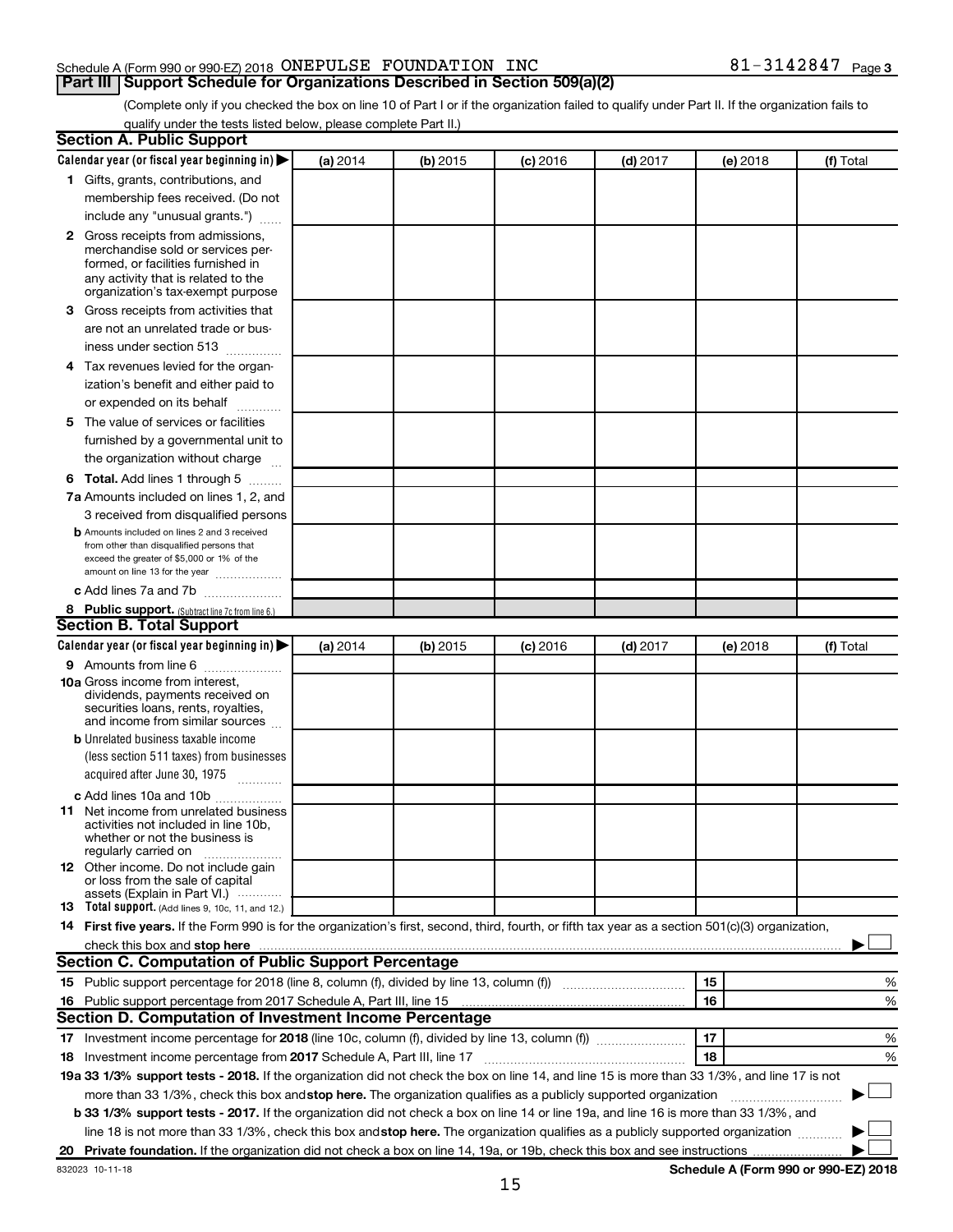**Yes No**

# **Part IV Supporting Organizations**

(Complete only if you checked a box in line 12 on Part I. If you checked 12a of Part I, complete Sections A and B. If you checked 12b of Part I, complete Sections A and C. If you checked 12c of Part I, complete Sections A, D, and E. If you checked 12d of Part I, complete Sections A and D, and complete Part V.)

#### **Section A. All Supporting Organizations**

- **1** Are all of the organization's supported organizations listed by name in the organization's governing documents? If "No," describe in Part VI how the supported organizations are designated. If designated by *class or purpose, describe the designation. If historic and continuing relationship, explain.*
- **2** Did the organization have any supported organization that does not have an IRS determination of status under section 509(a)(1) or (2)? If "Yes," explain in Part **VI** how the organization determined that the supported *organization was described in section 509(a)(1) or (2).*
- **3a** Did the organization have a supported organization described in section 501(c)(4), (5), or (6)? If "Yes," answer *(b) and (c) below.*
- **b** Did the organization confirm that each supported organization qualified under section 501(c)(4), (5), or (6) and satisfied the public support tests under section 509(a)(2)? If "Yes," describe in Part VI when and how the *organization made the determination.*
- **c** Did the organization ensure that all support to such organizations was used exclusively for section 170(c)(2)(B) purposes? If "Yes," explain in Part VI what controls the organization put in place to ensure such use.
- **4 a** *If* Was any supported organization not organized in the United States ("foreign supported organization")? *"Yes," and if you checked 12a or 12b in Part I, answer (b) and (c) below.*
- **b** Did the organization have ultimate control and discretion in deciding whether to make grants to the foreign supported organization? If "Yes," describe in Part VI how the organization had such control and discretion *despite being controlled or supervised by or in connection with its supported organizations.*
- **c** Did the organization support any foreign supported organization that does not have an IRS determination under sections 501(c)(3) and 509(a)(1) or (2)? If "Yes," explain in Part VI what controls the organization used *to ensure that all support to the foreign supported organization was used exclusively for section 170(c)(2)(B) purposes.*
- **5a** Did the organization add, substitute, or remove any supported organizations during the tax year? If "Yes," answer (b) and (c) below (if applicable). Also, provide detail in **Part VI,** including (i) the names and EIN *numbers of the supported organizations added, substituted, or removed; (ii) the reasons for each such action; (iii) the authority under the organization's organizing document authorizing such action; and (iv) how the action was accomplished (such as by amendment to the organizing document).*
- **b Type I or Type II only.** Was any added or substituted supported organization part of a class already designated in the organization's organizing document?
- **c Substitutions only.**  Was the substitution the result of an event beyond the organization's control?
- **6** Did the organization provide support (whether in the form of grants or the provision of services or facilities) to **Part VI.** support or benefit one or more of the filing organization's supported organizations? If "Yes," provide detail in anyone other than (i) its supported organizations, (ii) individuals that are part of the charitable class benefited by one or more of its supported organizations, or (iii) other supporting organizations that also
- **7** Did the organization provide a grant, loan, compensation, or other similar payment to a substantial contributor regard to a substantial contributor? If "Yes," complete Part I of Schedule L (Form 990 or 990-EZ). (as defined in section 4958(c)(3)(C)), a family member of a substantial contributor, or a 35% controlled entity with
- **8** Did the organization make a loan to a disqualified person (as defined in section 4958) not described in line 7? *If "Yes," complete Part I of Schedule L (Form 990 or 990-EZ).*
- **9 a** Was the organization controlled directly or indirectly at any time during the tax year by one or more in section 509(a)(1) or (2))? If "Yes," provide detail in **Part VI.** disqualified persons as defined in section 4946 (other than foundation managers and organizations described
- **b** Did one or more disqualified persons (as defined in line 9a) hold a controlling interest in any entity in which the supporting organization had an interest? If "Yes," provide detail in Part VI.
- **c** Did a disqualified person (as defined in line 9a) have an ownership interest in, or derive any personal benefit from, assets in which the supporting organization also had an interest? If "Yes," provide detail in Part VI.
- **10 a** Was the organization subject to the excess business holdings rules of section 4943 because of section supporting organizations)? If "Yes," answer 10b below. 4943(f) (regarding certain Type II supporting organizations, and all Type III non-functionally integrated
	- **b** Did the organization have any excess business holdings in the tax year? (Use Schedule C, Form 4720, to *determine whether the organization had excess business holdings.)*

**1 2 3a 3b 3c 4a 4b 4c 5a 5b 5c 6 7 8 9a 9b 9c 10a**

**10b**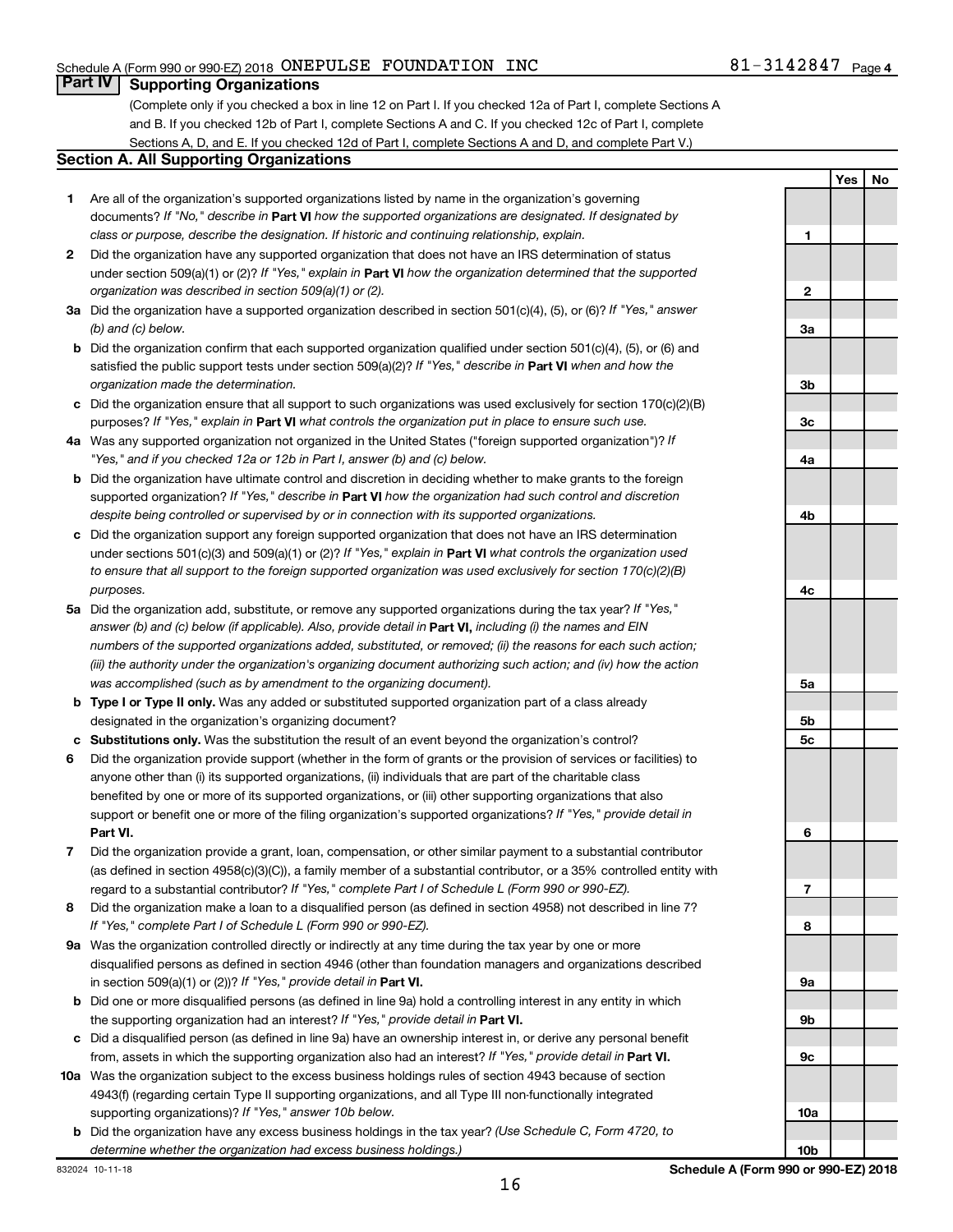# Schedule A (Form 990 or 990-EZ) 2018  $\,$  ONEPULSE FOUNDATION INC  $\,$  81  $-$  3142847  $\,$  Page **Part IV | Supporting Organizations** *(continued)*

|    |                                                                                                                                 |                 | <b>Yes</b> | No |
|----|---------------------------------------------------------------------------------------------------------------------------------|-----------------|------------|----|
| 11 | Has the organization accepted a gift or contribution from any of the following persons?                                         |                 |            |    |
|    | a A person who directly or indirectly controls, either alone or together with persons described in (b) and (c)                  |                 |            |    |
|    | below, the governing body of a supported organization?                                                                          | 11a             |            |    |
|    | <b>b</b> A family member of a person described in (a) above?                                                                    | 11 <sub>b</sub> |            |    |
|    | c A 35% controlled entity of a person described in (a) or (b) above? If "Yes" to a, b, or c, provide detail in Part VI.         | 11c             |            |    |
|    | <b>Section B. Type I Supporting Organizations</b>                                                                               |                 |            |    |
|    |                                                                                                                                 |                 | Yes        | No |
| 1. | Did the directors, trustees, or membership of one or more supported organizations have the power to                             |                 |            |    |
|    | regularly appoint or elect at least a majority of the organization's directors or trustees at all times during the              |                 |            |    |
|    | tax year? If "No," describe in Part VI how the supported organization(s) effectively operated, supervised, or                   |                 |            |    |
|    | controlled the organization's activities. If the organization had more than one supported organization,                         |                 |            |    |
|    |                                                                                                                                 |                 |            |    |
|    | describe how the powers to appoint and/or remove directors or trustees were allocated among the supported                       |                 |            |    |
|    | organizations and what conditions or restrictions, if any, applied to such powers during the tax year.                          | 1               |            |    |
| 2  | Did the organization operate for the benefit of any supported organization other than the supported                             |                 |            |    |
|    | organization(s) that operated, supervised, or controlled the supporting organization? If "Yes," explain in                      |                 |            |    |
|    | Part VI how providing such benefit carried out the purposes of the supported organization(s) that operated,                     |                 |            |    |
|    | supervised, or controlled the supporting organization.                                                                          | $\mathbf{2}$    |            |    |
|    | <b>Section C. Type II Supporting Organizations</b>                                                                              |                 |            |    |
|    |                                                                                                                                 |                 | Yes        | No |
| 1. | Were a majority of the organization's directors or trustees during the tax year also a majority of the directors                |                 |            |    |
|    | or trustees of each of the organization's supported organization(s)? If "No," describe in Part VI how control                   |                 |            |    |
|    | or management of the supporting organization was vested in the same persons that controlled or managed                          |                 |            |    |
|    | the supported organization(s).                                                                                                  |                 |            |    |
|    | <b>Section D. All Type III Supporting Organizations</b>                                                                         |                 |            |    |
|    |                                                                                                                                 |                 | Yes        | No |
| 1. | Did the organization provide to each of its supported organizations, by the last day of the fifth month of the                  |                 |            |    |
|    | organization's tax year, (i) a written notice describing the type and amount of support provided during the prior tax           |                 |            |    |
|    | year, (ii) a copy of the Form 990 that was most recently filed as of the date of notification, and (iii) copies of the          |                 |            |    |
|    | organization's governing documents in effect on the date of notification, to the extent not previously provided?                | 1               |            |    |
| 2  | Were any of the organization's officers, directors, or trustees either (i) appointed or elected by the supported                |                 |            |    |
|    | organization(s) or (ii) serving on the governing body of a supported organization? If "No," explain in Part VI how              |                 |            |    |
|    | the organization maintained a close and continuous working relationship with the supported organization(s).                     | 2               |            |    |
|    |                                                                                                                                 |                 |            |    |
| 3  | By reason of the relationship described in (2), did the organization's supported organizations have a                           |                 |            |    |
|    | significant voice in the organization's investment policies and in directing the use of the organization's                      |                 |            |    |
|    | income or assets at all times during the tax year? If "Yes," describe in Part VI the role the organization's                    |                 |            |    |
|    | supported organizations played in this regard.                                                                                  | З               |            |    |
|    | Section E. Type III Functionally Integrated Supporting Organizations                                                            |                 |            |    |
| 1  | Check the box next to the method that the organization used to satisfy the Integral Part Test during the yealsee instructions). |                 |            |    |
| а  | The organization satisfied the Activities Test. Complete line 2 below.                                                          |                 |            |    |
| b  | The organization is the parent of each of its supported organizations. Complete line 3 below.                                   |                 |            |    |
| с  | The organization supported a governmental entity. Describe in Part VI how you supported a government entity (see instructions). |                 |            |    |
| 2  | Activities Test. Answer (a) and (b) below.                                                                                      |                 | Yes        | No |
| а  | Did substantially all of the organization's activities during the tax year directly further the exempt purposes of              |                 |            |    |
|    | the supported organization(s) to which the organization was responsive? If "Yes," then in Part VI identify                      |                 |            |    |
|    | those supported organizations and explain how these activities directly furthered their exempt purposes,                        |                 |            |    |
|    | how the organization was responsive to those supported organizations, and how the organization determined                       |                 |            |    |
|    | that these activities constituted substantially all of its activities.                                                          | 2a              |            |    |
| b  | Did the activities described in (a) constitute activities that, but for the organization's involvement, one or more             |                 |            |    |
|    | of the organization's supported organization(s) would have been engaged in? If "Yes," explain in Part VI the                    |                 |            |    |
|    | reasons for the organization's position that its supported organization(s) would have engaged in these                          |                 |            |    |
|    | activities but for the organization's involvement.                                                                              | 2b              |            |    |
| 3  | Parent of Supported Organizations. Answer (a) and (b) below.                                                                    |                 |            |    |
| а  | Did the organization have the power to regularly appoint or elect a majority of the officers, directors, or                     |                 |            |    |
|    | trustees of each of the supported organizations? Provide details in Part VI.                                                    | За              |            |    |
|    |                                                                                                                                 |                 |            |    |
| b  | Did the organization exercise a substantial degree of direction over the policies, programs, and activities of each             |                 |            |    |
|    | of its supported organizations? If "Yes," describe in Part VI the role played by the organization in this regard.               | 3b              |            |    |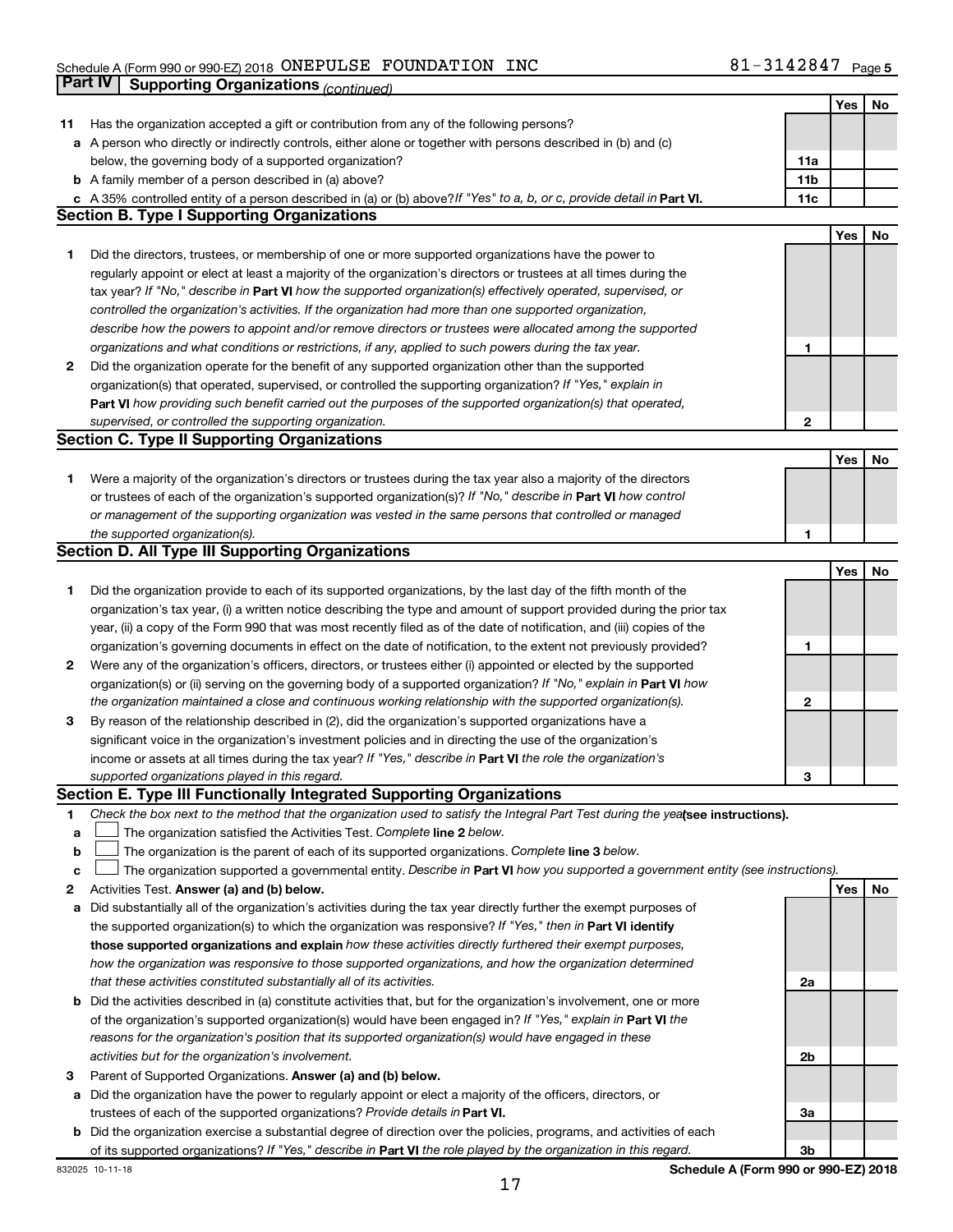# Schedule A (Form 990 or 990-EZ) 2018  $\,$  ONEPULSE FOUNDATION INC  $\,$  81  $-$  3142847  $\,$  Page

1 **Letter See instructions.** All Check here if the organization satisfied the Integral Part Test as a qualifying trust on Nov. 20, 1970 (explain in Part VI.) See instructions. All other Type III non-functionally integrated supporting organizations must complete Sections A through E. **Part V Type III Non-Functionally Integrated 509(a)(3) Supporting Organizations** 

|                | ethol Type in hom ranotionally integrated edipperting erganizations made complete ecotions in this agri<br>Section A - Adjusted Net Income |                | (A) Prior Year | (B) Current Year<br>(optional) |
|----------------|--------------------------------------------------------------------------------------------------------------------------------------------|----------------|----------------|--------------------------------|
| 1              | Net short-term capital gain                                                                                                                | 1              |                |                                |
| 2              | Recoveries of prior-year distributions                                                                                                     | $\mathbf{2}$   |                |                                |
| З              | Other gross income (see instructions)                                                                                                      | 3              |                |                                |
| 4              | Add lines 1 through 3                                                                                                                      | 4              |                |                                |
| 5              | Depreciation and depletion                                                                                                                 | 5              |                |                                |
| 6              | Portion of operating expenses paid or incurred for production or                                                                           |                |                |                                |
|                | collection of gross income or for management, conservation, or                                                                             |                |                |                                |
|                | maintenance of property held for production of income (see instructions)                                                                   | 6              |                |                                |
| $\overline{7}$ | Other expenses (see instructions)                                                                                                          | 7              |                |                                |
| 8              | <b>Adjusted Net Income</b> (subtract lines 5, 6, and 7 from line 4)                                                                        | 8              |                |                                |
|                | <b>Section B - Minimum Asset Amount</b>                                                                                                    |                | (A) Prior Year | (B) Current Year<br>(optional) |
| 1              | Aggregate fair market value of all non-exempt-use assets (see                                                                              |                |                |                                |
|                | instructions for short tax year or assets held for part of year):                                                                          |                |                |                                |
|                | <b>a</b> Average monthly value of securities                                                                                               | 1a             |                |                                |
|                | <b>b</b> Average monthly cash balances                                                                                                     | 1b             |                |                                |
|                | c Fair market value of other non-exempt-use assets                                                                                         | 1c             |                |                                |
|                | d Total (add lines 1a, 1b, and 1c)                                                                                                         | 1d             |                |                                |
|                | <b>e</b> Discount claimed for blockage or other                                                                                            |                |                |                                |
|                | factors (explain in detail in Part VI):                                                                                                    |                |                |                                |
| 2              | Acquisition indebtedness applicable to non-exempt-use assets                                                                               | $\mathbf{2}$   |                |                                |
| З              | Subtract line 2 from line 1d                                                                                                               | 3              |                |                                |
| 4              | Cash deemed held for exempt use. Enter 1-1/2% of line 3 (for greater amount,                                                               |                |                |                                |
|                | see instructions)                                                                                                                          | 4              |                |                                |
| 5              | Net value of non-exempt-use assets (subtract line 4 from line 3)                                                                           | 5              |                |                                |
| 6              | Multiply line 5 by .035                                                                                                                    | 6              |                |                                |
| 7              | Recoveries of prior-year distributions                                                                                                     | $\overline{7}$ |                |                                |
| 8              | Minimum Asset Amount (add line 7 to line 6)                                                                                                | 8              |                |                                |
|                | <b>Section C - Distributable Amount</b>                                                                                                    |                |                | <b>Current Year</b>            |
| 1              | Adjusted net income for prior year (from Section A, line 8, Column A)                                                                      | 1              |                |                                |
| $\mathbf{2}$   | Enter 85% of line 1                                                                                                                        | $\mathbf{2}$   |                |                                |
| З              | Minimum asset amount for prior year (from Section B, line 8, Column A)                                                                     | 3              |                |                                |
| 4              | Enter greater of line 2 or line 3                                                                                                          | 4              |                |                                |
| 5              | Income tax imposed in prior year                                                                                                           | 5              |                |                                |
| 6              | <b>Distributable Amount.</b> Subtract line 5 from line 4, unless subject to                                                                |                |                |                                |
|                | emergency temporary reduction (see instructions)                                                                                           | 6              |                |                                |

**7** Let Check here if the current year is the organization's first as a non-functionally integrated Type III supporting organization (see instructions).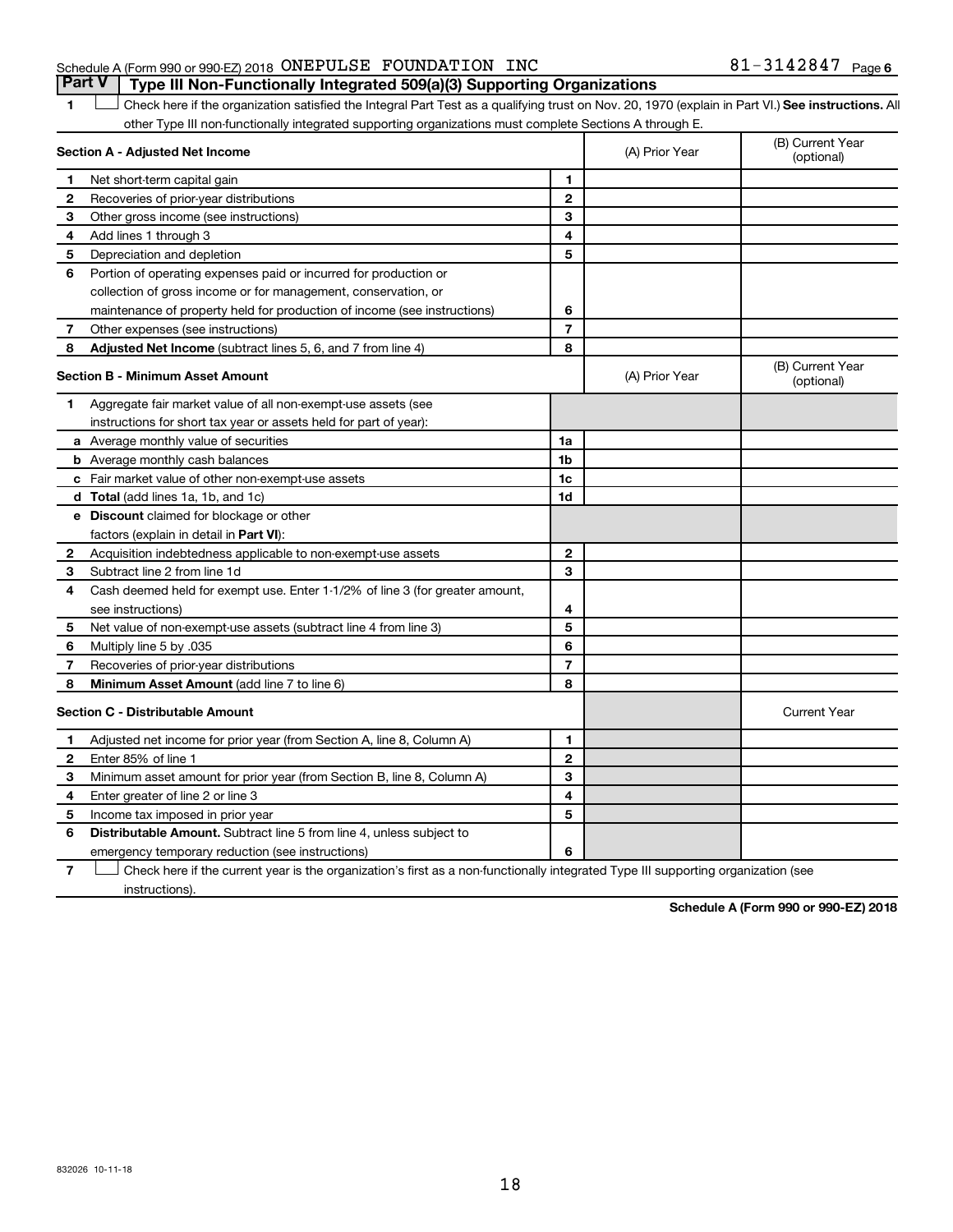| <b>Part V</b><br>Type III Non-Functionally Integrated 509(a)(3) Supporting Organizations (continued) |                                                                                            |                             |                                       |                                         |  |  |
|------------------------------------------------------------------------------------------------------|--------------------------------------------------------------------------------------------|-----------------------------|---------------------------------------|-----------------------------------------|--|--|
|                                                                                                      | <b>Section D - Distributions</b>                                                           |                             |                                       | <b>Current Year</b>                     |  |  |
| 1                                                                                                    | Amounts paid to supported organizations to accomplish exempt purposes                      |                             |                                       |                                         |  |  |
| $\mathbf{2}$                                                                                         | Amounts paid to perform activity that directly furthers exempt purposes of supported       |                             |                                       |                                         |  |  |
|                                                                                                      | organizations, in excess of income from activity                                           |                             |                                       |                                         |  |  |
| 3                                                                                                    | Administrative expenses paid to accomplish exempt purposes of supported organizations      |                             |                                       |                                         |  |  |
| 4                                                                                                    | Amounts paid to acquire exempt-use assets                                                  |                             |                                       |                                         |  |  |
| 5                                                                                                    | Qualified set-aside amounts (prior IRS approval required)                                  |                             |                                       |                                         |  |  |
| 6                                                                                                    | Other distributions (describe in <b>Part VI</b> ). See instructions.                       |                             |                                       |                                         |  |  |
| 7                                                                                                    | Total annual distributions. Add lines 1 through 6.                                         |                             |                                       |                                         |  |  |
| 8                                                                                                    | Distributions to attentive supported organizations to which the organization is responsive |                             |                                       |                                         |  |  |
|                                                                                                      | (provide details in Part VI). See instructions.                                            |                             |                                       |                                         |  |  |
| 9                                                                                                    | Distributable amount for 2018 from Section C, line 6                                       |                             |                                       |                                         |  |  |
| 10                                                                                                   | Line 8 amount divided by line 9 amount                                                     |                             |                                       |                                         |  |  |
|                                                                                                      |                                                                                            | (i)                         | (ii)                                  | (iii)                                   |  |  |
|                                                                                                      | <b>Section E - Distribution Allocations (see instructions)</b>                             | <b>Excess Distributions</b> | <b>Underdistributions</b><br>Pre-2018 | <b>Distributable</b><br>Amount for 2018 |  |  |
| 1                                                                                                    | Distributable amount for 2018 from Section C, line 6                                       |                             |                                       |                                         |  |  |
| $\mathbf{2}$                                                                                         | Underdistributions, if any, for years prior to 2018 (reason-                               |                             |                                       |                                         |  |  |
|                                                                                                      | able cause required-explain in Part VI). See instructions.                                 |                             |                                       |                                         |  |  |
| 3                                                                                                    | Excess distributions carryover, if any, to 2018                                            |                             |                                       |                                         |  |  |
|                                                                                                      | <b>a</b> From 2013                                                                         |                             |                                       |                                         |  |  |
|                                                                                                      | <b>b</b> From 2014                                                                         |                             |                                       |                                         |  |  |
|                                                                                                      | c From 2015                                                                                |                             |                                       |                                         |  |  |
|                                                                                                      | d From 2016                                                                                |                             |                                       |                                         |  |  |
|                                                                                                      | e From 2017                                                                                |                             |                                       |                                         |  |  |
|                                                                                                      | f Total of lines 3a through e                                                              |                             |                                       |                                         |  |  |
|                                                                                                      | g Applied to underdistributions of prior years                                             |                             |                                       |                                         |  |  |
|                                                                                                      | h Applied to 2018 distributable amount                                                     |                             |                                       |                                         |  |  |
| Ť.                                                                                                   | Carryover from 2013 not applied (see instructions)                                         |                             |                                       |                                         |  |  |
|                                                                                                      | Remainder. Subtract lines 3g, 3h, and 3i from 3f.                                          |                             |                                       |                                         |  |  |
| 4                                                                                                    | Distributions for 2018 from Section D,                                                     |                             |                                       |                                         |  |  |
|                                                                                                      | line $7:$                                                                                  |                             |                                       |                                         |  |  |
|                                                                                                      | a Applied to underdistributions of prior years                                             |                             |                                       |                                         |  |  |
|                                                                                                      | <b>b</b> Applied to 2018 distributable amount                                              |                             |                                       |                                         |  |  |
| с                                                                                                    | Remainder. Subtract lines 4a and 4b from 4.                                                |                             |                                       |                                         |  |  |
| 5                                                                                                    | Remaining underdistributions for years prior to 2018, if                                   |                             |                                       |                                         |  |  |
|                                                                                                      | any. Subtract lines 3g and 4a from line 2. For result greater                              |                             |                                       |                                         |  |  |
|                                                                                                      | than zero, explain in Part VI. See instructions.                                           |                             |                                       |                                         |  |  |
| 6                                                                                                    | Remaining underdistributions for 2018. Subtract lines 3h                                   |                             |                                       |                                         |  |  |
|                                                                                                      | and 4b from line 1. For result greater than zero, explain in                               |                             |                                       |                                         |  |  |
|                                                                                                      | <b>Part VI.</b> See instructions.                                                          |                             |                                       |                                         |  |  |
| $\mathbf{7}$                                                                                         | Excess distributions carryover to 2019. Add lines 3j                                       |                             |                                       |                                         |  |  |
|                                                                                                      | and 4c.                                                                                    |                             |                                       |                                         |  |  |
| 8                                                                                                    | Breakdown of line 7:                                                                       |                             |                                       |                                         |  |  |
|                                                                                                      | a Excess from 2014                                                                         |                             |                                       |                                         |  |  |
|                                                                                                      | <b>b</b> Excess from 2015                                                                  |                             |                                       |                                         |  |  |
|                                                                                                      | c Excess from 2016                                                                         |                             |                                       |                                         |  |  |
|                                                                                                      | d Excess from 2017                                                                         |                             |                                       |                                         |  |  |
|                                                                                                      | e Excess from 2018                                                                         |                             |                                       |                                         |  |  |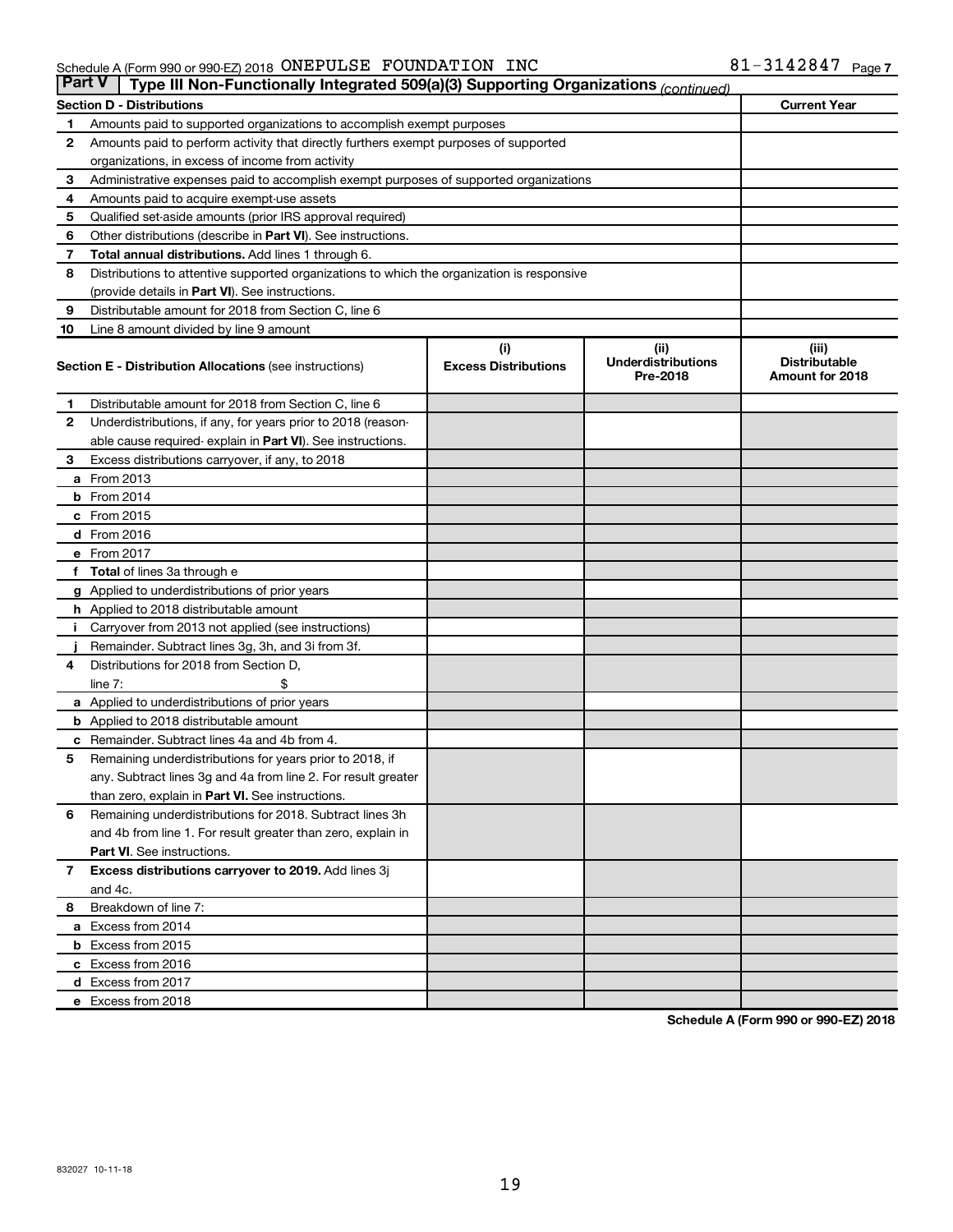|                | Schedule A (Form 990 or 990-EZ) 2018 ONEPULSE FOUNDATION INC                                                                                                                                                                                                                                                                                                                                                                                                                                                                                                                                | 81-3142847 Page 8 |  |
|----------------|---------------------------------------------------------------------------------------------------------------------------------------------------------------------------------------------------------------------------------------------------------------------------------------------------------------------------------------------------------------------------------------------------------------------------------------------------------------------------------------------------------------------------------------------------------------------------------------------|-------------------|--|
| <b>Part VI</b> | Supplemental Information. Provide the explanations required by Part II, line 10; Part II, line 17a or 17b; Part III, line 12;<br>Part IV, Section A, lines 1, 2, 3b, 3c, 4b, 4c, 5a, 6, 9a, 9b, 9c, 11a, 11b, and 11c; Part IV, Section B, lines 1 and 2; Part IV, Section C,<br>line 1; Part IV, Section D, lines 2 and 3; Part IV, Section E, lines 1c, 2a, 2b, 3a, and 3b; Part V, line 1; Part V, Section B, line 1e; Part V,<br>Section D, lines 5, 6, and 8; and Part V, Section E, lines 2, 5, and 6. Also complete this part for any additional information.<br>(See instructions.) |                   |  |
|                |                                                                                                                                                                                                                                                                                                                                                                                                                                                                                                                                                                                             |                   |  |
|                |                                                                                                                                                                                                                                                                                                                                                                                                                                                                                                                                                                                             |                   |  |
|                |                                                                                                                                                                                                                                                                                                                                                                                                                                                                                                                                                                                             |                   |  |
|                |                                                                                                                                                                                                                                                                                                                                                                                                                                                                                                                                                                                             |                   |  |
|                |                                                                                                                                                                                                                                                                                                                                                                                                                                                                                                                                                                                             |                   |  |
|                |                                                                                                                                                                                                                                                                                                                                                                                                                                                                                                                                                                                             |                   |  |
|                |                                                                                                                                                                                                                                                                                                                                                                                                                                                                                                                                                                                             |                   |  |
|                |                                                                                                                                                                                                                                                                                                                                                                                                                                                                                                                                                                                             |                   |  |
|                |                                                                                                                                                                                                                                                                                                                                                                                                                                                                                                                                                                                             |                   |  |
|                |                                                                                                                                                                                                                                                                                                                                                                                                                                                                                                                                                                                             |                   |  |
|                |                                                                                                                                                                                                                                                                                                                                                                                                                                                                                                                                                                                             |                   |  |
|                |                                                                                                                                                                                                                                                                                                                                                                                                                                                                                                                                                                                             |                   |  |
|                |                                                                                                                                                                                                                                                                                                                                                                                                                                                                                                                                                                                             |                   |  |
|                |                                                                                                                                                                                                                                                                                                                                                                                                                                                                                                                                                                                             |                   |  |
|                |                                                                                                                                                                                                                                                                                                                                                                                                                                                                                                                                                                                             |                   |  |
|                |                                                                                                                                                                                                                                                                                                                                                                                                                                                                                                                                                                                             |                   |  |
|                |                                                                                                                                                                                                                                                                                                                                                                                                                                                                                                                                                                                             |                   |  |
|                |                                                                                                                                                                                                                                                                                                                                                                                                                                                                                                                                                                                             |                   |  |
|                |                                                                                                                                                                                                                                                                                                                                                                                                                                                                                                                                                                                             |                   |  |
|                |                                                                                                                                                                                                                                                                                                                                                                                                                                                                                                                                                                                             |                   |  |
|                |                                                                                                                                                                                                                                                                                                                                                                                                                                                                                                                                                                                             |                   |  |
|                |                                                                                                                                                                                                                                                                                                                                                                                                                                                                                                                                                                                             |                   |  |
|                |                                                                                                                                                                                                                                                                                                                                                                                                                                                                                                                                                                                             |                   |  |
|                |                                                                                                                                                                                                                                                                                                                                                                                                                                                                                                                                                                                             |                   |  |
|                |                                                                                                                                                                                                                                                                                                                                                                                                                                                                                                                                                                                             |                   |  |
|                |                                                                                                                                                                                                                                                                                                                                                                                                                                                                                                                                                                                             |                   |  |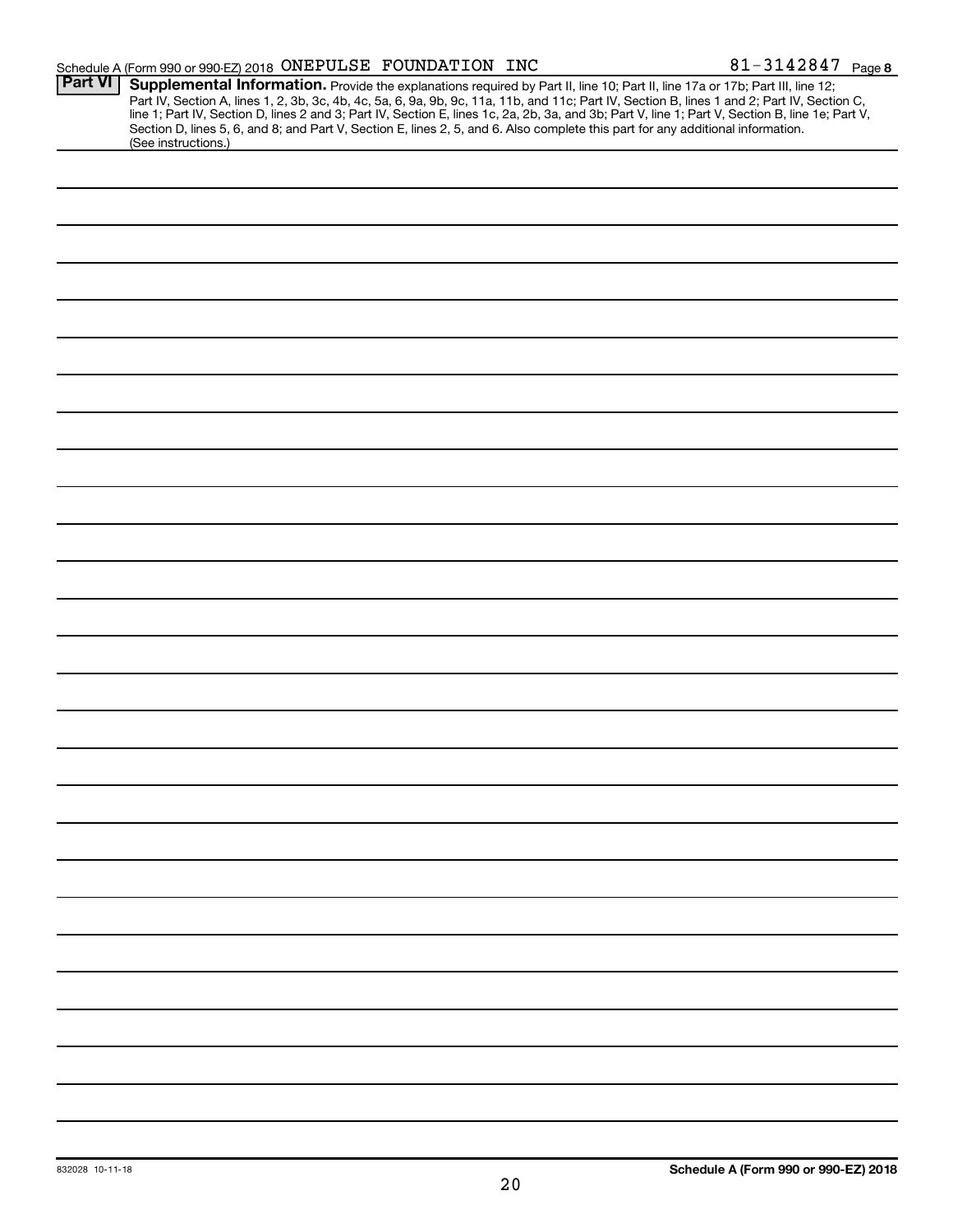Department of the Treasury Internal Revenue Service

# **Schedule B Schedule of Contributors**

**or 990-PF) | Attach to Form 990, Form 990-EZ, or Form 990-PF. | Go to www.irs.gov/Form990 for the latest information.** OMB No. 1545-0047

**2018**

**Employer identification number**

| ONEPULSE FOUNDATION INC | 81-3142847 |
|-------------------------|------------|
|                         |            |

| Name of the organization |  |
|--------------------------|--|
|                          |  |

| <b>Organization type</b> (check one): |                                                                           |  |  |  |  |  |
|---------------------------------------|---------------------------------------------------------------------------|--|--|--|--|--|
| Filers of:                            | Section:                                                                  |  |  |  |  |  |
| Form 990 or 990-EZ                    | $\boxed{\mathbf{X}}$ 501(c)( 3) (enter number) organization               |  |  |  |  |  |
|                                       | 4947(a)(1) nonexempt charitable trust not treated as a private foundation |  |  |  |  |  |
|                                       | 527 political organization                                                |  |  |  |  |  |
| Form 990-PF                           | 501(c)(3) exempt private foundation                                       |  |  |  |  |  |
|                                       | 4947(a)(1) nonexempt charitable trust treated as a private foundation     |  |  |  |  |  |
|                                       | 501(c)(3) taxable private foundation                                      |  |  |  |  |  |

Check if your organization is covered by the General Rule or a Special Rule. **Note:**  Only a section 501(c)(7), (8), or (10) organization can check boxes for both the General Rule and a Special Rule. See instructions.

#### **General Rule**

**K** For an organization filing Form 990, 990-EZ, or 990-PF that received, during the year, contributions totaling \$5,000 or more (in money or property) from any one contributor. Complete Parts I and II. See instructions for determining a contributor's total contributions.

#### **Special Rules**

- any one contributor, during the year, total contributions of the greater of (1) \$5,000; or (2) 2% of the amount on (i) Form 990, Part VIII, line 1h; For an organization described in section 501(c)(3) filing Form 990 or 990-EZ that met the 33 1/3% support test of the regulations under sections 509(a)(1) and 170(b)(1)(A)(vi), that checked Schedule A (Form 990 or 990-EZ), Part II, line 13, 16a, or 16b, and that received from or (ii) Form 990-EZ, line 1. Complete Parts I and II.  $\Box$
- year, total contributions of more than \$1,000 *exclusively* for religious, charitable, scientific, literary, or educational purposes, or for the For an organization described in section 501(c)(7), (8), or (10) filing Form 990 or 990-EZ that received from any one contributor, during the prevention of cruelty to children or animals. Complete Parts I (entering "N/A" in column (b) instead of the contributor name and address), II, and III.  $\Box$
- purpose. Don't complete any of the parts unless the General Rule applies to this organization because it received nonexclusively year, contributions exclusively for religious, charitable, etc., purposes, but no such contributions totaled more than \$1,000. If this box is checked, enter here the total contributions that were received during the year for an exclusively religious, charitable, etc., For an organization described in section 501(c)(7), (8), or (10) filing Form 990 or 990-EZ that received from any one contributor, during the religious, charitable, etc., contributions totaling \$5,000 or more during the year  $~\ldots\ldots\ldots\ldots\ldots\ldots\ldots\ldots\blacktriangleright~$ \$  $\Box$

**Caution:**  An organization that isn't covered by the General Rule and/or the Special Rules doesn't file Schedule B (Form 990, 990-EZ, or 990-PF),  **must** but it answer "No" on Part IV, line 2, of its Form 990; or check the box on line H of its Form 990-EZ or on its Form 990-PF, Part I, line 2, to certify that it doesn't meet the filing requirements of Schedule B (Form 990, 990-EZ, or 990-PF).

**For Paperwork Reduction Act Notice, see the instructions for Form 990, 990-EZ, or 990-PF. Schedule B (Form 990, 990-EZ, or 990-PF) (2018)** LHA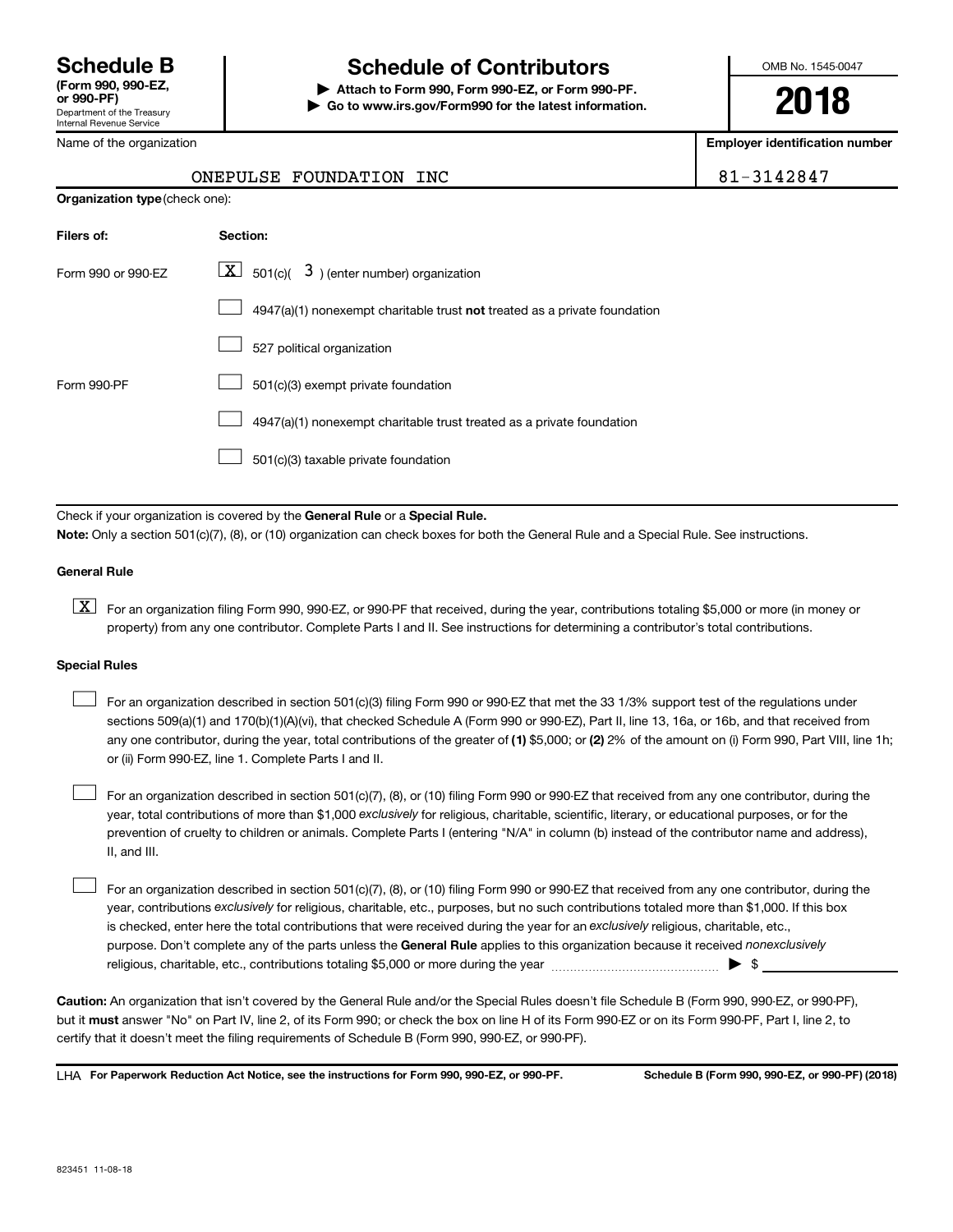Name of organization

# ONEPULSE FOUNDATION INC<br>
81-3142847

| Part I                  | <b>Contributors</b> (see instructions). Use duplicate copies of Part I if additional space is needed. |                                   |                                                    |  |
|-------------------------|-------------------------------------------------------------------------------------------------------|-----------------------------------|----------------------------------------------------|--|
| (a)                     | (b)                                                                                                   | (c)                               | (d)                                                |  |
| No.                     | Name, address, and ZIP + 4                                                                            | <b>Total contributions</b>        | Type of contribution                               |  |
| 1                       | PATRICK O'DONNELL<br>11 5TH AVE, APT 65                                                               | 21, 200.<br>\$                    | $\vert X \vert$<br>Person<br>Payroll<br>Noncash    |  |
|                         | NEW YORK, NY 10003                                                                                    |                                   | (Complete Part II for<br>noncash contributions.)   |  |
| (a)<br>No.              | (b)<br>Name, address, and ZIP + 4                                                                     | (c)<br><b>Total contributions</b> | (d)<br>Type of contribution                        |  |
| $\overline{\mathbf{2}}$ | ALIX PARTNERS                                                                                         |                                   | $\mathbf{X}$<br>Person<br>Payroll                  |  |
|                         | 200 TOWN CENTER, STE 2400                                                                             | 10,000.<br>\$                     | Noncash                                            |  |
|                         | SOUTHFIELD, MI 48075                                                                                  |                                   | (Complete Part II for<br>noncash contributions.)   |  |
| (a)<br>No.              | (b)<br>Name, address, and ZIP + 4                                                                     | (c)<br><b>Total contributions</b> | (d)<br>Type of contribution                        |  |
| 3                       | NETWORK FOR GOOD                                                                                      |                                   | $\vert X \vert$<br>Person<br>Payroll               |  |
|                         | 1140 CONNECTICUT AVE NW, STE 700                                                                      | $10,014$ .<br>\$                  | Noncash                                            |  |
|                         | WASHINGTON, DC 20036                                                                                  |                                   | (Complete Part II for<br>noncash contributions.)   |  |
| (a)<br>No.              | (b)<br>Name, address, and ZIP + 4                                                                     | (c)<br><b>Total contributions</b> | (d)<br>Type of contribution                        |  |
| 4                       | DISNEY WORLDWIDE SERVICES, INC.                                                                       |                                   | $\vert X \vert$<br>Person<br>Payroll               |  |
|                         | 3380 BUENA VISTA DRIVE                                                                                | 5,425.<br>\$                      | Noncash                                            |  |
|                         | LAKE BUENA VISTA, FL 32830                                                                            |                                   | (Complete Part II for<br>noncash contributions.)   |  |
| (a)<br>No.              | (b)<br>Name, address, and ZIP + 4                                                                     | (c)<br><b>Total contributions</b> | (d)<br>Type of contribution                        |  |
| 5                       | JP MORGAN CHASE                                                                                       |                                   | $\mathbf{X}$<br>Person                             |  |
|                         | 450 S ORANGE AVE                                                                                      | 5,000.<br>\$                      | Payroll<br><b>Noncash</b>                          |  |
|                         | ORLANDO, FL 32801                                                                                     |                                   | (Complete Part II for<br>noncash contributions.)   |  |
| (a)<br>No.              | (b)<br>Name, address, and ZIP + 4                                                                     | (c)<br><b>Total contributions</b> | (d)<br>Type of contribution                        |  |
| 6                       | GEORGE A KALOGRIDIS                                                                                   |                                   | $\overline{\mathbf{X}}$<br>Person                  |  |
|                         | E BUENA VISTA<br>1375                                                                                 | 36,023.<br>\$                     | Payroll<br><b>Noncash</b><br>(Complete Part II for |  |
|                         | LAKE BUENA VISTA, FL 32830                                                                            |                                   | noncash contributions.)                            |  |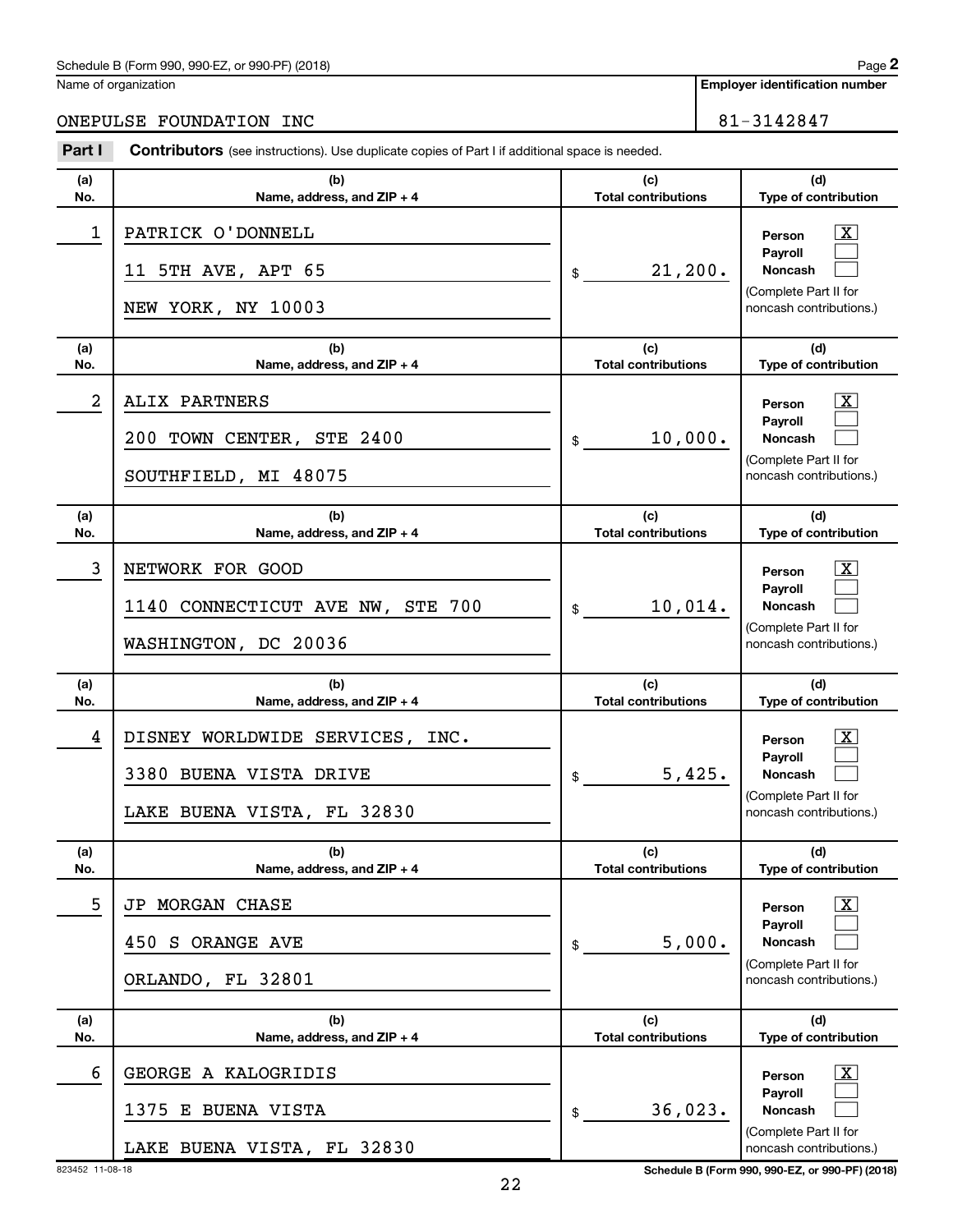Name of organization

# ONEPULSE FOUNDATION INC<br>
81-3142847

| Part I     | <b>Contributors</b> (see instructions). Use duplicate copies of Part I if additional space is needed. |                                   |                                                                                                                |  |
|------------|-------------------------------------------------------------------------------------------------------|-----------------------------------|----------------------------------------------------------------------------------------------------------------|--|
| (a)<br>No. | (b)<br>Name, address, and ZIP + 4                                                                     | (c)<br><b>Total contributions</b> | (d)<br>Type of contribution                                                                                    |  |
| 7          | FIFTH GENERATION, INC.<br>12101 MOORE RD<br>AUSTIN, TX 78719                                          | 5,000.<br>\$                      | $\vert$ X $\vert$<br>Person<br>Payroll<br><b>Noncash</b><br>(Complete Part II for<br>noncash contributions.)   |  |
| (a)<br>No. | (b)<br>Name, address, and $ZIP + 4$                                                                   | (c)<br><b>Total contributions</b> | (d)<br>Type of contribution                                                                                    |  |
| 8          | LIVE PROUD SPIRITS, INC.<br>10818 TOWN CENTER BLVD, #708<br>DUNKIRK, MD 20754                         | 5,000.<br>\$                      | $\lfloor x \rfloor$<br>Person<br>Payroll<br><b>Noncash</b><br>(Complete Part II for<br>noncash contributions.) |  |
| (a)<br>No. | (b)<br>Name, address, and $ZIP + 4$                                                                   | (c)<br><b>Total contributions</b> | (d)<br>Type of contribution                                                                                    |  |
| 9          | THE MALL AT MILLENIA PROMOTIONAL FUND<br>4200 CONROY RD<br>ORLANDO, FL 32839-2400                     | 5,050.<br>\$                      | $\mathbf{X}$<br>Person<br><b>Pavroll</b><br><b>Noncash</b><br>(Complete Part II for<br>noncash contributions.) |  |
| (a)<br>No. | (b)<br>Name, address, and ZIP + 4                                                                     | (c)<br><b>Total contributions</b> | (d)<br>Type of contribution                                                                                    |  |
| 10         | ALASKA AIRLINES<br>P.O. BOX 689000<br>SEATTLE, WA 98168-0900                                          | 10,000.<br>\$                     | $\mathbf{X}$<br>Person<br><b>Pavroll</b><br><b>Noncash</b><br>(Complete Part II for<br>noncash contributions.) |  |
| (a)<br>No. | (b)<br>Name, address, and ZIP + 4                                                                     | (c)<br><b>Total contributions</b> | (d)<br>Type of contribution                                                                                    |  |
| 11         | TWO SPIRIT HEALTH SERVICES<br>801 N. MAGNOLIA AVE, STE 402<br>ORLANDO, FL 32803                       | 15,000.<br>\$                     | $\lfloor x \rfloor$<br>Person<br><b>Pavroll</b><br>Noncash<br>(Complete Part II for<br>noncash contributions.) |  |
| (a)<br>No. | (b)<br>Name, address, and ZIP + 4                                                                     | (c)<br><b>Total contributions</b> | (d)<br>Type of contribution                                                                                    |  |
| 12         | MARCH FOR OUR LIVES ACTION FUND<br>P.O. BOX 8929<br>CORAL SPRINGS, FL 33075                           | 5,000.<br>\$                      | $\lfloor x \rfloor$<br>Person<br>Payroll<br>Noncash<br>(Complete Part II for<br>noncash contributions.)        |  |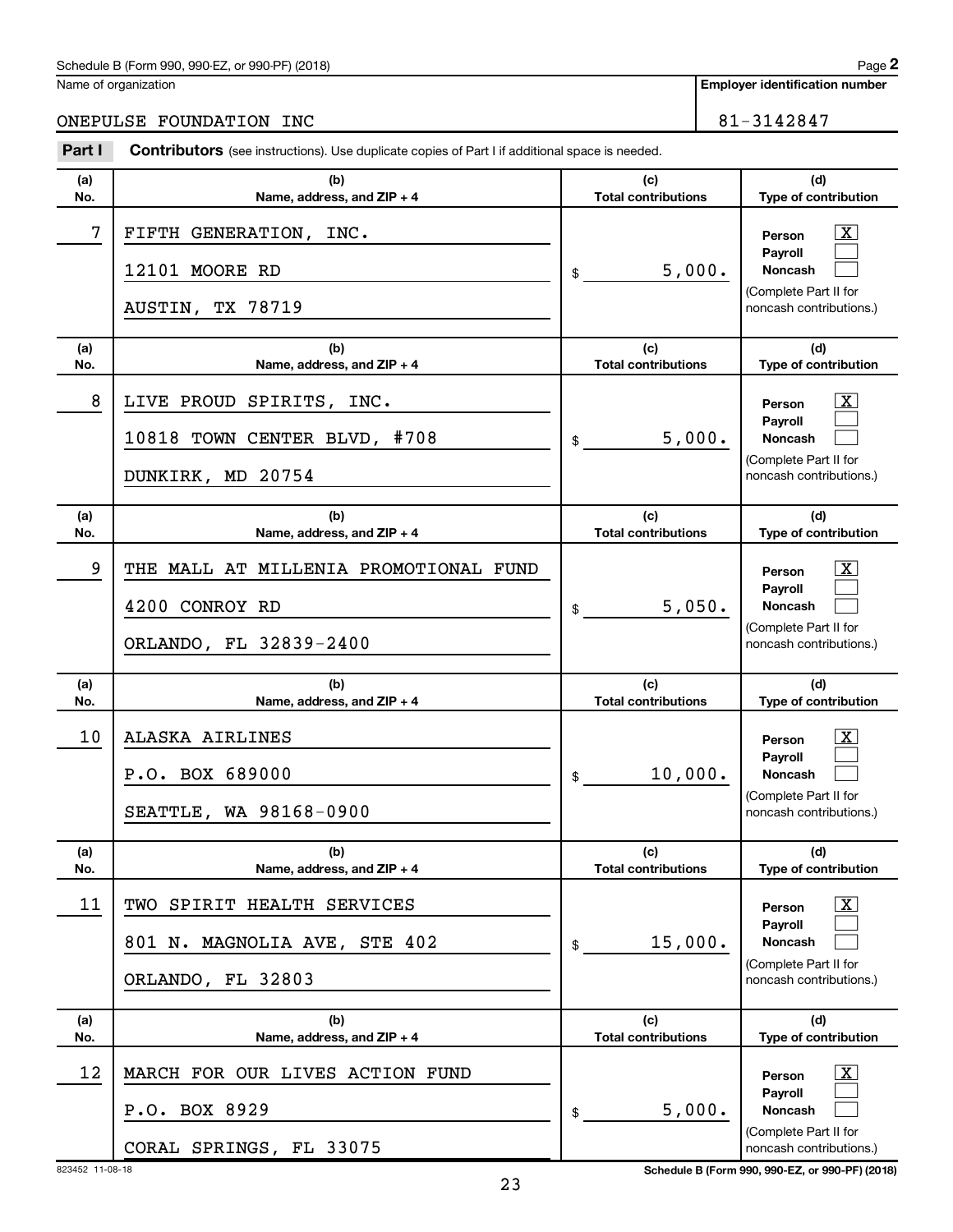Name of organization

**Employer identification number**

# ONEPULSE FOUNDATION INC<br>
81-3142847

| Part I     | <b>Contributors</b> (see instructions). Use duplicate copies of Part I if additional space is needed.                                          |                                             |                                                                                                                                            |  |
|------------|------------------------------------------------------------------------------------------------------------------------------------------------|---------------------------------------------|--------------------------------------------------------------------------------------------------------------------------------------------|--|
| (a)<br>No. | (b)<br>Name, address, and ZIP + 4                                                                                                              | (c)<br><b>Total contributions</b>           | (d)<br>Type of contribution                                                                                                                |  |
| 13         | CITY CAB COMPANY OF ORLANDO, INC.<br>P.O. BOX 3227<br>ORLANDO, FL 32802                                                                        | 5,000.<br>\$                                | $\overline{\mathbf{X}}$<br>Person<br>Payroll<br><b>Noncash</b><br>(Complete Part II for<br>noncash contributions.)                         |  |
| (a)        | (b)                                                                                                                                            | (c)                                         | (d)                                                                                                                                        |  |
| No.<br>14  | Name, address, and ZIP + 4<br>MARC AND SHARON HAGLE CHARITABLE<br>OPERATING FOUNDATION<br>501 S NEW YORK AVE, STE 100<br>WINTER PARK, FL 32789 | <b>Total contributions</b><br>50,000.<br>\$ | Type of contribution<br>$\overline{\mathbf{X}}$<br>Person<br>Payroll<br><b>Noncash</b><br>(Complete Part II for<br>noncash contributions.) |  |
| (a)<br>No. | (b)<br>Name, address, and ZIP + 4                                                                                                              | (c)<br><b>Total contributions</b>           | (d)<br>Type of contribution                                                                                                                |  |
| 15         | <b>SHARON HAGLE</b><br>1220 N. PARK AVENUE<br>WINTER PARK, FL 32789                                                                            | 25,020.<br>\$                               | $\mathbf{X}$<br>Person<br>Payroll<br><b>Noncash</b><br>(Complete Part II for<br>noncash contributions.)                                    |  |
| (a)<br>No. | (b)<br>Name, address, and ZIP + 4                                                                                                              | (c)<br><b>Total contributions</b>           | (d)<br>Type of contribution                                                                                                                |  |
| 16         | BARFIELD FENCE & FABRICATION<br>2266 CLARK STREET<br>APOPKA, FL 32703                                                                          | 46,000.<br>\$                               | Person<br>Payroll<br>$\overline{\text{X}}$<br><b>Noncash</b><br>(Complete Part II for<br>noncash contributions.)                           |  |
| (a)<br>No. | (b)<br>Name, address, and ZIP + 4                                                                                                              | (c)<br><b>Total contributions</b>           | (d)<br>Type of contribution                                                                                                                |  |
| 17         | ORLANDO HEALTH<br>P.O. BOX 562008<br>ORLANDO, FL 32856                                                                                         | 40,000.<br>\$                               | $\mathbf{X}$<br>Person<br>Payroll<br>Noncash<br>(Complete Part II for<br>noncash contributions.)                                           |  |
| (a)<br>No. | (b)<br>Name, address, and ZIP + 4                                                                                                              | (c)<br><b>Total contributions</b>           | (d)<br>Type of contribution                                                                                                                |  |
| 18         | PHARMACY<br>AHF<br>1701 N MILLS AVENUE<br>ORLANDO, FL 32803                                                                                    | 11,000.<br>\$                               | $\overline{\mathbf{X}}$<br>Person<br>Payroll<br>Noncash<br>(Complete Part II for<br>noncash contributions.)                                |  |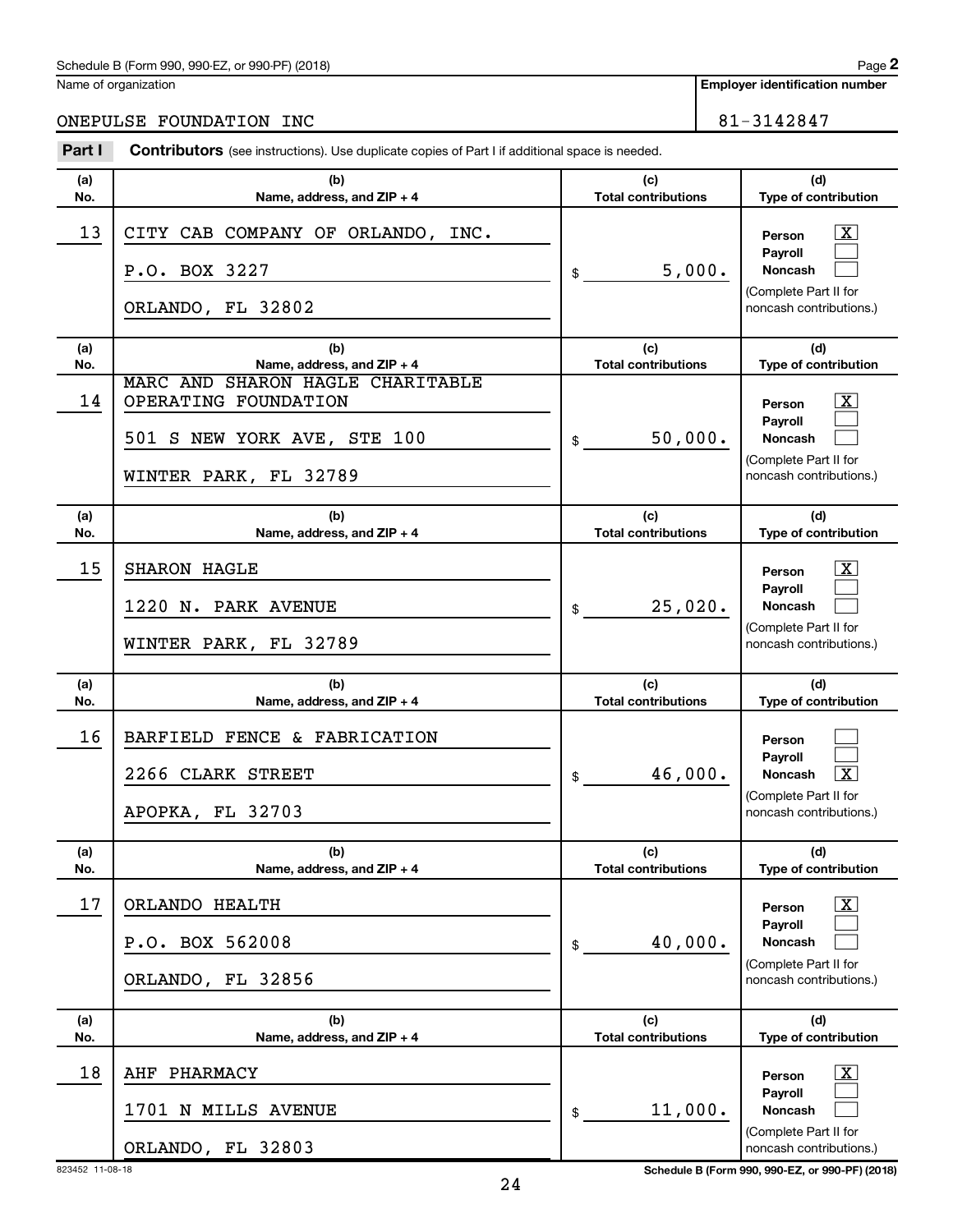Name of organization

**Employer identification number**

ONEPULSE FOUNDATION INC<br>
81-3142847

| Part I     | <b>Contributors</b> (see instructions). Use duplicate copies of Part I if additional space is needed. |                                   |                                                                                                                    |  |  |
|------------|-------------------------------------------------------------------------------------------------------|-----------------------------------|--------------------------------------------------------------------------------------------------------------------|--|--|
| (a)<br>No. | (b)<br>Name, address, and ZIP + 4                                                                     | (c)<br><b>Total contributions</b> | (d)<br>Type of contribution                                                                                        |  |  |
| 19         | CAF AMERICA<br>225 REINEKERS LANE, SUITE 375<br>ALEXANDRIA, VA 22314                                  | 20,000.<br>\$                     | $\mathbf{X}$<br>Person<br>Payroll<br>Noncash<br>(Complete Part II for<br>noncash contributions.)                   |  |  |
| (a)<br>No. | (b)<br>Name, address, and ZIP + 4                                                                     | (c)<br><b>Total contributions</b> | (d)<br>Type of contribution                                                                                        |  |  |
| 20         | FELTS FAMILY TRUST<br>23679 CALABASAS ROAD #980<br>CALABASAS, CA 91302                                | 8,000.<br>\$                      | $\overline{\mathbf{X}}$<br>Person<br>Payroll<br>Noncash<br>(Complete Part II for<br>noncash contributions.)        |  |  |
| (a)<br>No. | (b)<br>Name, address, and ZIP + 4                                                                     | (c)<br><b>Total contributions</b> | (d)<br>Type of contribution                                                                                        |  |  |
| 21         | FIELDS AUTO GROUP<br>350 S. LAKE DESTINY ROAD<br>ORLANDO, FL 32810                                    | 5,000.<br>\$                      | $\overline{\mathbf{X}}$<br>Person<br>Payroll<br>Noncash<br>(Complete Part II for<br>noncash contributions.)        |  |  |
| (a)<br>No. | (b)<br>Name, address, and ZIP + 4                                                                     | (c)<br><b>Total contributions</b> | (d)<br>Type of contribution                                                                                        |  |  |
| 22         | GRAY ROBINSON ATTORNEYS AT LAW<br>P.O. BOX 3068<br>ORLANDO, FL 32802                                  | 5,000.<br>\$                      | $\overline{\mathbf{X}}$<br>Person<br>Payroll<br><b>Noncash</b><br>(Complete Part II for<br>noncash contributions.) |  |  |
| (a)<br>No. | (b)<br>Name, address, and ZIP + 4                                                                     | (c)<br><b>Total contributions</b> | (d)<br>Type of contribution                                                                                        |  |  |
| 23         | LOKAI<br>VARICK STREET, SUITE 504<br>180<br>NEW YORK, NY 10014                                        | 10,000.<br>\$                     | $\overline{\mathbf{X}}$<br>Person<br>Payroll<br>Noncash<br>(Complete Part II for<br>noncash contributions.)        |  |  |
| (a)<br>No. | (b)<br>Name, address, and ZIP + 4                                                                     | (c)<br><b>Total contributions</b> | (d)<br>Type of contribution                                                                                        |  |  |
| 24         | DESTINATION SERVICES<br>MEARS<br>P.O. BOX 3227<br>ORLANDO, FL 32802                                   | 5,000.<br>\$                      | $\overline{\mathbf{X}}$<br>Person<br>Payroll<br><b>Noncash</b><br>(Complete Part II for<br>noncash contributions.) |  |  |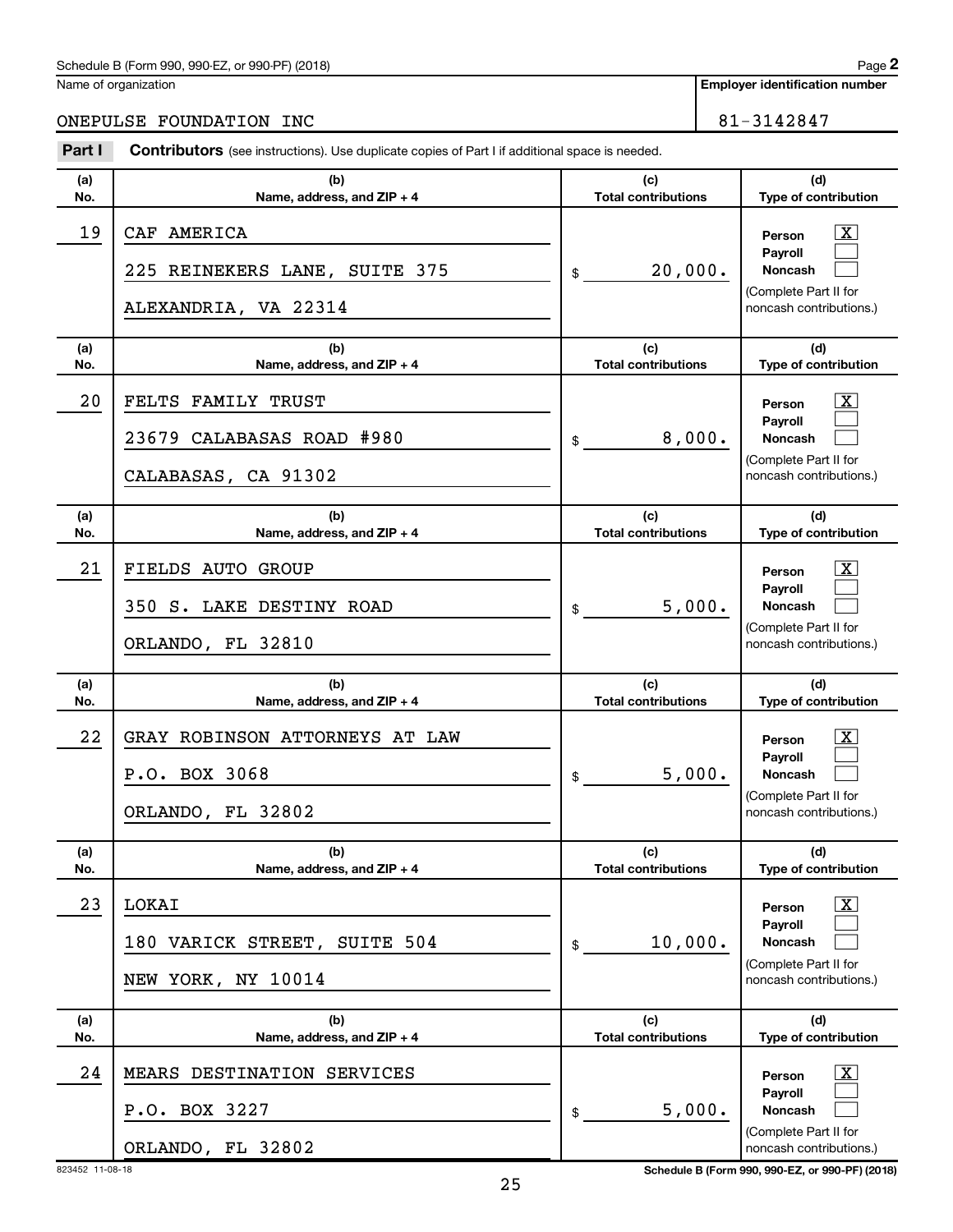Name of organization

# ONEPULSE FOUNDATION INC<br>
81-3142847

| Part I     | <b>Contributors</b> (see instructions). Use duplicate copies of Part I if additional space is needed.                             |                                            |                                                                                                                                        |
|------------|-----------------------------------------------------------------------------------------------------------------------------------|--------------------------------------------|----------------------------------------------------------------------------------------------------------------------------------------|
| (a)<br>No. | (b)<br>Name, address, and ZIP + 4                                                                                                 | (c)<br><b>Total contributions</b>          | (d)<br>Type of contribution                                                                                                            |
| 25         | OLD TOWN KISSIMMEE, LTD<br>5770 W.<br>IRLO BRONSON MEMORIAL HWY<br>KISSIMMEE, FL 34746                                            | 10,000.<br>\$                              | $\boxed{\text{X}}$<br>Person<br>Payroll<br>Noncash<br>(Complete Part II for<br>noncash contributions.)                                 |
| (a)<br>No. | (b)<br>Name, address, and ZIP + 4                                                                                                 | (c)<br><b>Total contributions</b>          | (d)<br>Type of contribution                                                                                                            |
| 26         | ORLANDO MAGIC, LTD<br>8701 MAITLAND SUMMIT BLVD<br>ORLANDO, FL 32810                                                              | 25,000.<br>\$                              | $\boxed{\text{X}}$<br>Person<br>Payroll<br>Noncash<br>(Complete Part II for<br>noncash contributions.)                                 |
| (a)<br>No. | (b)<br>Name, address, and ZIP + 4                                                                                                 | (c)<br><b>Total contributions</b>          | (d)<br>Type of contribution                                                                                                            |
| 27         | RICK GARMAN<br>10825 BLIX ST. #201<br>TOLUCA LAKES, CA 91602                                                                      | 11,225.<br>\$                              | $\mathbf{X}$<br>Person<br>Payroll<br>Noncash<br>(Complete Part II for<br>noncash contributions.)                                       |
| (a)        | (b)                                                                                                                               | (c)                                        | (d)                                                                                                                                    |
| No.<br>28  | Name, address, and ZIP + 4<br>EARL & BETTIE FIELDS AUTOMOTIVE GROUP<br>FOUNDATION, INC<br>2100 FRONTAGE ROAD<br>GLENCOE, IL 60022 | <b>Total contributions</b><br>5,000.<br>\$ | Type of contribution<br>$\lfloor x \rfloor$<br>Person<br>Payroll<br><b>Noncash</b><br>(Complete Part II for<br>noncash contributions.) |
| (a)<br>No. | (b)<br>Name, address, and ZIP + 4                                                                                                 | (c)<br><b>Total contributions</b>          | (d)<br>Type of contribution                                                                                                            |
| 29         | THE KLING FAMILY FOUNDATION<br>355<br>CENTENNIAL WAY, STE 100<br>TUSTIN, CA 92780                                                 | 20,000.<br>\$                              | $\boxed{\text{X}}$<br>Person<br>Payroll<br>Noncash<br>(Complete Part II for<br>noncash contributions.)                                 |
| (a)<br>No. | (b)<br>Name, address, and ZIP + 4                                                                                                 | (c)<br><b>Total contributions</b>          | (d)<br>Type of contribution                                                                                                            |
| 30         | <b>WALMART</b><br>702 S.W.<br><b>EIGHTH STREET</b><br>BENTONVILLE, AR 72716                                                       | 7,100.<br>\$                               | $\boxed{\text{X}}$<br>Person<br>Payroll<br><b>Noncash</b><br>(Complete Part II for<br>noncash contributions.)                          |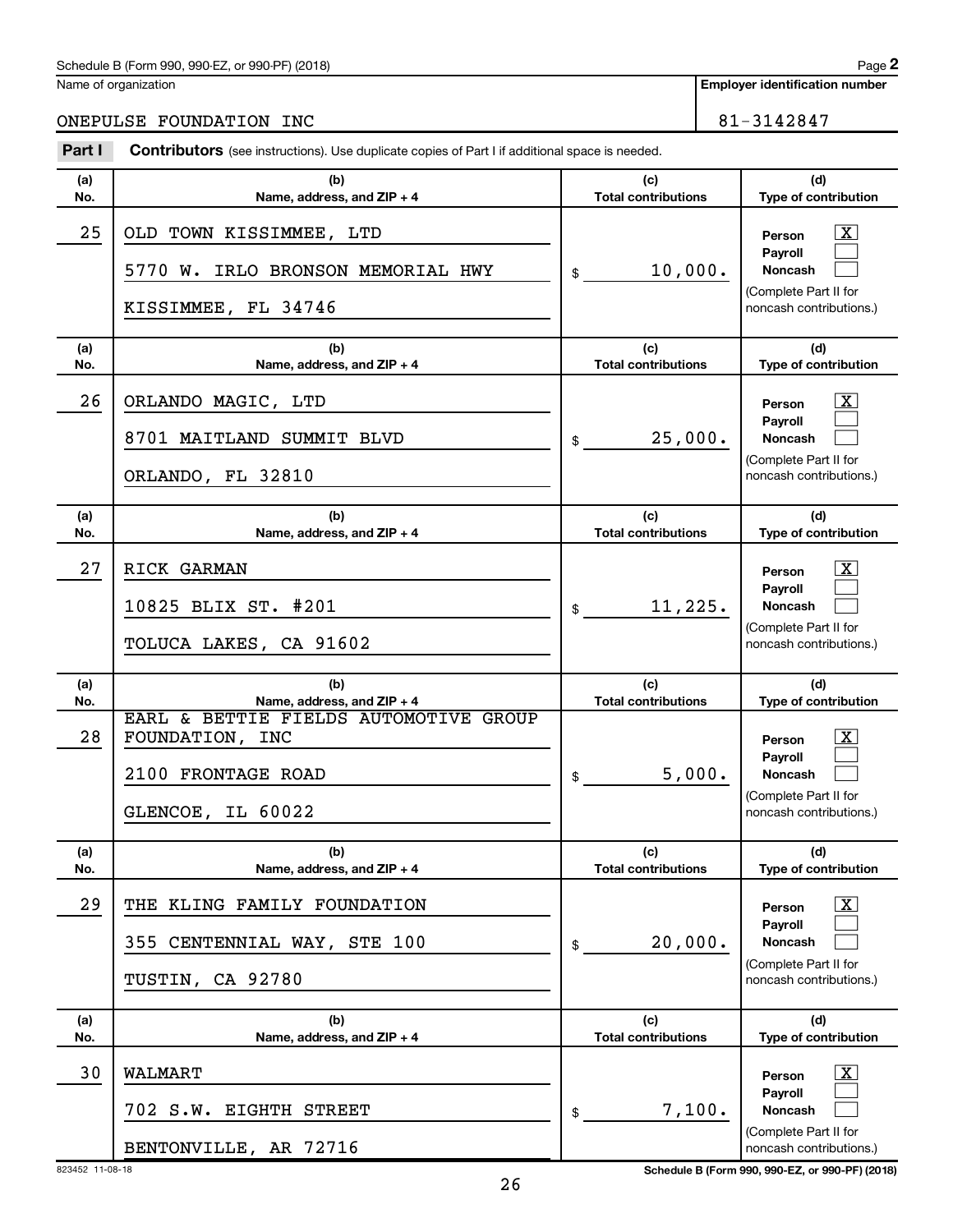Name of organization

# ONEPULSE FOUNDATION INC<br>
81-3142847

| Part I     | Contributors (see instructions). Use duplicate copies of Part I if additional space is needed. |                                   |                                                                                                             |
|------------|------------------------------------------------------------------------------------------------|-----------------------------------|-------------------------------------------------------------------------------------------------------------|
| (a)<br>No. | (b)<br>Name, address, and ZIP + 4                                                              | (c)<br><b>Total contributions</b> | (d)<br>Type of contribution                                                                                 |
| 31         | MEDIA 1 AND WRAPTHIS<br>150 NATIONAL PL. STE 100<br>LONGWOOD, FL 32750                         | 9,000.<br>\$                      | Person<br>Payroll<br>Noncash<br>$\overline{\textbf{X}}$<br>(Complete Part II for<br>noncash contributions.) |
| (a)<br>No. | (b)<br>Name, address, and ZIP + 4                                                              | (c)<br><b>Total contributions</b> | (d)<br>Type of contribution                                                                                 |
| 32         | MONSTER SOLUTIONS, LLC<br>P.O. BOX 744303<br>ATLANTA, GA 30384-4303                            | 19,700.<br>\$                     | Person<br>Payroll<br>Noncash<br>$\overline{\textbf{X}}$<br>(Complete Part II for<br>noncash contributions.) |
| (a)<br>No. | (b)<br>Name, address, and ZIP + 4                                                              | (c)<br><b>Total contributions</b> | (d)<br>Type of contribution                                                                                 |
|            |                                                                                                | \$                                | Person<br>Payroll<br>Noncash<br>(Complete Part II for<br>noncash contributions.)                            |
| (a)<br>No. | (b)<br>Name, address, and ZIP + 4                                                              | (c)<br><b>Total contributions</b> | (d)<br>Type of contribution                                                                                 |
|            |                                                                                                | \$                                | Person<br>Payroll<br>Noncash<br>(Complete Part II for<br>noncash contributions.)                            |
| (a)<br>No. | (b)<br>Name, address, and ZIP + 4                                                              | (c)<br><b>Total contributions</b> | (d)<br>Type of contribution                                                                                 |
|            |                                                                                                | \$                                | Person<br>Payroll<br>Noncash<br>(Complete Part II for<br>noncash contributions.)                            |
| (a)<br>No. | (b)<br>Name, address, and ZIP + 4                                                              | (c)<br><b>Total contributions</b> | (d)<br>Type of contribution                                                                                 |
|            |                                                                                                | \$                                | Person<br>Payroll<br>Noncash<br>(Complete Part II for<br>noncash contributions.)                            |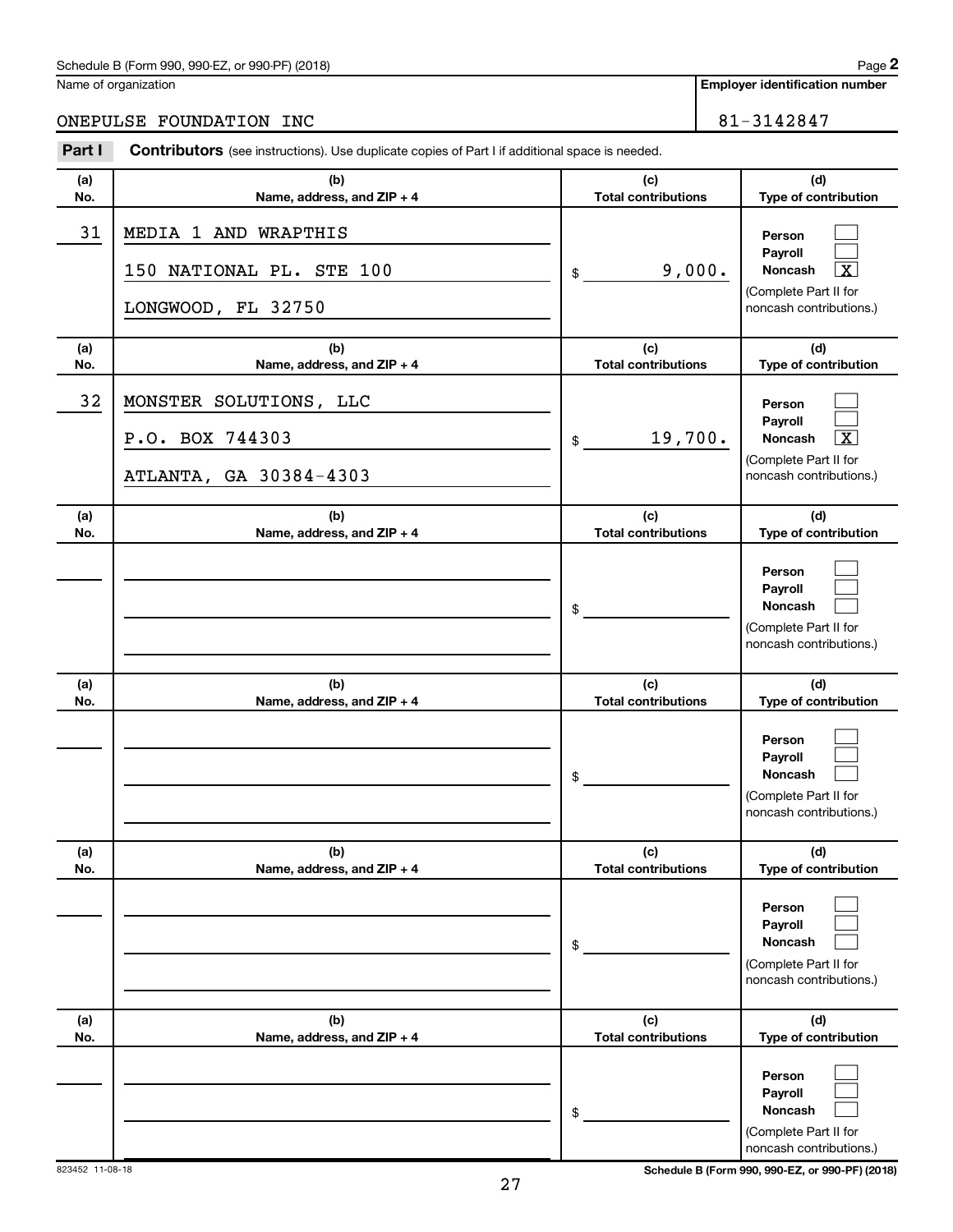Name of organization

**Employer identification number**

ONEPULSE FOUNDATION INC<br>
81-3142847

Part II Noncash Property (see instructions). Use duplicate copies of Part II if additional space is needed.

| (a)<br>No.<br>from<br>Part I | (b)<br>Description of noncash property given | (c)<br>FMV (or estimate)<br>(See instructions.) | (d)<br>Date received |
|------------------------------|----------------------------------------------|-------------------------------------------------|----------------------|
|                              | <b>FENCE</b>                                 |                                                 |                      |
| 16                           |                                              |                                                 |                      |
|                              |                                              |                                                 |                      |
|                              |                                              | 46,000.<br>\$                                   | 01/04/18             |
| (a)                          |                                              |                                                 |                      |
| No.                          | (b)                                          | (c)<br>FMV (or estimate)                        | (d)                  |
| from                         | Description of noncash property given        | (See instructions.)                             | Date received        |
| Part I                       |                                              |                                                 |                      |
|                              | FROSTED ACRYLIC PANELS                       |                                                 |                      |
| 31                           |                                              |                                                 |                      |
|                              |                                              |                                                 |                      |
|                              |                                              | 9,000.<br>\$                                    | 05/01/18             |
|                              |                                              |                                                 |                      |
| (a)                          |                                              | (c)                                             |                      |
| No.                          | (b)                                          | FMV (or estimate)                               | (d)                  |
| from                         | Description of noncash property given        | (See instructions.)                             | Date received        |
| Part I                       |                                              |                                                 |                      |
|                              | <b>KIOSK</b>                                 |                                                 |                      |
| 32                           |                                              |                                                 |                      |
|                              |                                              |                                                 |                      |
|                              |                                              | 19,700.<br>$\$\$                                | 04/25/18             |
|                              |                                              |                                                 |                      |
| (a)<br>No.                   |                                              | (c)                                             |                      |
| from                         | (b)<br>Description of noncash property given | FMV (or estimate)                               | (d)<br>Date received |
| Part I                       |                                              | (See instructions.)                             |                      |
|                              |                                              |                                                 |                      |
|                              |                                              |                                                 |                      |
|                              |                                              |                                                 |                      |
|                              |                                              | \$                                              |                      |
|                              |                                              |                                                 |                      |
| (a)                          |                                              |                                                 |                      |
| No.                          | (b)                                          | (c)<br>FMV (or estimate)                        | (d)                  |
| from                         | Description of noncash property given        | (See instructions.)                             | Date received        |
| Part I                       |                                              |                                                 |                      |
|                              |                                              |                                                 |                      |
|                              |                                              |                                                 |                      |
|                              |                                              |                                                 |                      |
|                              |                                              | \$                                              |                      |
|                              |                                              |                                                 |                      |
| (a)                          |                                              | (c)                                             |                      |
| No.<br>from                  | (b)                                          | FMV (or estimate)                               | (d)                  |
| Part I                       | Description of noncash property given        | (See instructions.)                             | Date received        |
|                              |                                              |                                                 |                      |
|                              |                                              |                                                 |                      |
|                              |                                              |                                                 |                      |
|                              |                                              | \$                                              |                      |
|                              |                                              |                                                 |                      |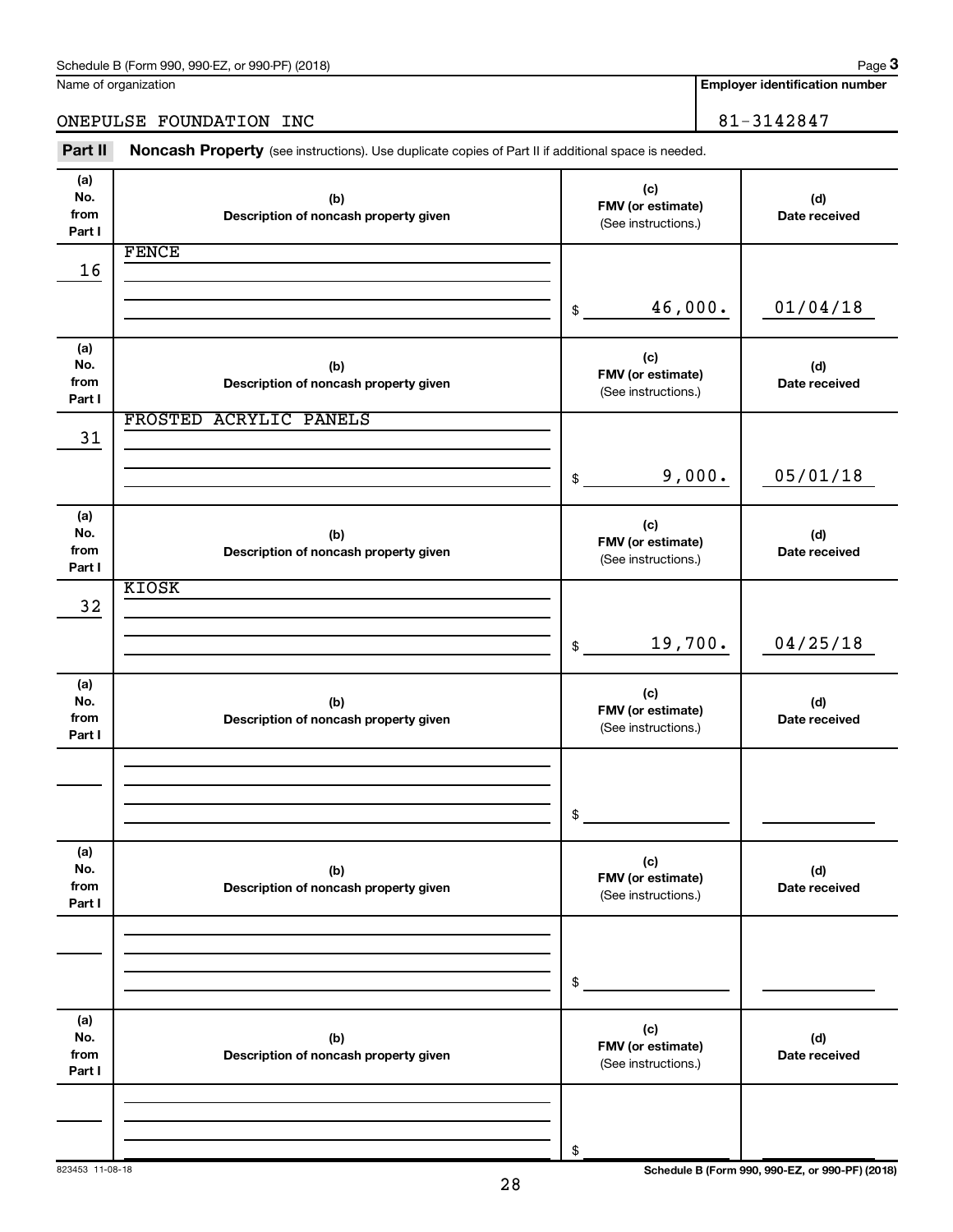| Name of organization      |                                                                                                                                                                                                                                                                                                                                                                                                                                                                                                             | <b>Employer identification number</b> |  |                                          |
|---------------------------|-------------------------------------------------------------------------------------------------------------------------------------------------------------------------------------------------------------------------------------------------------------------------------------------------------------------------------------------------------------------------------------------------------------------------------------------------------------------------------------------------------------|---------------------------------------|--|------------------------------------------|
|                           | ONEPULSE FOUNDATION INC                                                                                                                                                                                                                                                                                                                                                                                                                                                                                     |                                       |  | 81-3142847                               |
| Part III                  | Exclusively religious, charitable, etc., contributions to organizations described in section 501(c)(7), (8), or (10) that total more than \$1,000 for the year<br>from any one contributor. Complete columns (a) through (e) and the following line entry. For organizations<br>completing Part III, enter the total of exclusively religious, charitable, etc., contributions of \$1,000 or less for the year. (Enter this info. once.)<br>Use duplicate copies of Part III if additional space is needed. |                                       |  |                                          |
| (a) No.<br>from<br>Part I | (b) Purpose of gift                                                                                                                                                                                                                                                                                                                                                                                                                                                                                         | (c) Use of gift                       |  | (d) Description of how gift is held      |
|                           |                                                                                                                                                                                                                                                                                                                                                                                                                                                                                                             | (e) Transfer of gift                  |  |                                          |
|                           | Transferee's name, address, and ZIP + 4                                                                                                                                                                                                                                                                                                                                                                                                                                                                     |                                       |  | Relationship of transferor to transferee |
| (a) No.<br>from<br>Part I | (b) Purpose of gift                                                                                                                                                                                                                                                                                                                                                                                                                                                                                         | (c) Use of gift                       |  | (d) Description of how gift is held      |
|                           | Transferee's name, address, and ZIP + 4                                                                                                                                                                                                                                                                                                                                                                                                                                                                     | (e) Transfer of gift                  |  | Relationship of transferor to transferee |
| (a) No.<br>from<br>Part I | (b) Purpose of gift                                                                                                                                                                                                                                                                                                                                                                                                                                                                                         | (c) Use of gift                       |  | (d) Description of how gift is held      |
|                           |                                                                                                                                                                                                                                                                                                                                                                                                                                                                                                             | (e) Transfer of gift                  |  |                                          |
|                           | Transferee's name, address, and ZIP + 4                                                                                                                                                                                                                                                                                                                                                                                                                                                                     |                                       |  | Relationship of transferor to transferee |
| (a) No.<br>from           | (b) Purpose of gift                                                                                                                                                                                                                                                                                                                                                                                                                                                                                         | (c) Use of gift                       |  | (d) Description of how gift is held      |
| Part I                    |                                                                                                                                                                                                                                                                                                                                                                                                                                                                                                             |                                       |  |                                          |
|                           |                                                                                                                                                                                                                                                                                                                                                                                                                                                                                                             | (e) Transfer of gift                  |  |                                          |
|                           | Transferee's name, address, and ZIP + 4                                                                                                                                                                                                                                                                                                                                                                                                                                                                     |                                       |  | Relationship of transferor to transferee |
|                           |                                                                                                                                                                                                                                                                                                                                                                                                                                                                                                             |                                       |  |                                          |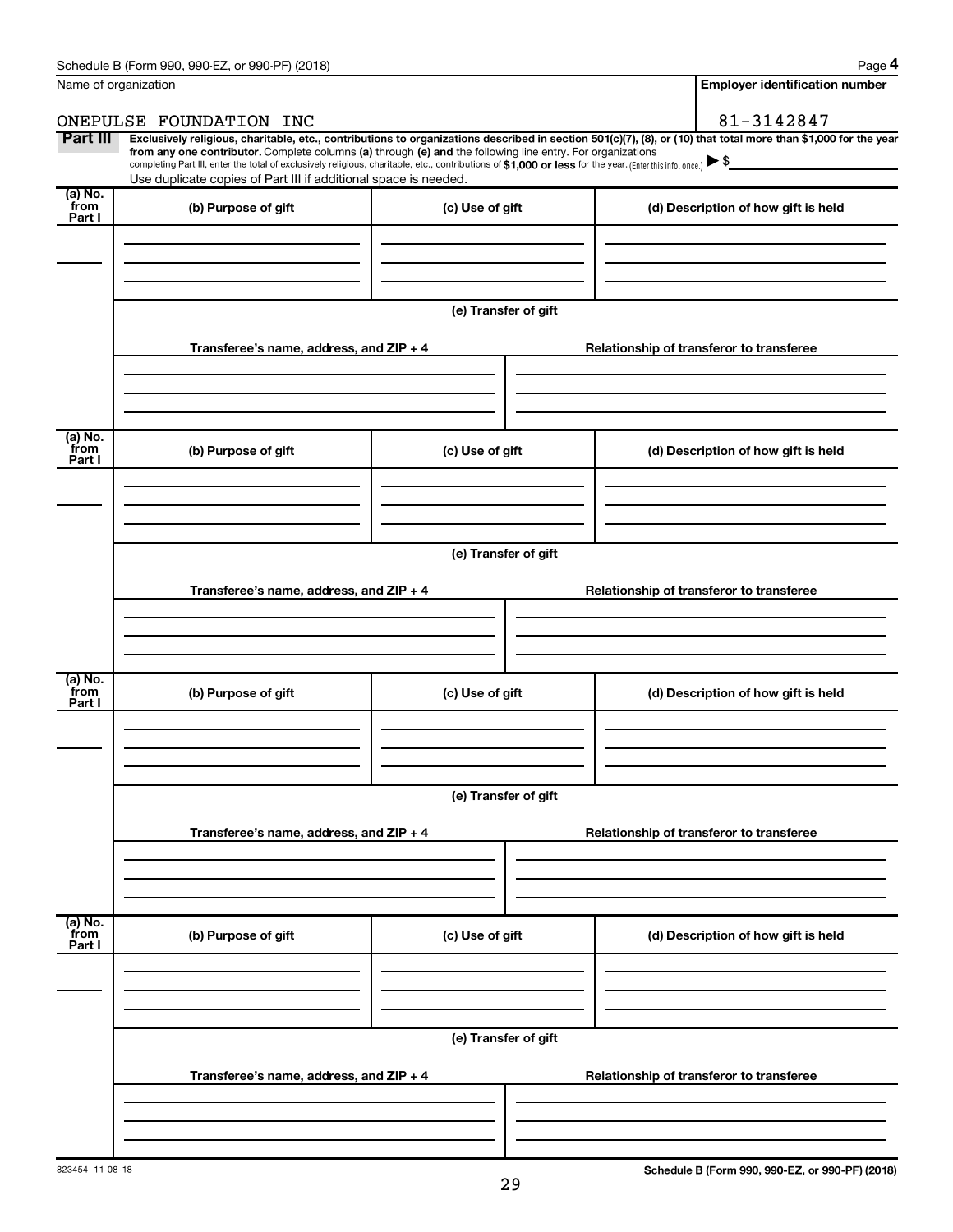# **SCHEDULE D Supplemental Financial Statements**<br> **Form 990 2018**<br> **Part IV** line 6.7.8.9.10, 11a, 11b, 11d, 11d, 11d, 11d, 11d, 12a, 0r, 12b

**(Form 990) | Complete if the organization answered "Yes" on Form 990, Part IV, line 6, 7, 8, 9, 10, 11a, 11b, 11c, 11d, 11e, 11f, 12a, or 12b.**

**| Attach to Form 990. |Go to www.irs.gov/Form990 for instructions and the latest information.**



Department of the Treasury Internal Revenue Service **Name of the organization <b>Employer is a set of the organization E** 

| mployer identification number |  |               |  |
|-------------------------------|--|---------------|--|
|                               |  | 01. 21.100.17 |  |

|         | ONEPULSE FOUNDATION INC                                                                                                                                   |                                                    | 81-3142847                           |
|---------|-----------------------------------------------------------------------------------------------------------------------------------------------------------|----------------------------------------------------|--------------------------------------|
| Part I  | Organizations Maintaining Donor Advised Funds or Other Similar Funds or Accounts. Complete if the                                                         |                                                    |                                      |
|         | organization answered "Yes" on Form 990, Part IV, line 6.                                                                                                 |                                                    |                                      |
|         |                                                                                                                                                           | (a) Donor advised funds                            | (b) Funds and other accounts         |
| 1.      |                                                                                                                                                           |                                                    |                                      |
| 2       | Aggregate value of contributions to (during year)                                                                                                         |                                                    |                                      |
| з       |                                                                                                                                                           |                                                    |                                      |
| 4       |                                                                                                                                                           |                                                    |                                      |
| 5       | Did the organization inform all donors and donor advisors in writing that the assets held in donor advised funds                                          |                                                    |                                      |
|         |                                                                                                                                                           |                                                    | Yes<br>No                            |
| 6       | Did the organization inform all grantees, donors, and donor advisors in writing that grant funds can be used only                                         |                                                    |                                      |
|         | for charitable purposes and not for the benefit of the donor or donor advisor, or for any other purpose conferring                                        |                                                    |                                      |
|         | impermissible private benefit?                                                                                                                            |                                                    | Yes<br>No                            |
| Part II | Conservation Easements. Complete if the organization answered "Yes" on Form 990, Part IV, line 7.                                                         |                                                    |                                      |
| 1.      | Purpose(s) of conservation easements held by the organization (check all that apply).                                                                     |                                                    |                                      |
|         | Preservation of land for public use (e.g., recreation or education)                                                                                       | Preservation of a historically important land area |                                      |
|         | Protection of natural habitat                                                                                                                             | Preservation of a certified historic structure     |                                      |
|         | Preservation of open space                                                                                                                                |                                                    |                                      |
| 2       | Complete lines 2a through 2d if the organization held a qualified conservation contribution in the form of a conservation easement on the last            |                                                    |                                      |
|         | day of the tax year.                                                                                                                                      |                                                    | Held at the End of the Tax Year      |
| а       |                                                                                                                                                           |                                                    | 2a                                   |
|         | Total acreage restricted by conservation easements                                                                                                        |                                                    | 2 <sub>b</sub>                       |
|         | Number of conservation easements on a certified historic structure included in (a) manufacture included in (a)                                            |                                                    | 2c                                   |
| d       | Number of conservation easements included in (c) acquired after 7/25/06, and not on a historic structure                                                  |                                                    |                                      |
|         |                                                                                                                                                           |                                                    | 2d                                   |
| 3       | Number of conservation easements modified, transferred, released, extinguished, or terminated by the organization during the tax                          |                                                    |                                      |
|         | year                                                                                                                                                      |                                                    |                                      |
| 4       | Number of states where property subject to conservation easement is located >                                                                             |                                                    |                                      |
| 5       | Does the organization have a written policy regarding the periodic monitoring, inspection, handling of                                                    |                                                    |                                      |
|         | violations, and enforcement of the conservation easements it holds?                                                                                       |                                                    | Yes<br>No                            |
| 6       | Staff and volunteer hours devoted to monitoring, inspecting, handling of violations, and enforcing conservation easements during the year                 |                                                    |                                      |
|         |                                                                                                                                                           |                                                    |                                      |
| 7       | Amount of expenses incurred in monitoring, inspecting, handling of violations, and enforcing conservation easements during the year<br>▶ \$               |                                                    |                                      |
|         | Does each conservation easement reported on line 2(d) above satisfy the requirements of section 170(h)(4)(B)(i)                                           |                                                    |                                      |
| 8       |                                                                                                                                                           |                                                    | No<br>Yes                            |
| 9       | In Part XIII, describe how the organization reports conservation easements in its revenue and expense statement, and balance sheet, and                   |                                                    |                                      |
|         | include, if applicable, the text of the footnote to the organization's financial statements that describes the organization's accounting for              |                                                    |                                      |
|         | conservation easements.                                                                                                                                   |                                                    |                                      |
|         | Organizations Maintaining Collections of Art, Historical Treasures, or Other Similar Assets.<br>Part III                                                  |                                                    |                                      |
|         | Complete if the organization answered "Yes" on Form 990, Part IV, line 8.                                                                                 |                                                    |                                      |
|         | 1a If the organization elected, as permitted under SFAS 116 (ASC 958), not to report in its revenue statement and balance sheet works of art,             |                                                    |                                      |
|         | historical treasures, or other similar assets held for public exhibition, education, or research in furtherance of public service, provide, in Part XIII, |                                                    |                                      |
|         | the text of the footnote to its financial statements that describes these items.                                                                          |                                                    |                                      |
|         | b If the organization elected, as permitted under SFAS 116 (ASC 958), to report in its revenue statement and balance sheet works of art, historical       |                                                    |                                      |
|         | treasures, or other similar assets held for public exhibition, education, or research in furtherance of public service, provide the following amounts     |                                                    |                                      |
|         | relating to these items:                                                                                                                                  |                                                    |                                      |
|         |                                                                                                                                                           |                                                    | 74,700.<br>-\$                       |
|         | (ii) Assets included in Form 990, Part X                                                                                                                  |                                                    | 251,589.<br>$\blacktriangleright$ \$ |
| 2       | If the organization received or held works of art, historical treasures, or other similar assets for financial gain, provide                              |                                                    |                                      |
|         | the following amounts required to be reported under SFAS 116 (ASC 958) relating to these items:                                                           |                                                    |                                      |
|         |                                                                                                                                                           |                                                    | -\$                                  |
|         |                                                                                                                                                           |                                                    |                                      |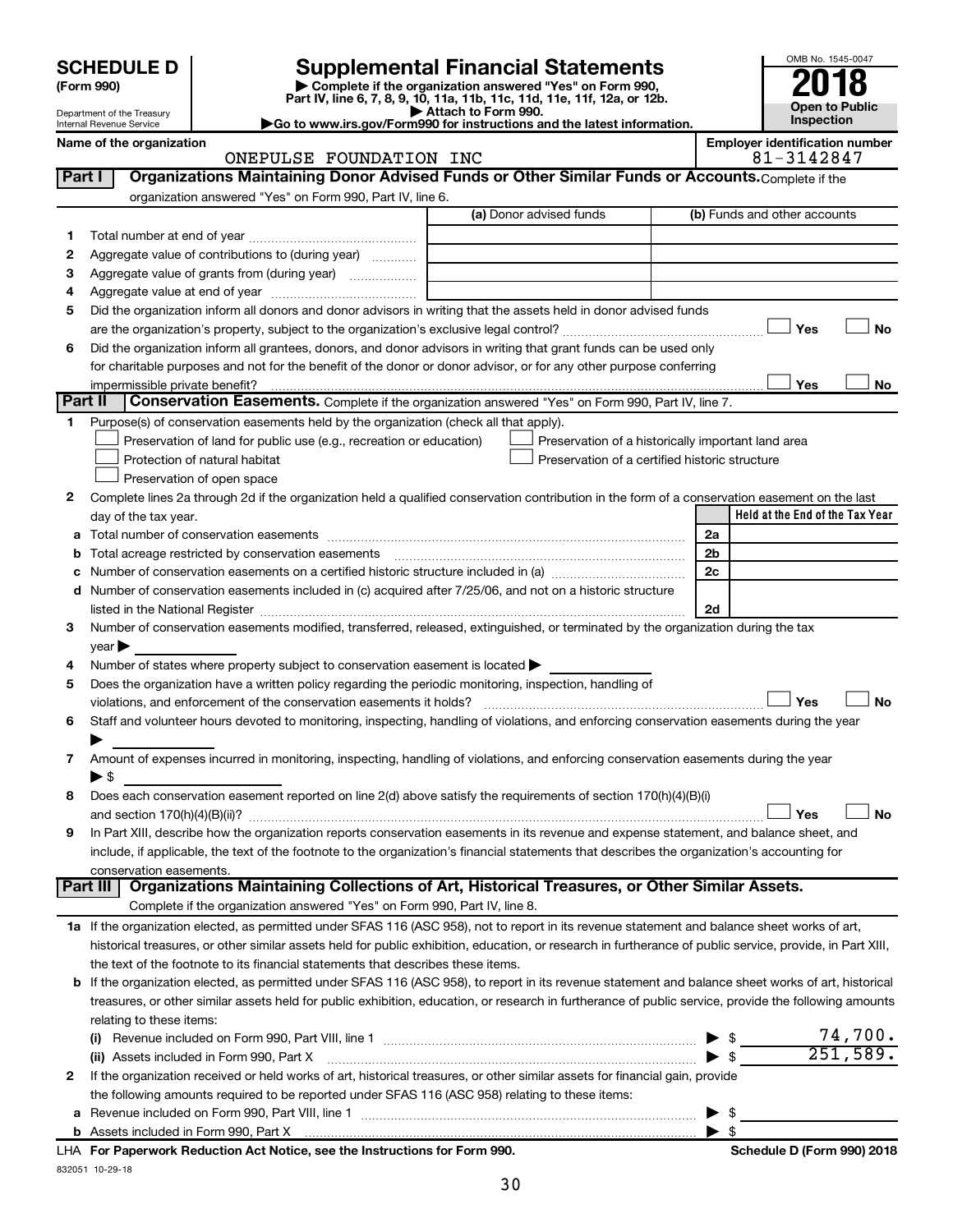|               | Schedule D (Form 990) 2018                                                                                                                                                                                                          | ONEPULSE FOUNDATION INC |   |                   |                                                                                                                                                                                                                               |                 |                | 81-3142847 Page 2     |
|---------------|-------------------------------------------------------------------------------------------------------------------------------------------------------------------------------------------------------------------------------------|-------------------------|---|-------------------|-------------------------------------------------------------------------------------------------------------------------------------------------------------------------------------------------------------------------------|-----------------|----------------|-----------------------|
|               | Part III<br>Organizations Maintaining Collections of Art, Historical Treasures, or Other Similar Assets (continued)                                                                                                                 |                         |   |                   |                                                                                                                                                                                                                               |                 |                |                       |
| 3             | Using the organization's acquisition, accession, and other records, check any of the following that are a significant use of its collection items                                                                                   |                         |   |                   |                                                                                                                                                                                                                               |                 |                |                       |
|               | (check all that apply):                                                                                                                                                                                                             |                         |   |                   |                                                                                                                                                                                                                               |                 |                |                       |
| a             | $\lfloor x \rfloor$ Public exhibition                                                                                                                                                                                               |                         |   |                   | Loan or exchange programs                                                                                                                                                                                                     |                 |                |                       |
| b             | Scholarly research                                                                                                                                                                                                                  |                         |   |                   | Other and the contract of the contract of the contract of the contract of the contract of the contract of the contract of the contract of the contract of the contract of the contract of the contract of the contract of the |                 |                |                       |
| с             | Preservation for future generations                                                                                                                                                                                                 |                         |   |                   |                                                                                                                                                                                                                               |                 |                |                       |
| 4             | Provide a description of the organization's collections and explain how they further the organization's exempt purpose in Part XIII.                                                                                                |                         |   |                   |                                                                                                                                                                                                                               |                 |                |                       |
| 5             | During the year, did the organization solicit or receive donations of art, historical treasures, or other similar assets                                                                                                            |                         |   |                   |                                                                                                                                                                                                                               |                 |                |                       |
|               |                                                                                                                                                                                                                                     |                         |   |                   |                                                                                                                                                                                                                               |                 | Yes            | $\boxed{\text{X}}$ No |
|               | Part IV<br><b>Escrow and Custodial Arrangements.</b> Complete if the organization answered "Yes" on Form 990, Part IV, line 9, or                                                                                                   |                         |   |                   |                                                                                                                                                                                                                               |                 |                |                       |
|               | reported an amount on Form 990, Part X, line 21.                                                                                                                                                                                    |                         |   |                   |                                                                                                                                                                                                                               |                 |                |                       |
|               | 1a Is the organization an agent, trustee, custodian or other intermediary for contributions or other assets not included                                                                                                            |                         |   |                   |                                                                                                                                                                                                                               |                 |                |                       |
|               |                                                                                                                                                                                                                                     |                         |   |                   |                                                                                                                                                                                                                               |                 | Yes            | No                    |
|               | b If "Yes," explain the arrangement in Part XIII and complete the following table:                                                                                                                                                  |                         |   |                   |                                                                                                                                                                                                                               |                 |                |                       |
|               |                                                                                                                                                                                                                                     |                         |   |                   |                                                                                                                                                                                                                               |                 | Amount         |                       |
|               | c Beginning balance <b>communications</b> and a construction of the construction of the construction of the construction of the construction of the construction of the construction of the construction of the construction of the |                         |   |                   |                                                                                                                                                                                                                               | 1c              |                |                       |
|               |                                                                                                                                                                                                                                     |                         |   |                   |                                                                                                                                                                                                                               | 1d              |                |                       |
|               | e Distributions during the year manufactured and continuum control of the control of the control of the state of the control of the control of the control of the control of the control of the control of the control of the       |                         |   |                   |                                                                                                                                                                                                                               | 1e              |                |                       |
| Ť.            |                                                                                                                                                                                                                                     |                         |   |                   |                                                                                                                                                                                                                               | 1f              | Yes            |                       |
|               | 2a Did the organization include an amount on Form 990, Part X, line 21, for escrow or custodial account liability?                                                                                                                  |                         |   |                   |                                                                                                                                                                                                                               |                 |                | No                    |
| <b>Part V</b> | Endowment Funds. Complete if the organization answered "Yes" on Form 990, Part IV, line 10.                                                                                                                                         |                         |   |                   |                                                                                                                                                                                                                               |                 |                |                       |
|               |                                                                                                                                                                                                                                     |                         |   | (b) Prior year    | (c) Two years back $\vert$ (d) Three years back $\vert$ (e) Four years back                                                                                                                                                   |                 |                |                       |
|               | 1a Beginning of year balance                                                                                                                                                                                                        | (a) Current year        |   |                   |                                                                                                                                                                                                                               |                 |                |                       |
|               |                                                                                                                                                                                                                                     |                         |   |                   |                                                                                                                                                                                                                               |                 |                |                       |
| b             | Net investment earnings, gains, and losses                                                                                                                                                                                          |                         |   |                   |                                                                                                                                                                                                                               |                 |                |                       |
|               | Grants or scholarships                                                                                                                                                                                                              |                         |   |                   |                                                                                                                                                                                                                               |                 |                |                       |
|               | e Other expenditures for facilities                                                                                                                                                                                                 |                         |   |                   |                                                                                                                                                                                                                               |                 |                |                       |
|               | and programs                                                                                                                                                                                                                        |                         |   |                   |                                                                                                                                                                                                                               |                 |                |                       |
|               |                                                                                                                                                                                                                                     |                         |   |                   |                                                                                                                                                                                                                               |                 |                |                       |
|               |                                                                                                                                                                                                                                     |                         |   |                   |                                                                                                                                                                                                                               |                 |                |                       |
| g<br>2        | Provide the estimated percentage of the current year end balance (line 1g, column (a)) held as:                                                                                                                                     |                         |   |                   |                                                                                                                                                                                                                               |                 |                |                       |
| а             | Board designated or quasi-endowment >                                                                                                                                                                                               |                         | % |                   |                                                                                                                                                                                                                               |                 |                |                       |
| b             | Permanent endowment                                                                                                                                                                                                                 | %                       |   |                   |                                                                                                                                                                                                                               |                 |                |                       |
|               | <b>c</b> Temporarily restricted endowment $\blacktriangleright$                                                                                                                                                                     | %                       |   |                   |                                                                                                                                                                                                                               |                 |                |                       |
|               | The percentages on lines 2a, 2b, and 2c should equal 100%.                                                                                                                                                                          |                         |   |                   |                                                                                                                                                                                                                               |                 |                |                       |
|               | 3a Are there endowment funds not in the possession of the organization that are held and administered for the organization                                                                                                          |                         |   |                   |                                                                                                                                                                                                                               |                 |                |                       |
|               | by:                                                                                                                                                                                                                                 |                         |   |                   |                                                                                                                                                                                                                               |                 |                | Yes<br>No             |
|               | (i)                                                                                                                                                                                                                                 |                         |   |                   |                                                                                                                                                                                                                               |                 | 3a(i)          |                       |
|               |                                                                                                                                                                                                                                     |                         |   |                   |                                                                                                                                                                                                                               |                 | 3a(ii)         |                       |
|               |                                                                                                                                                                                                                                     |                         |   |                   |                                                                                                                                                                                                                               |                 | 3b             |                       |
| 4             | Describe in Part XIII the intended uses of the organization's endowment funds.                                                                                                                                                      |                         |   |                   |                                                                                                                                                                                                                               |                 |                |                       |
|               | <b>Part VI</b><br><b>Land, Buildings, and Equipment.</b>                                                                                                                                                                            |                         |   |                   |                                                                                                                                                                                                                               |                 |                |                       |
|               | Complete if the organization answered "Yes" on Form 990, Part IV, line 11a. See Form 990, Part X, line 10.                                                                                                                          |                         |   |                   |                                                                                                                                                                                                                               |                 |                |                       |
|               | Description of property                                                                                                                                                                                                             | (a) Cost or other       |   | (b) Cost or other |                                                                                                                                                                                                                               | (c) Accumulated | (d) Book value |                       |
|               |                                                                                                                                                                                                                                     | basis (investment)      |   | basis (other)     |                                                                                                                                                                                                                               | depreciation    |                |                       |
|               |                                                                                                                                                                                                                                     |                         |   |                   |                                                                                                                                                                                                                               |                 |                |                       |
| b             |                                                                                                                                                                                                                                     |                         |   |                   |                                                                                                                                                                                                                               |                 |                |                       |
| c             | Leasehold improvements                                                                                                                                                                                                              |                         |   |                   |                                                                                                                                                                                                                               |                 |                |                       |
|               |                                                                                                                                                                                                                                     |                         |   |                   |                                                                                                                                                                                                                               |                 |                | 0.                    |
|               |                                                                                                                                                                                                                                     |                         |   |                   | 275,051.                                                                                                                                                                                                                      | 12,583.         |                | 262,468.              |
|               | Total. Add lines 1a through 1e. (Column (d) must equal Form 990, Part X, column (B), line 10c.)                                                                                                                                     |                         |   |                   |                                                                                                                                                                                                                               |                 |                | 262,468.              |

**Schedule D (Form 990) 2018**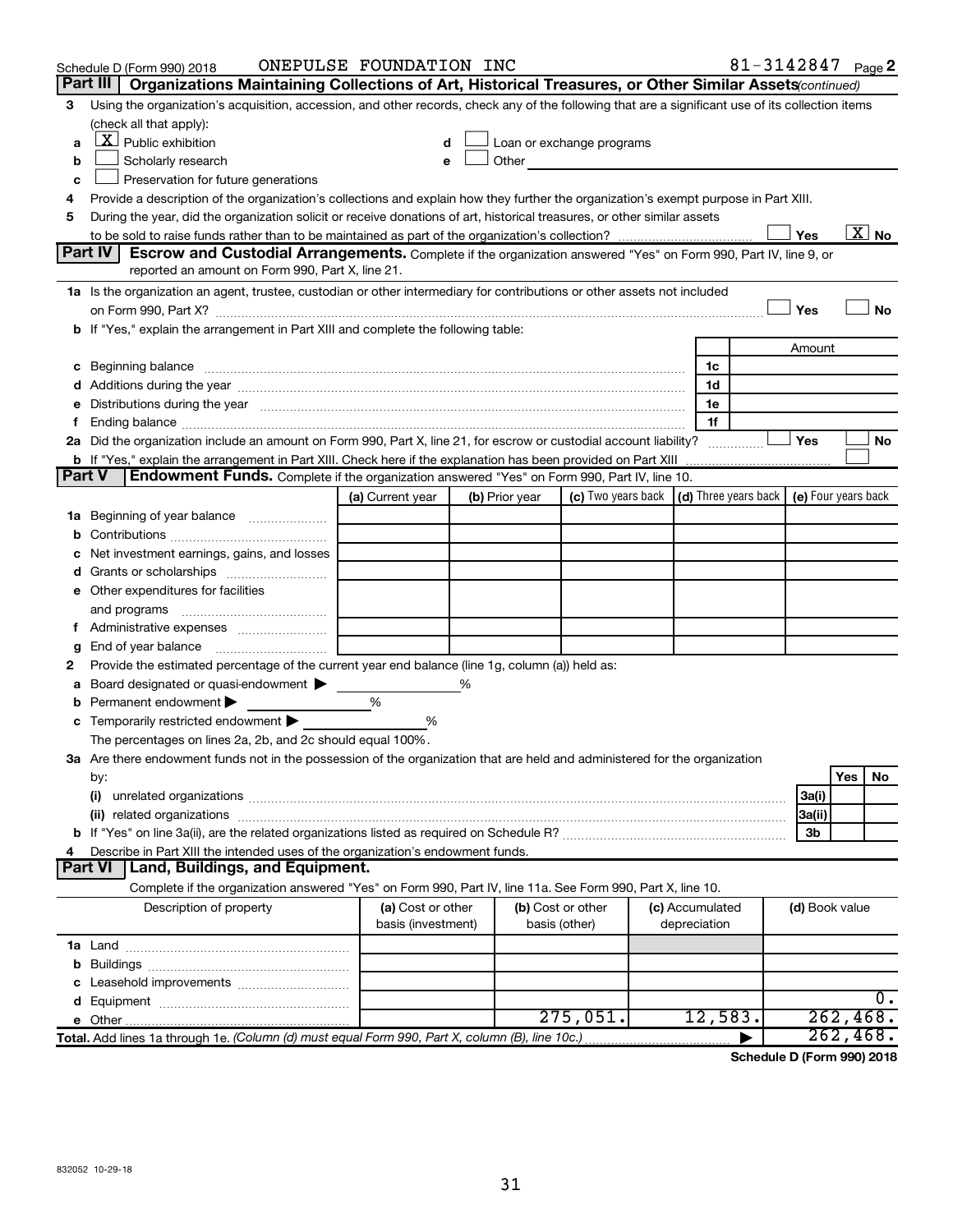| Schedule D (Form 990) 2018                                                                                 | ONEPULSE FOUNDATION INC |                                                           | 81-3142847 Page |  |
|------------------------------------------------------------------------------------------------------------|-------------------------|-----------------------------------------------------------|-----------------|--|
| Part VII Investments - Other Securities.                                                                   |                         |                                                           |                 |  |
| Complete if the organization answered "Yes" on Form 990, Part IV, line 11b. See Form 990, Part X, line 12. |                         |                                                           |                 |  |
| (a) Description of security or category (including name of security)                                       | (b) Book value          | (c) Method of valuation: Cost or end-of-year market value |                 |  |
| (1) Financial derivatives                                                                                  |                         |                                                           |                 |  |
|                                                                                                            |                         |                                                           |                 |  |
| (3) Other                                                                                                  |                         |                                                           |                 |  |
| (A)                                                                                                        |                         |                                                           |                 |  |
| (B)                                                                                                        |                         |                                                           |                 |  |
| (C)                                                                                                        |                         |                                                           |                 |  |
| (D)                                                                                                        |                         |                                                           |                 |  |
| (E)                                                                                                        |                         |                                                           |                 |  |
| (F)                                                                                                        |                         |                                                           |                 |  |
| (G)                                                                                                        |                         |                                                           |                 |  |
| (H)                                                                                                        |                         |                                                           |                 |  |
| Total. (Col. (b) must equal Form 990, Part X, col. (B) line 12.)                                           |                         |                                                           |                 |  |
| Part VIII Investments - Program Related.                                                                   |                         |                                                           |                 |  |
| Complete if the organization answered "Yes" on Form 990, Part IV, line 11c. See Form 990, Part X, line 13. |                         |                                                           |                 |  |
| (a) Description of investment                                                                              | (b) Book value          | (c) Method of valuation: Cost or end-of-year market value |                 |  |
| (1)                                                                                                        |                         |                                                           |                 |  |
| (2)                                                                                                        |                         |                                                           |                 |  |
| (3)                                                                                                        |                         |                                                           |                 |  |
| (4)                                                                                                        |                         |                                                           |                 |  |
| (5)                                                                                                        |                         |                                                           |                 |  |
| (6)                                                                                                        |                         |                                                           |                 |  |
| (7)                                                                                                        |                         |                                                           |                 |  |
| (8)                                                                                                        |                         |                                                           |                 |  |
| (9)                                                                                                        |                         |                                                           |                 |  |
| Total. (Col. (b) must equal Form 990, Part X, col. (B) line 13.)                                           |                         |                                                           |                 |  |
| <b>Other Assets.</b><br>Part IX                                                                            |                         |                                                           |                 |  |
| Complete if the organization answered "Yes" on Form 990, Part IV, line 11d. See Form 990, Part X, line 15. |                         |                                                           |                 |  |
|                                                                                                            | (a) Description         |                                                           | (b) Book value  |  |
| (1)                                                                                                        |                         |                                                           |                 |  |
| (2)                                                                                                        |                         |                                                           |                 |  |
| (3)                                                                                                        |                         |                                                           |                 |  |
| (4)                                                                                                        |                         |                                                           |                 |  |
| (5)                                                                                                        |                         |                                                           |                 |  |
| (6)                                                                                                        |                         |                                                           |                 |  |

**(7) (8) (9)**

**Total.**  *(Column (b) must equal Form 990, Part X, col. (B) line 15.)*

# **Part X Other Liabilities.**

Complete if the organization answered "Yes" on Form 990, Part IV, line 11e or 11f. See Form 990, Part X, line 25.<br>(a) Description of liability

| 1.  | (a) Description of liability                                       | (b) Book value |
|-----|--------------------------------------------------------------------|----------------|
|     | Federal income taxes                                               |                |
| (2) | PAYROLL LIABILITIES                                                | 8,305.         |
| (3) |                                                                    |                |
| (4) |                                                                    |                |
| (5) |                                                                    |                |
| (6) |                                                                    |                |
|     |                                                                    |                |
| (8) |                                                                    |                |
| (9) |                                                                    |                |
|     | Total. (Column (b) must equal Form 990, Part X, col. (B) line 25.) |                |

**2.** Liability for uncertain tax positions. In Part XIII, provide the text of the footnote to the organization's financial statements that reports the organization's liability for uncertain tax positions under FIN 48 (ASC 740). Check here if the text of the footnote has been provided in Part XIII

**Schedule D (Form 990) 2018**

|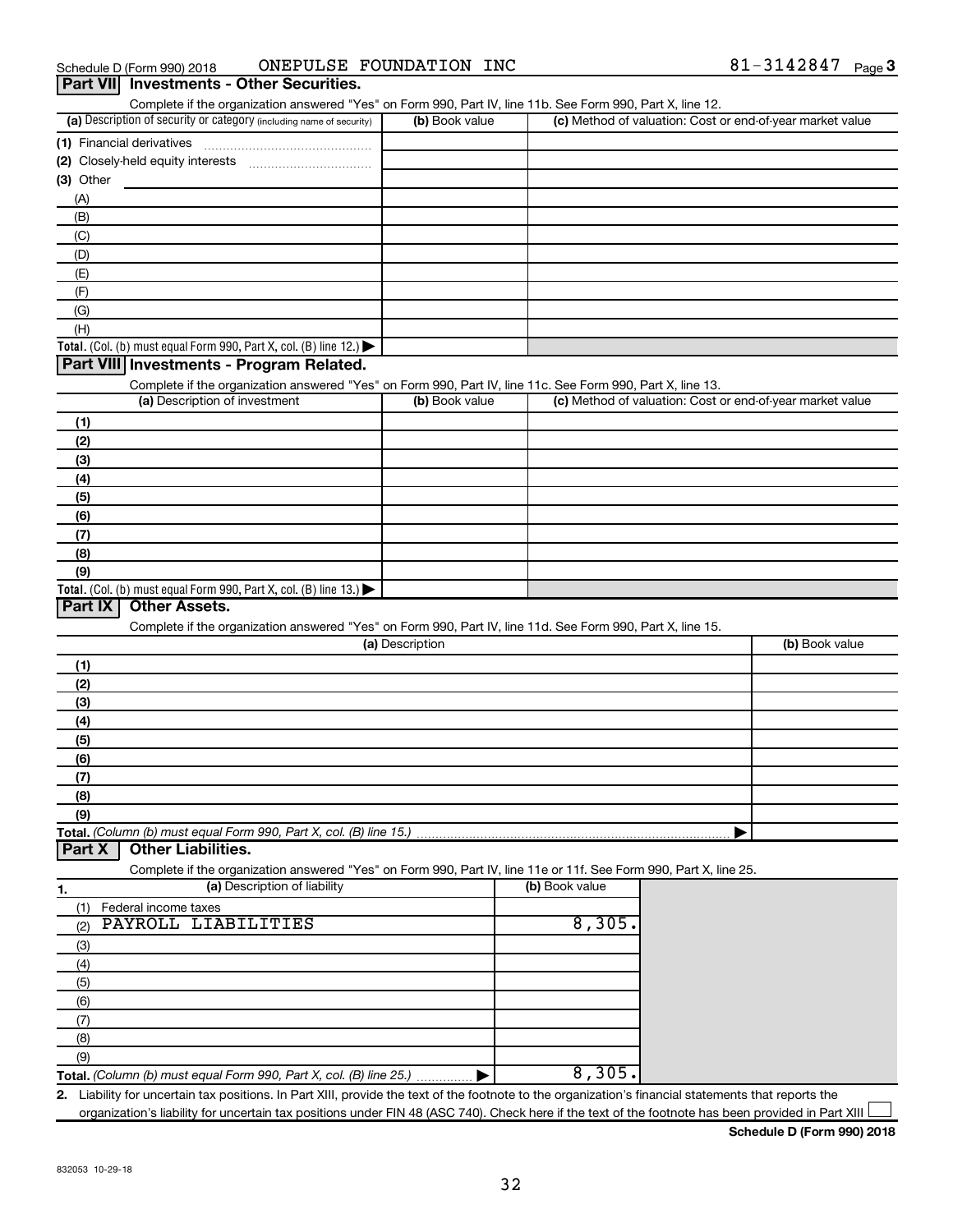|    | ONEPULSE FOUNDATION INC<br>Schedule D (Form 990) 2018                                            |                |          |                | 81-3142847 $_{Page 4}$ |
|----|--------------------------------------------------------------------------------------------------|----------------|----------|----------------|------------------------|
|    | Reconciliation of Revenue per Audited Financial Statements With Revenue per Return.<br>Part XI   |                |          |                |                        |
|    | Complete if the organization answered "Yes" on Form 990, Part IV, line 12a.                      |                |          |                |                        |
| 1  | Total revenue, gains, and other support per audited financial statements                         |                |          | 1 <sup>1</sup> | 1,793,468.             |
| 2  | Amounts included on line 1 but not on Form 990, Part VIII, line 12:                              |                |          |                |                        |
| a  |                                                                                                  | 2a             |          |                |                        |
| b  |                                                                                                  | 2 <sub>b</sub> | 157,608. |                |                        |
| с  |                                                                                                  | 2 <sub>c</sub> |          |                |                        |
| d  |                                                                                                  | 2d             |          |                |                        |
| e  | Add lines 2a through 2d                                                                          |                |          | 2e             | 157,608.               |
| 3  |                                                                                                  |                |          | 3              | 1,635,860.             |
| 4  | Amounts included on Form 990, Part VIII, line 12, but not on line 1:                             |                |          |                |                        |
|    |                                                                                                  | 4a             |          |                |                        |
| b  |                                                                                                  | 4 <sub>b</sub> |          |                |                        |
| C. | Add lines 4a and 4b                                                                              |                |          | 4c             | 0.                     |
|    |                                                                                                  |                |          | $\overline{5}$ | 1,635,860.             |
|    |                                                                                                  |                |          |                |                        |
|    | Part XII   Reconciliation of Expenses per Audited Financial Statements With Expenses per Return. |                |          |                |                        |
|    | Complete if the organization answered "Yes" on Form 990, Part IV, line 12a.                      |                |          |                |                        |
| 1  |                                                                                                  |                |          | $\blacksquare$ | 812,309.               |
| 2  | Amounts included on line 1 but not on Form 990, Part IX, line 25:                                |                |          |                |                        |
| a  |                                                                                                  | 2a             | 97,233.  |                |                        |
| b  |                                                                                                  | 2 <sub>b</sub> |          |                |                        |
| c  | Other losses                                                                                     | 2 <sub>c</sub> |          |                |                        |
| d  |                                                                                                  | 2d             |          |                |                        |
| е  | Add lines 2a through 2d                                                                          |                |          | 2e             | 97,233.                |
| з  |                                                                                                  |                |          | 3              | 715,076.               |
| 4  | Amounts included on Form 990, Part IX, line 25, but not on line 1:                               |                |          |                |                        |
| a  |                                                                                                  |                |          |                |                        |
|    | Other (Describe in Part XIII.)                                                                   | 4 <sub>b</sub> |          |                |                        |
| C. | Add lines 4a and 4b                                                                              |                |          | 4с             | 0.                     |
|    | Part XIII Supplemental Information.                                                              |                |          | 5              | 715,076.               |

Provide the descriptions required for Part II, lines 3, 5, and 9; Part III, lines 1a and 4; Part IV, lines 1b and 2b; Part V, line 4; Part X, line 2; Part XI, lines 2d and 4b; and Part XII, lines 2d and 4b. Also complete this part to provide any additional information.

# PART III, LINE 4:

|  |  |  |  |  |  |  |  |  | THE INTERIM PULSE MEMORIAL IS A SANCTUARY OF QUIET REFLECTION AND LOVE |  |  |
|--|--|--|--|--|--|--|--|--|------------------------------------------------------------------------|--|--|
|--|--|--|--|--|--|--|--|--|------------------------------------------------------------------------|--|--|

DEDICATED TO HONORING THE SENSELESS LOSS OF INNOCENT LIFE AND REMEMBERING

THE HORRIBLE ATTACK THAT OCCURED ON JUNE 12, 2016.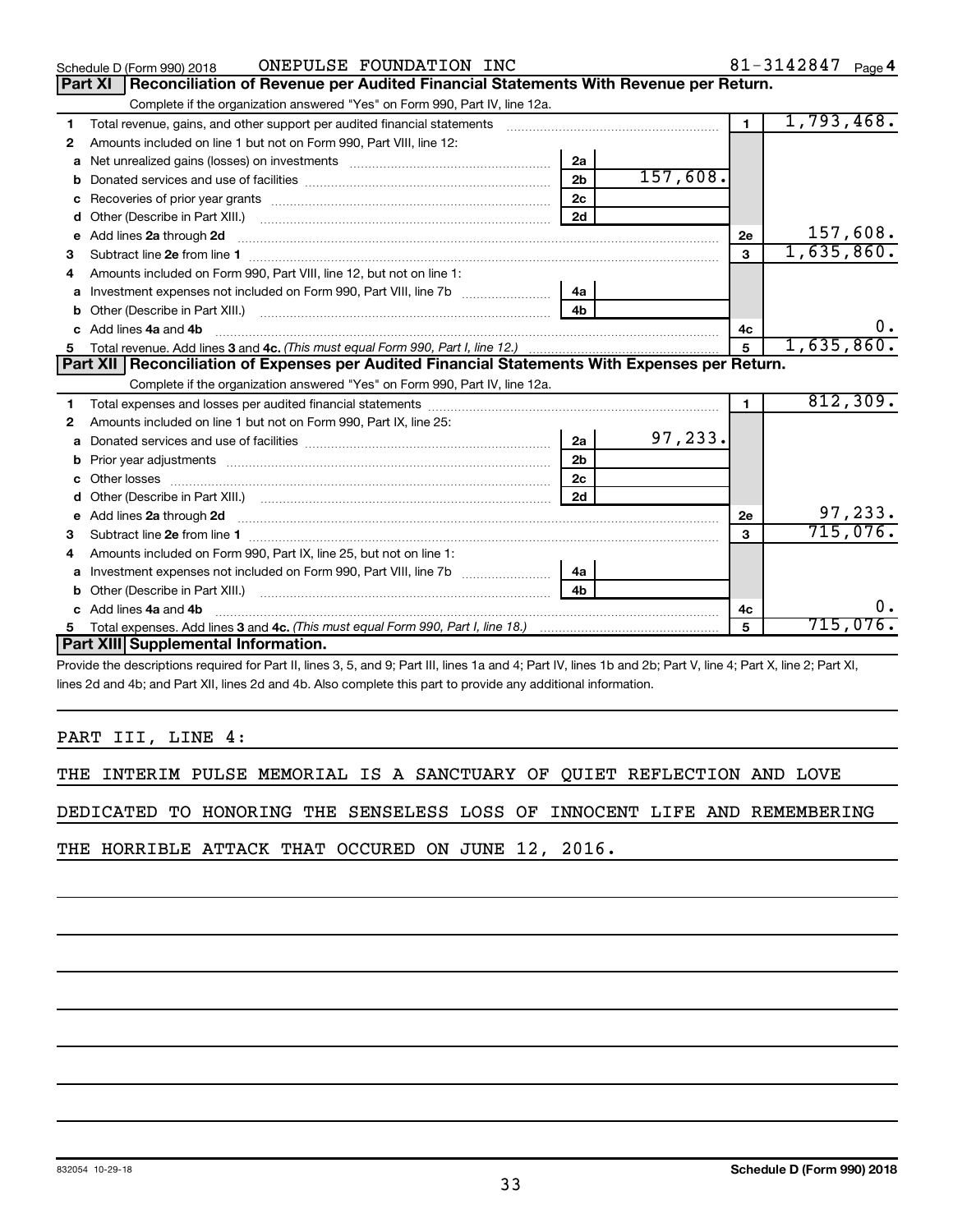| <b>SCHEDULE G</b>                                                                                                                                                                                                                                                                                                                                                                                                                                                                                                                                                                                                                                                                                                                                                                                                                             |                                                             | <b>Supplemental Information Regarding Fundraising or Gaming Activities</b>                                                                                          |     |                                                                            |                                      |  |                                                                            | OMB No. 1545-0047                                       |  |  |
|-----------------------------------------------------------------------------------------------------------------------------------------------------------------------------------------------------------------------------------------------------------------------------------------------------------------------------------------------------------------------------------------------------------------------------------------------------------------------------------------------------------------------------------------------------------------------------------------------------------------------------------------------------------------------------------------------------------------------------------------------------------------------------------------------------------------------------------------------|-------------------------------------------------------------|---------------------------------------------------------------------------------------------------------------------------------------------------------------------|-----|----------------------------------------------------------------------------|--------------------------------------|--|----------------------------------------------------------------------------|---------------------------------------------------------|--|--|
| (Form 990 or 990-EZ)                                                                                                                                                                                                                                                                                                                                                                                                                                                                                                                                                                                                                                                                                                                                                                                                                          |                                                             | Complete if the organization answered "Yes" on Form 990, Part IV, line 17, 18, or 19, or if the<br>organization entered more than \$15,000 on Form 990-EZ, line 6a. |     |                                                                            |                                      |  |                                                                            | 918                                                     |  |  |
| Department of the Treasury                                                                                                                                                                                                                                                                                                                                                                                                                                                                                                                                                                                                                                                                                                                                                                                                                    | Attach to Form 990 or Form 990-EZ.<br><b>Open to Public</b> |                                                                                                                                                                     |     |                                                                            |                                      |  |                                                                            |                                                         |  |  |
| Inspection<br>Internal Revenue Service<br>Go to www.irs.gov/Form990 for instructions and the latest information.<br><b>Employer identification number</b><br>Name of the organization                                                                                                                                                                                                                                                                                                                                                                                                                                                                                                                                                                                                                                                         |                                                             |                                                                                                                                                                     |     |                                                                            |                                      |  |                                                                            |                                                         |  |  |
| 81-3142847<br>ONEPULSE FOUNDATION INC                                                                                                                                                                                                                                                                                                                                                                                                                                                                                                                                                                                                                                                                                                                                                                                                         |                                                             |                                                                                                                                                                     |     |                                                                            |                                      |  |                                                                            |                                                         |  |  |
| Part I<br>Fundraising Activities. Complete if the organization answered "Yes" on Form 990, Part IV, line 17. Form 990-EZ filers are not<br>required to complete this part.                                                                                                                                                                                                                                                                                                                                                                                                                                                                                                                                                                                                                                                                    |                                                             |                                                                                                                                                                     |     |                                                                            |                                      |  |                                                                            |                                                         |  |  |
| Indicate whether the organization raised funds through any of the following activities. Check all that apply.<br>1.<br>Mail solicitations<br>Solicitation of non-government grants<br>а<br>е<br>Solicitation of government grants<br>Internet and email solicitations<br>b<br>f<br>Phone solicitations<br>Special fundraising events<br>с<br>g<br>In-person solicitations<br>d<br>2 a Did the organization have a written or oral agreement with any individual (including officers, directors, trustees, or<br><b>No</b><br>key employees listed in Form 990, Part VII) or entity in connection with professional fundraising services?<br>Yes<br>b If "Yes," list the 10 highest paid individuals or entities (fundraisers) pursuant to agreements under which the fundraiser is to be<br>compensated at least \$5,000 by the organization. |                                                             |                                                                                                                                                                     |     |                                                                            |                                      |  |                                                                            |                                                         |  |  |
| (i) Name and address of individual<br>or entity (fundraiser)                                                                                                                                                                                                                                                                                                                                                                                                                                                                                                                                                                                                                                                                                                                                                                                  |                                                             | (ii) Activity                                                                                                                                                       |     | (iii) Did<br>fundraiser<br>have custody<br>or control of<br>contributions? | (iv) Gross receipts<br>from activity |  | (v) Amount paid<br>to (or retained by)<br>fundraiser<br>listed in col. (i) | (vi) Amount paid<br>to (or retained by)<br>organization |  |  |
|                                                                                                                                                                                                                                                                                                                                                                                                                                                                                                                                                                                                                                                                                                                                                                                                                                               |                                                             |                                                                                                                                                                     | Yes | No                                                                         |                                      |  |                                                                            |                                                         |  |  |
|                                                                                                                                                                                                                                                                                                                                                                                                                                                                                                                                                                                                                                                                                                                                                                                                                                               |                                                             |                                                                                                                                                                     |     |                                                                            |                                      |  |                                                                            |                                                         |  |  |
|                                                                                                                                                                                                                                                                                                                                                                                                                                                                                                                                                                                                                                                                                                                                                                                                                                               |                                                             |                                                                                                                                                                     |     |                                                                            |                                      |  |                                                                            |                                                         |  |  |
|                                                                                                                                                                                                                                                                                                                                                                                                                                                                                                                                                                                                                                                                                                                                                                                                                                               |                                                             |                                                                                                                                                                     |     |                                                                            |                                      |  |                                                                            |                                                         |  |  |
|                                                                                                                                                                                                                                                                                                                                                                                                                                                                                                                                                                                                                                                                                                                                                                                                                                               |                                                             |                                                                                                                                                                     |     |                                                                            |                                      |  |                                                                            |                                                         |  |  |
|                                                                                                                                                                                                                                                                                                                                                                                                                                                                                                                                                                                                                                                                                                                                                                                                                                               |                                                             |                                                                                                                                                                     |     |                                                                            |                                      |  |                                                                            |                                                         |  |  |
|                                                                                                                                                                                                                                                                                                                                                                                                                                                                                                                                                                                                                                                                                                                                                                                                                                               |                                                             |                                                                                                                                                                     |     |                                                                            |                                      |  |                                                                            |                                                         |  |  |
|                                                                                                                                                                                                                                                                                                                                                                                                                                                                                                                                                                                                                                                                                                                                                                                                                                               |                                                             |                                                                                                                                                                     |     |                                                                            |                                      |  |                                                                            |                                                         |  |  |
|                                                                                                                                                                                                                                                                                                                                                                                                                                                                                                                                                                                                                                                                                                                                                                                                                                               |                                                             |                                                                                                                                                                     |     |                                                                            |                                      |  |                                                                            |                                                         |  |  |
|                                                                                                                                                                                                                                                                                                                                                                                                                                                                                                                                                                                                                                                                                                                                                                                                                                               |                                                             |                                                                                                                                                                     |     |                                                                            |                                      |  |                                                                            |                                                         |  |  |
|                                                                                                                                                                                                                                                                                                                                                                                                                                                                                                                                                                                                                                                                                                                                                                                                                                               |                                                             |                                                                                                                                                                     |     |                                                                            |                                      |  |                                                                            |                                                         |  |  |
| Total<br>3 List all states in which the organization is registered or licensed to solicit contributions or has been notified it is exempt from registration                                                                                                                                                                                                                                                                                                                                                                                                                                                                                                                                                                                                                                                                                   |                                                             |                                                                                                                                                                     |     |                                                                            |                                      |  |                                                                            |                                                         |  |  |
| or licensing.                                                                                                                                                                                                                                                                                                                                                                                                                                                                                                                                                                                                                                                                                                                                                                                                                                 |                                                             |                                                                                                                                                                     |     |                                                                            |                                      |  |                                                                            |                                                         |  |  |
|                                                                                                                                                                                                                                                                                                                                                                                                                                                                                                                                                                                                                                                                                                                                                                                                                                               |                                                             |                                                                                                                                                                     |     |                                                                            |                                      |  |                                                                            |                                                         |  |  |
|                                                                                                                                                                                                                                                                                                                                                                                                                                                                                                                                                                                                                                                                                                                                                                                                                                               |                                                             |                                                                                                                                                                     |     |                                                                            |                                      |  |                                                                            |                                                         |  |  |
|                                                                                                                                                                                                                                                                                                                                                                                                                                                                                                                                                                                                                                                                                                                                                                                                                                               |                                                             |                                                                                                                                                                     |     |                                                                            |                                      |  |                                                                            |                                                         |  |  |

**For Paperwork Reduction Act Notice, see the Instructions for Form 990 or 990-EZ. Schedule G (Form 990 or 990-EZ) 2018** LHA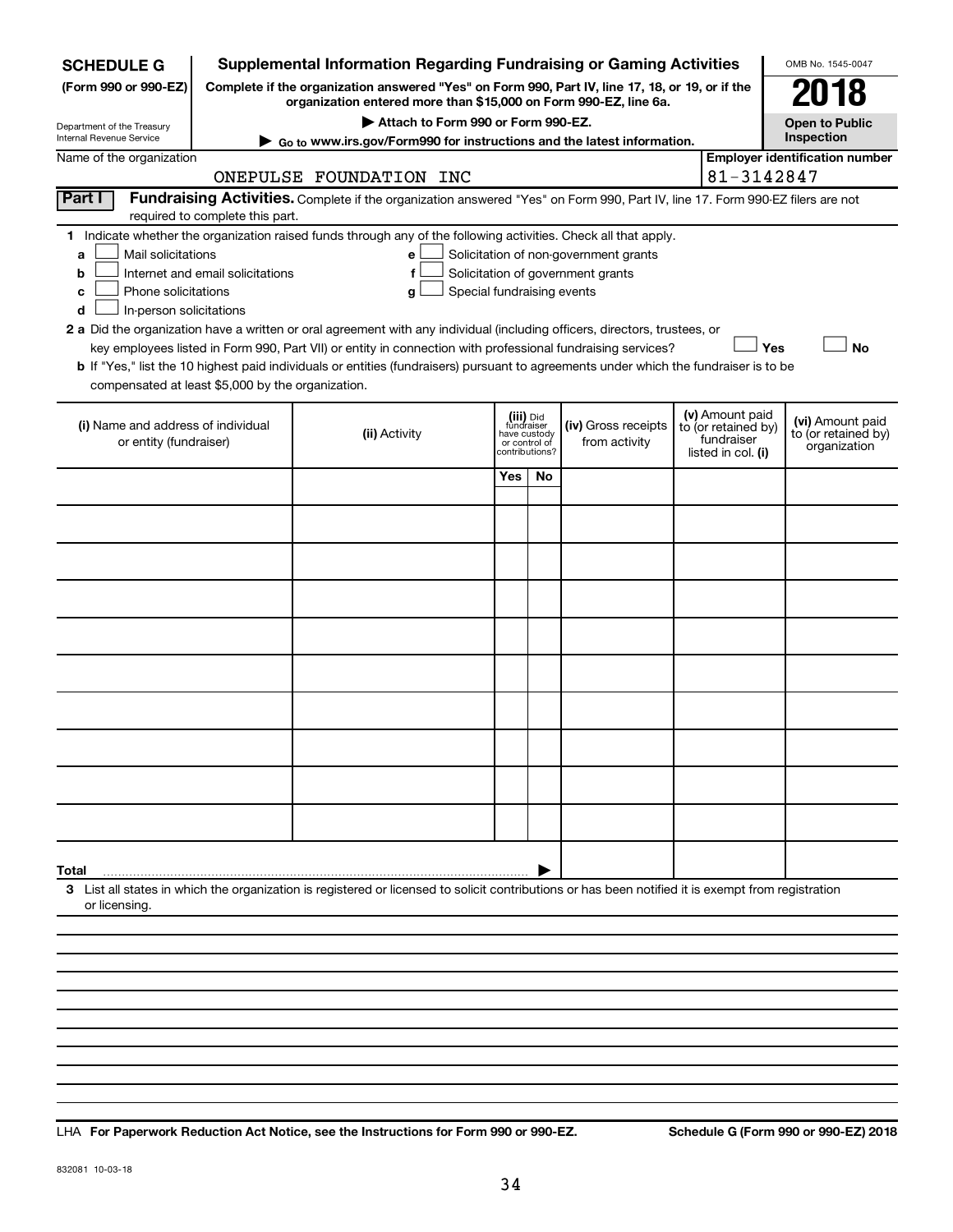# Schedule G (Form 990 or 990-EZ) 2018  $\,$  ONEPULSE FOUNDATION INC  $\,$  81  $-$  3142847  $\,$  Page

Part II | Fundraising Events. Complete if the organization answered "Yes" on Form 990, Part IV, line 18, or reported more than \$15,000 of fundraising event contributions and gross income on Form 990-FZ. lines 1 and 6b. List events with gross receipts greater than \$5,000.

|                        |              | or fundraising event contributions and gross income on Form 990-EZ, lines T and 6D. List events with gross receipts greater than \$5,000.     |                |                         |                  |                            |
|------------------------|--------------|-----------------------------------------------------------------------------------------------------------------------------------------------|----------------|-------------------------|------------------|----------------------------|
|                        |              |                                                                                                                                               | (a) Event $#1$ | $(b)$ Event #2          | (c) Other events | (d) Total events           |
|                        |              |                                                                                                                                               | COMMUNITY      | <b>MATTHEW</b>          |                  | (add col. (a) through      |
|                        |              |                                                                                                                                               | RUN            | SHEPARD                 | 6                | col. (c)                   |
|                        |              |                                                                                                                                               | (event type)   | (event type)            | (total number)   |                            |
| Revenue                | 1.           |                                                                                                                                               | 179,585.       | 17,500.                 | 7,032.           | 204, 117.                  |
|                        |              |                                                                                                                                               | 95, 219.       | 5,823.                  | 7,032.           | 108,074.                   |
|                        | 3            | Gross income (line 1 minus line 2)                                                                                                            | 84,366.        | 11,677.                 |                  | 96,043.                    |
|                        |              |                                                                                                                                               |                |                         |                  |                            |
|                        | 5.           |                                                                                                                                               |                |                         |                  |                            |
|                        | 6            |                                                                                                                                               |                |                         |                  |                            |
| Direct Expenses        | $\mathbf{7}$ | Food and beverages                                                                                                                            |                |                         |                  |                            |
|                        | 8            |                                                                                                                                               |                |                         |                  |                            |
|                        | 9            |                                                                                                                                               | 55,434.        | 11,677.                 | 28,932.          | 96,043.                    |
|                        | 10.          | Direct expense summary. Add lines 4 through 9 in column (d)                                                                                   |                |                         |                  | 96,043.                    |
|                        | Part III     | 11 Net income summary. Subtract line 10 from line 3, column (d)                                                                               |                |                         |                  | $\overline{0}$ .           |
|                        |              | Gaming. Complete if the organization answered "Yes" on Form 990, Part IV, line 19, or reported more than<br>\$15,000 on Form 990-EZ, line 6a. |                |                         |                  |                            |
|                        |              |                                                                                                                                               |                | (b) Pull tabs/instant   |                  | (d) Total gaming (add      |
| Revenue                |              |                                                                                                                                               | (a) Bingo      | bingo/progressive bingo | (c) Other gaming | col. (a) through col. (c)) |
|                        |              |                                                                                                                                               |                |                         |                  |                            |
|                        | 1.           |                                                                                                                                               |                |                         |                  |                            |
|                        |              |                                                                                                                                               |                |                         |                  |                            |
|                        |              |                                                                                                                                               |                |                         |                  |                            |
| <b>Direct Expenses</b> | 3            |                                                                                                                                               |                |                         |                  |                            |
|                        | 4            |                                                                                                                                               |                |                         |                  |                            |
|                        |              |                                                                                                                                               |                |                         |                  |                            |
|                        |              |                                                                                                                                               | Yes<br>%       | Yes<br>%                | Yes<br>%         |                            |
|                        |              | 6 Volunteer labor                                                                                                                             | No             | No                      | No               |                            |
|                        | $\mathbf{7}$ | Direct expense summary. Add lines 2 through 5 in column (d)                                                                                   |                |                         |                  |                            |
|                        | 8            |                                                                                                                                               |                |                         |                  |                            |
|                        |              |                                                                                                                                               |                |                         |                  |                            |
| 9                      |              | Enter the state(s) in which the organization conducts gaming activities:                                                                      |                |                         |                  |                            |
|                        |              |                                                                                                                                               |                |                         |                  | Yes<br>No                  |
|                        |              | <b>b</b> If "No," explain:                                                                                                                    |                |                         |                  |                            |
|                        |              |                                                                                                                                               |                |                         |                  |                            |
|                        |              |                                                                                                                                               |                |                         |                  | Yes<br>No                  |
|                        |              | <b>b</b> If "Yes," explain:                                                                                                                   |                |                         |                  |                            |
|                        |              |                                                                                                                                               |                |                         |                  |                            |
|                        |              |                                                                                                                                               |                |                         |                  |                            |

832082 10-03-18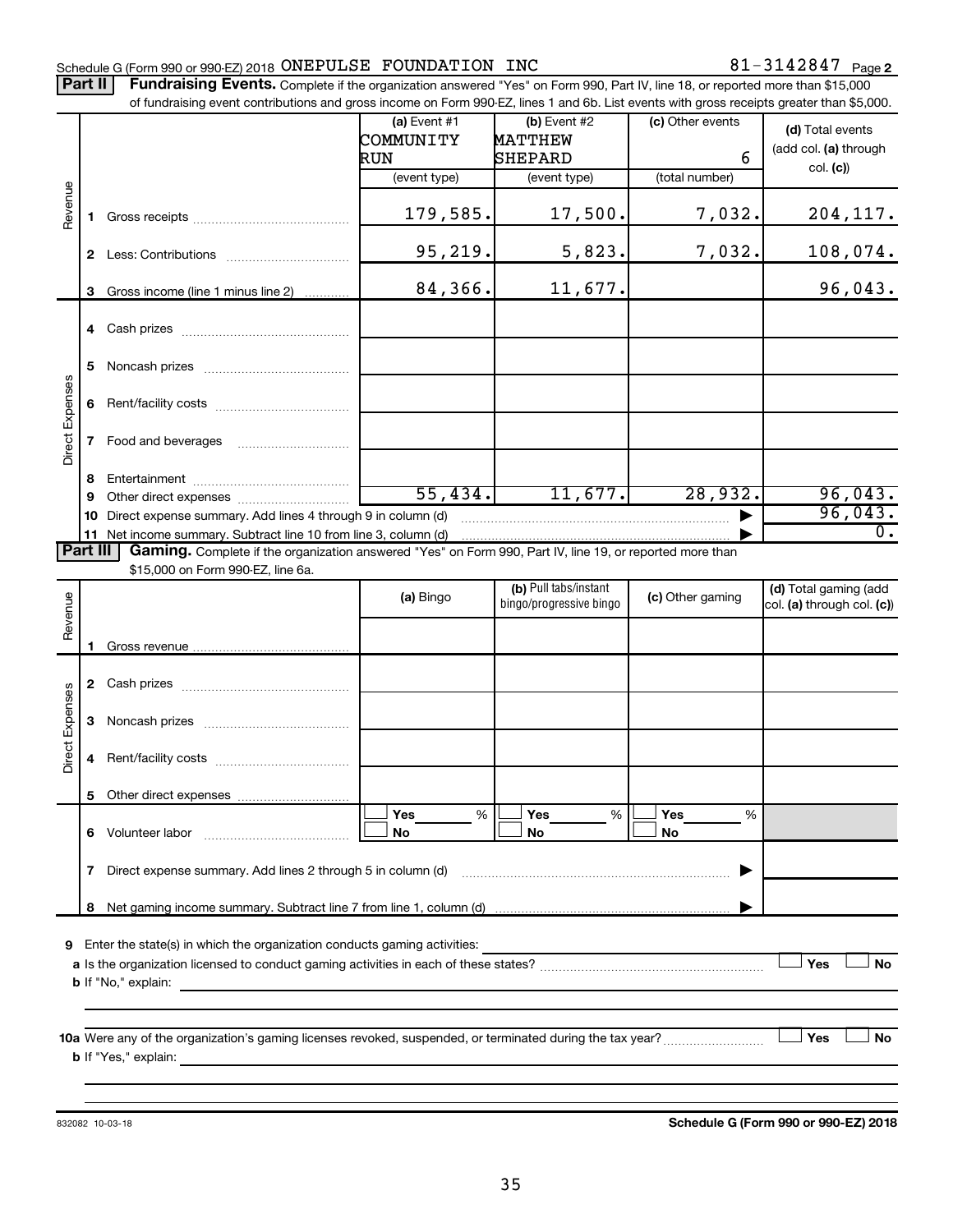|    | 81-3142847<br>Schedule G (Form 990 or 990-EZ) 2018 ONEPULSE FOUNDATION INC                                                                               |                 |     | Page 3               |
|----|----------------------------------------------------------------------------------------------------------------------------------------------------------|-----------------|-----|----------------------|
|    |                                                                                                                                                          |                 | Yes | <b>No</b>            |
|    | 12 Is the organization a grantor, beneficiary or trustee of a trust, or a member of a partnership or other entity formed                                 |                 |     |                      |
|    |                                                                                                                                                          |                 | Yes | No                   |
|    | 13 Indicate the percentage of gaming activity conducted in:                                                                                              |                 |     |                      |
|    |                                                                                                                                                          |                 |     | %                    |
|    |                                                                                                                                                          | 13 <sub>b</sub> |     | %                    |
|    | 14 Enter the name and address of the person who prepares the organization's gaming/special events books and records:                                     |                 |     |                      |
|    |                                                                                                                                                          |                 |     |                      |
|    |                                                                                                                                                          |                 |     |                      |
|    |                                                                                                                                                          |                 |     |                      |
|    | 15a Does the organization have a contract with a third party from whom the organization receives gaming revenue?                                         |                 | Yes | <b>No</b>            |
|    |                                                                                                                                                          |                 |     |                      |
|    |                                                                                                                                                          |                 |     |                      |
|    | c If "Yes," enter name and address of the third party:                                                                                                   |                 |     |                      |
|    |                                                                                                                                                          |                 |     |                      |
|    |                                                                                                                                                          |                 |     |                      |
|    |                                                                                                                                                          |                 |     |                      |
|    | 16 Gaming manager information:                                                                                                                           |                 |     |                      |
|    |                                                                                                                                                          |                 |     |                      |
|    |                                                                                                                                                          |                 |     |                      |
|    | Gaming manager compensation > \$                                                                                                                         |                 |     |                      |
|    |                                                                                                                                                          |                 |     |                      |
|    |                                                                                                                                                          |                 |     |                      |
|    |                                                                                                                                                          |                 |     |                      |
|    |                                                                                                                                                          |                 |     |                      |
|    |                                                                                                                                                          |                 |     |                      |
|    | Director/officer<br>Employee<br>Independent contractor                                                                                                   |                 |     |                      |
|    |                                                                                                                                                          |                 |     |                      |
| 17 | Mandatory distributions:                                                                                                                                 |                 |     |                      |
|    | a Is the organization required under state law to make charitable distributions from the gaming proceeds to                                              |                 |     |                      |
|    | retain the state gaming license?                                                                                                                         |                 |     | $\Box$ Yes $\Box$ No |
|    | <b>b</b> Enter the amount of distributions required under state law to be distributed to other exempt organizations or spent in the                      |                 |     |                      |
|    | organization's own exempt activities during the tax year $\triangleright$ \$                                                                             |                 |     |                      |
|    | Supplemental Information. Provide the explanations required by Part I, line 2b, columns (iii) and (v); and Part III, lines 9, 9b, 10b,<br><b>Part IV</b> |                 |     |                      |
|    | 15b, 15c, 16, and 17b, as applicable. Also provide any additional information. See instructions.                                                         |                 |     |                      |
|    |                                                                                                                                                          |                 |     |                      |
|    |                                                                                                                                                          |                 |     |                      |
|    |                                                                                                                                                          |                 |     |                      |
|    |                                                                                                                                                          |                 |     |                      |
|    |                                                                                                                                                          |                 |     |                      |
|    |                                                                                                                                                          |                 |     |                      |
|    |                                                                                                                                                          |                 |     |                      |
|    |                                                                                                                                                          |                 |     |                      |
|    |                                                                                                                                                          |                 |     |                      |
|    |                                                                                                                                                          |                 |     |                      |
|    |                                                                                                                                                          |                 |     |                      |
|    |                                                                                                                                                          |                 |     |                      |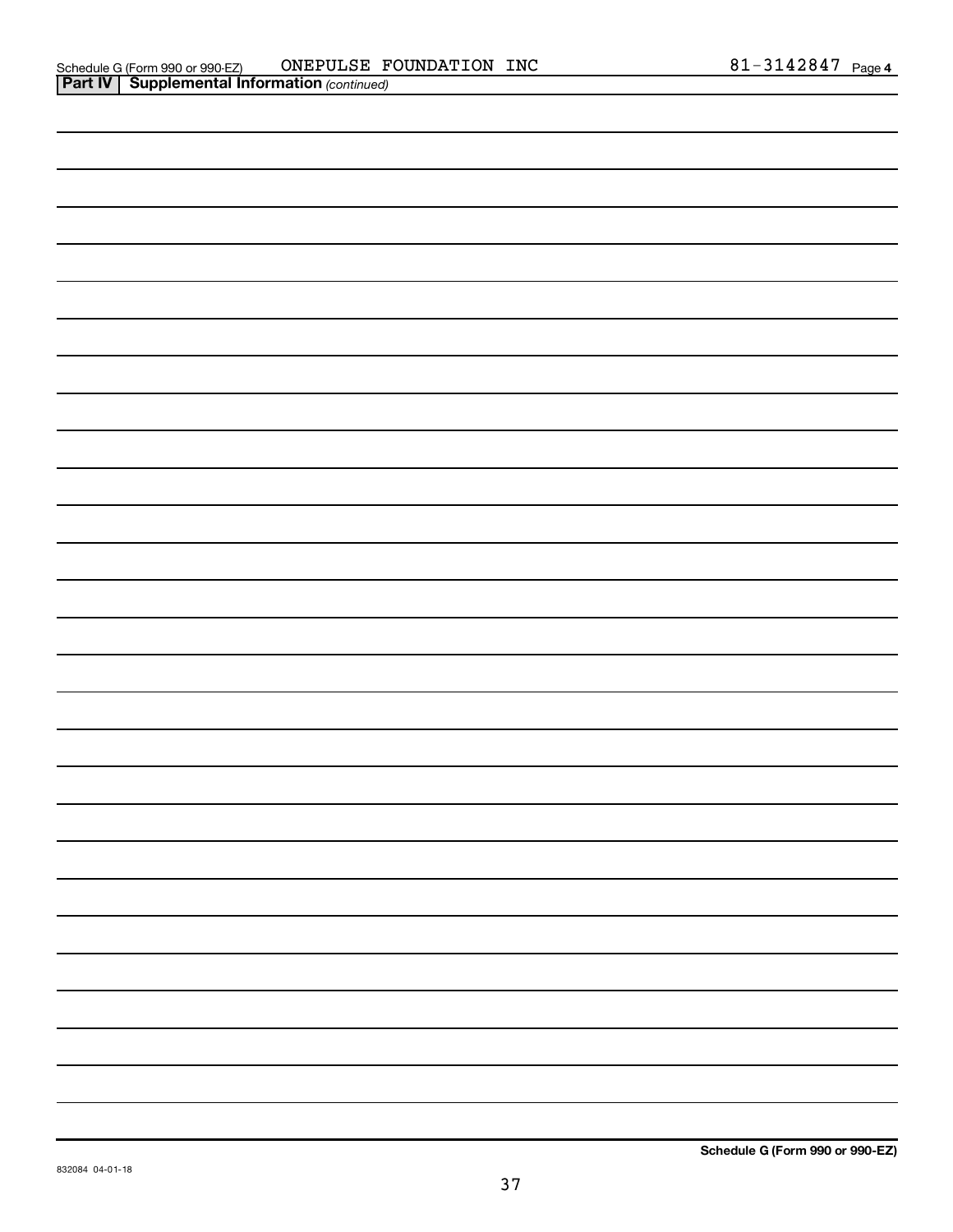| <b>SCHEDULE L</b>                                                                                                                       |                   |  | <b>Transactions With Interested Persons</b>                                                            |  |                            |  |                          |  |                                                                                                                                    |          |                          |                                    | OMB No. 1545-0047 |                           |                                       |  |
|-----------------------------------------------------------------------------------------------------------------------------------------|-------------------|--|--------------------------------------------------------------------------------------------------------|--|----------------------------|--|--------------------------|--|------------------------------------------------------------------------------------------------------------------------------------|----------|--------------------------|------------------------------------|-------------------|---------------------------|---------------------------------------|--|
| (Form 990 or 990-EZ)   Complete if the organization answered "Yes" on Form 990, Part IV, line 25a, 25b, 26, 27, 28a,                    |                   |  |                                                                                                        |  |                            |  |                          |  |                                                                                                                                    |          |                          |                                    | 2018              |                           |                                       |  |
| 28b, or 28c, or Form 990-EZ, Part V, line 38a or 40b.<br>Attach to Form 990 or Form 990-EZ.                                             |                   |  |                                                                                                        |  |                            |  |                          |  | Open To Public                                                                                                                     |          |                          |                                    |                   |                           |                                       |  |
| Department of the Treasury<br>Go to www.irs.gov/Form990 for instructions and the latest information.<br><b>Internal Revenue Service</b> |                   |  |                                                                                                        |  |                            |  |                          |  | Inspection                                                                                                                         |          |                          |                                    |                   |                           |                                       |  |
| Name of the organization                                                                                                                |                   |  |                                                                                                        |  |                            |  |                          |  |                                                                                                                                    |          |                          |                                    |                   |                           | <b>Employer identification number</b> |  |
|                                                                                                                                         |                   |  | ONEPULSE FOUNDATION INC                                                                                |  |                            |  |                          |  |                                                                                                                                    |          |                          | 81-3142847                         |                   |                           |                                       |  |
| Part I                                                                                                                                  |                   |  |                                                                                                        |  |                            |  |                          |  | Excess Benefit Transactions (section 501(c)(3), section 501(c)(4), and 501(c)(29) organizations only).                             |          |                          |                                    |                   |                           |                                       |  |
| 1                                                                                                                                       |                   |  | (b) Relationship between disqualified                                                                  |  |                            |  |                          |  | Complete if the organization answered "Yes" on Form 990, Part IV, line 25a or 25b, or Form 990-EZ, Part V, line 40b.               |          |                          |                                    | (d) Corrected?    |                           |                                       |  |
| (a) Name of disqualified person                                                                                                         |                   |  | person and organization                                                                                |  |                            |  |                          |  | (c) Description of transaction                                                                                                     |          |                          |                                    |                   | Yes                       | No                                    |  |
|                                                                                                                                         |                   |  |                                                                                                        |  |                            |  |                          |  |                                                                                                                                    |          |                          |                                    |                   |                           |                                       |  |
|                                                                                                                                         |                   |  |                                                                                                        |  |                            |  |                          |  |                                                                                                                                    |          |                          |                                    |                   |                           |                                       |  |
|                                                                                                                                         |                   |  |                                                                                                        |  |                            |  |                          |  |                                                                                                                                    |          |                          |                                    |                   |                           |                                       |  |
|                                                                                                                                         |                   |  |                                                                                                        |  |                            |  |                          |  |                                                                                                                                    |          |                          |                                    |                   |                           |                                       |  |
|                                                                                                                                         |                   |  |                                                                                                        |  |                            |  |                          |  |                                                                                                                                    |          |                          |                                    |                   |                           |                                       |  |
| 2 Enter the amount of tax incurred by the organization managers or disqualified persons during the year under                           |                   |  |                                                                                                        |  |                            |  |                          |  |                                                                                                                                    |          |                          |                                    |                   |                           |                                       |  |
| section 4958                                                                                                                            |                   |  |                                                                                                        |  |                            |  |                          |  |                                                                                                                                    |          |                          | $\triangleright$ \$                |                   |                           |                                       |  |
|                                                                                                                                         |                   |  |                                                                                                        |  |                            |  |                          |  |                                                                                                                                    |          | $\blacktriangleright$ \$ |                                    |                   |                           |                                       |  |
| Part II                                                                                                                                 |                   |  | Loans to and/or From Interested Persons.                                                               |  |                            |  |                          |  |                                                                                                                                    |          |                          |                                    |                   |                           |                                       |  |
|                                                                                                                                         |                   |  |                                                                                                        |  |                            |  |                          |  | Complete if the organization answered "Yes" on Form 990-EZ, Part V, line 38a or Form 990, Part IV, line 26; or if the organization |          |                          |                                    |                   |                           |                                       |  |
|                                                                                                                                         |                   |  | reported an amount on Form 990, Part X, line 5, 6, or 22.                                              |  |                            |  |                          |  |                                                                                                                                    |          |                          |                                    |                   |                           |                                       |  |
| (a) Name of                                                                                                                             | (b) Relationship  |  | (c) Purpose                                                                                            |  | (d) Loan to or<br>from the |  | (e) Original             |  | (f) Balance due                                                                                                                    |          | $(g)$ In                 | <b>(h)</b> Approved<br>by board or |                   | (i) Written<br>agreement? |                                       |  |
| interested person                                                                                                                       | with organization |  | of loan                                                                                                |  | organization?              |  | principal amount         |  |                                                                                                                                    | default? |                          | committee?                         |                   |                           |                                       |  |
|                                                                                                                                         |                   |  |                                                                                                        |  | To From                    |  |                          |  |                                                                                                                                    | Yes      | No                       | Yes                                | No.               | Yes                       | No                                    |  |
|                                                                                                                                         |                   |  |                                                                                                        |  |                            |  |                          |  |                                                                                                                                    |          |                          |                                    |                   |                           |                                       |  |
|                                                                                                                                         |                   |  |                                                                                                        |  |                            |  |                          |  |                                                                                                                                    |          |                          |                                    |                   |                           |                                       |  |
|                                                                                                                                         |                   |  |                                                                                                        |  |                            |  |                          |  |                                                                                                                                    |          |                          |                                    |                   |                           |                                       |  |
|                                                                                                                                         |                   |  |                                                                                                        |  |                            |  |                          |  |                                                                                                                                    |          |                          |                                    |                   |                           |                                       |  |
|                                                                                                                                         |                   |  |                                                                                                        |  |                            |  |                          |  |                                                                                                                                    |          |                          |                                    |                   |                           |                                       |  |
|                                                                                                                                         |                   |  |                                                                                                        |  |                            |  |                          |  |                                                                                                                                    |          |                          |                                    |                   |                           |                                       |  |
|                                                                                                                                         |                   |  |                                                                                                        |  |                            |  |                          |  |                                                                                                                                    |          |                          |                                    |                   |                           |                                       |  |
|                                                                                                                                         |                   |  |                                                                                                        |  |                            |  |                          |  |                                                                                                                                    |          |                          |                                    |                   |                           |                                       |  |
| $\overline{\ }$ Total $\overline{\ }$                                                                                                   |                   |  | <b>Grants or Assistance Benefiting Interested Persons.</b>                                             |  |                            |  | $\blacktriangleright$ \$ |  |                                                                                                                                    |          |                          |                                    |                   |                           |                                       |  |
| Part II                                                                                                                                 |                   |  |                                                                                                        |  |                            |  |                          |  |                                                                                                                                    |          |                          |                                    |                   |                           |                                       |  |
| (a) Name of interested person                                                                                                           |                   |  | Complete if the organization answered "Yes" on Form 990, Part IV, line 27.<br>(b) Relationship between |  |                            |  | (c) Amount of            |  | (d) Type of                                                                                                                        |          |                          |                                    | (e) Purpose of    |                           |                                       |  |
|                                                                                                                                         |                   |  | interested person and<br>the organization                                                              |  |                            |  | assistance               |  | assistance                                                                                                                         |          |                          |                                    | assistance        |                           |                                       |  |
|                                                                                                                                         |                   |  |                                                                                                        |  |                            |  |                          |  |                                                                                                                                    |          |                          |                                    |                   |                           |                                       |  |
|                                                                                                                                         |                   |  |                                                                                                        |  |                            |  |                          |  |                                                                                                                                    |          |                          |                                    |                   |                           |                                       |  |
|                                                                                                                                         |                   |  |                                                                                                        |  |                            |  |                          |  |                                                                                                                                    |          |                          |                                    |                   |                           |                                       |  |
|                                                                                                                                         |                   |  |                                                                                                        |  |                            |  |                          |  |                                                                                                                                    |          |                          |                                    |                   |                           |                                       |  |
|                                                                                                                                         |                   |  |                                                                                                        |  |                            |  |                          |  |                                                                                                                                    |          |                          |                                    |                   |                           |                                       |  |
|                                                                                                                                         |                   |  |                                                                                                        |  |                            |  |                          |  |                                                                                                                                    |          |                          |                                    |                   |                           |                                       |  |
|                                                                                                                                         |                   |  |                                                                                                        |  |                            |  |                          |  |                                                                                                                                    |          |                          |                                    |                   |                           |                                       |  |
|                                                                                                                                         |                   |  |                                                                                                        |  |                            |  |                          |  |                                                                                                                                    |          |                          |                                    |                   |                           |                                       |  |
|                                                                                                                                         |                   |  |                                                                                                        |  |                            |  |                          |  |                                                                                                                                    |          |                          |                                    |                   |                           |                                       |  |

LHA For Paperwork Reduction Act Notice, see the Instructions for Form 990 or 990-EZ. Schedule L (Form 990 or 990-EZ) 2018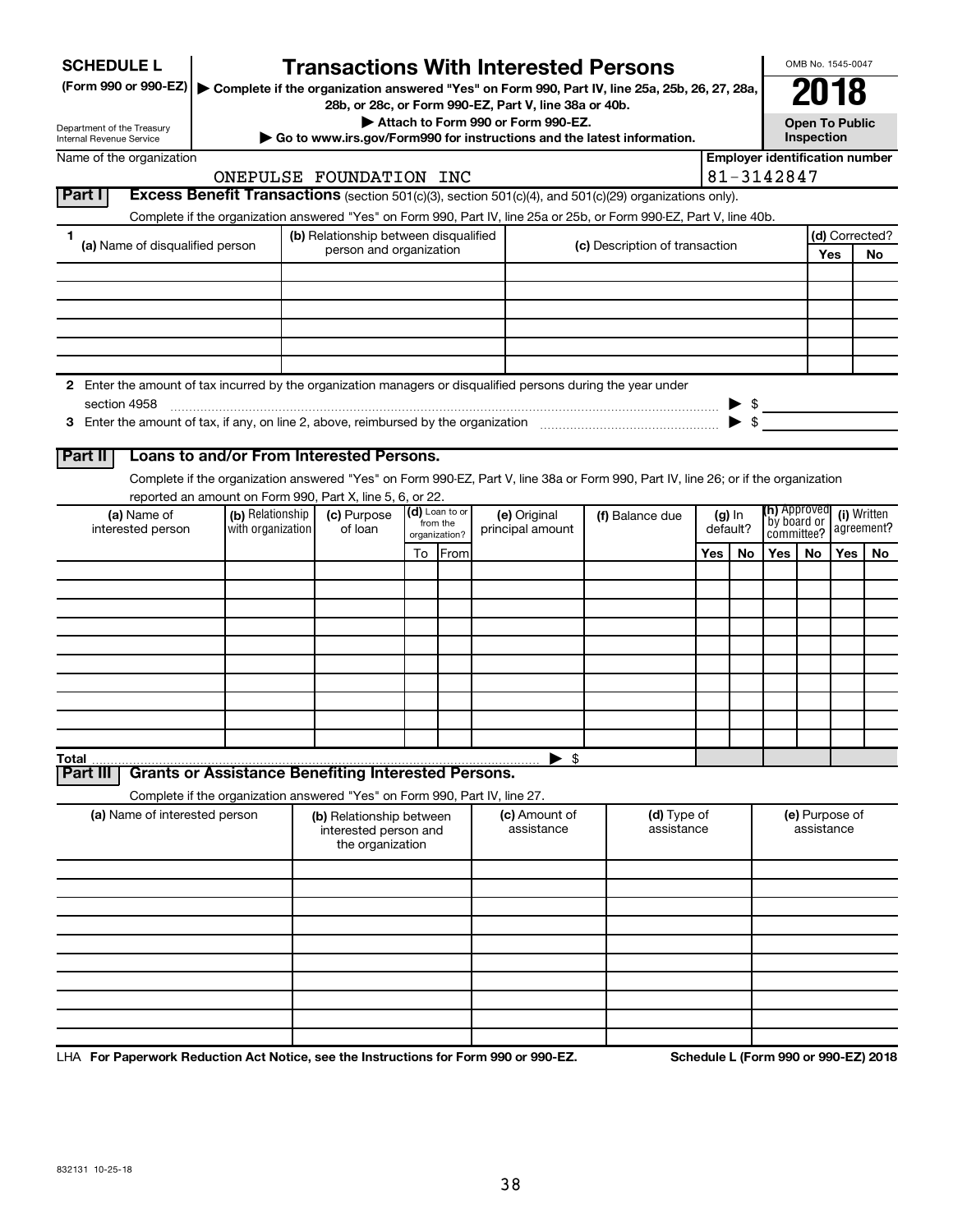|  | Schedule L (Form 990 or 990-EZ) 2018 ONEPULSE FOUNDATION INC         |  | 81-3142847 <sub>Page 2</sub> |  |
|--|----------------------------------------------------------------------|--|------------------------------|--|
|  | <b>Part IV   Business Transactions Involving Interested Persons.</b> |  |                              |  |

Complete if the organization answered "Yes" on Form 990, Part IV, line 28a, 28b, or 28c.

| (a) Name of interested person | (b) Relationship between interested<br>person and the organization |                       |   | (c) Amount of<br>transaction | (d) Description of<br>transaction | (e) Sharing of<br>organization's<br>revenues? |    |
|-------------------------------|--------------------------------------------------------------------|-----------------------|---|------------------------------|-----------------------------------|-----------------------------------------------|----|
|                               |                                                                    |                       |   |                              |                                   | Yes                                           | No |
| KELLY LAFFERMAN               | CMO<br>OF                                                          | <b>FINDSOME &amp;</b> | W |                              | 44,230. OUTSOURCE M               |                                               | х  |
|                               |                                                                    |                       |   |                              |                                   |                                               |    |
|                               |                                                                    |                       |   |                              |                                   |                                               |    |
|                               |                                                                    |                       |   |                              |                                   |                                               |    |
|                               |                                                                    |                       |   |                              |                                   |                                               |    |
|                               |                                                                    |                       |   |                              |                                   |                                               |    |
|                               |                                                                    |                       |   |                              |                                   |                                               |    |
|                               |                                                                    |                       |   |                              |                                   |                                               |    |
|                               |                                                                    |                       |   |                              |                                   |                                               |    |
|                               |                                                                    |                       |   |                              |                                   |                                               |    |

**Part V** Supplemental Information.

Provide additional information for responses to questions on Schedule L (see instructions).

SCH L, PART IV, BUSINESS TRANSACTIONS INVOLVING INTERESTED PERSONS:

(A) NAME OF PERSON: KELLY LAFFERMAN

(B) RELATIONSHIP BETWEEN INTERESTED PERSON AND ORGANIZATION:

CMO OF FINDSOME & WINMORE, INC.; SECRETARY OF ONEPULSE FOUNDATION INC

(C) AMOUNT OF TRANSACTION \$ 44,230.

(D) DESCRIPTION OF TRANSACTION: OUTSOURCE MARKETING AND WEBSITE.

(E) SHARING OF ORGANIZATION REVENUES? = NO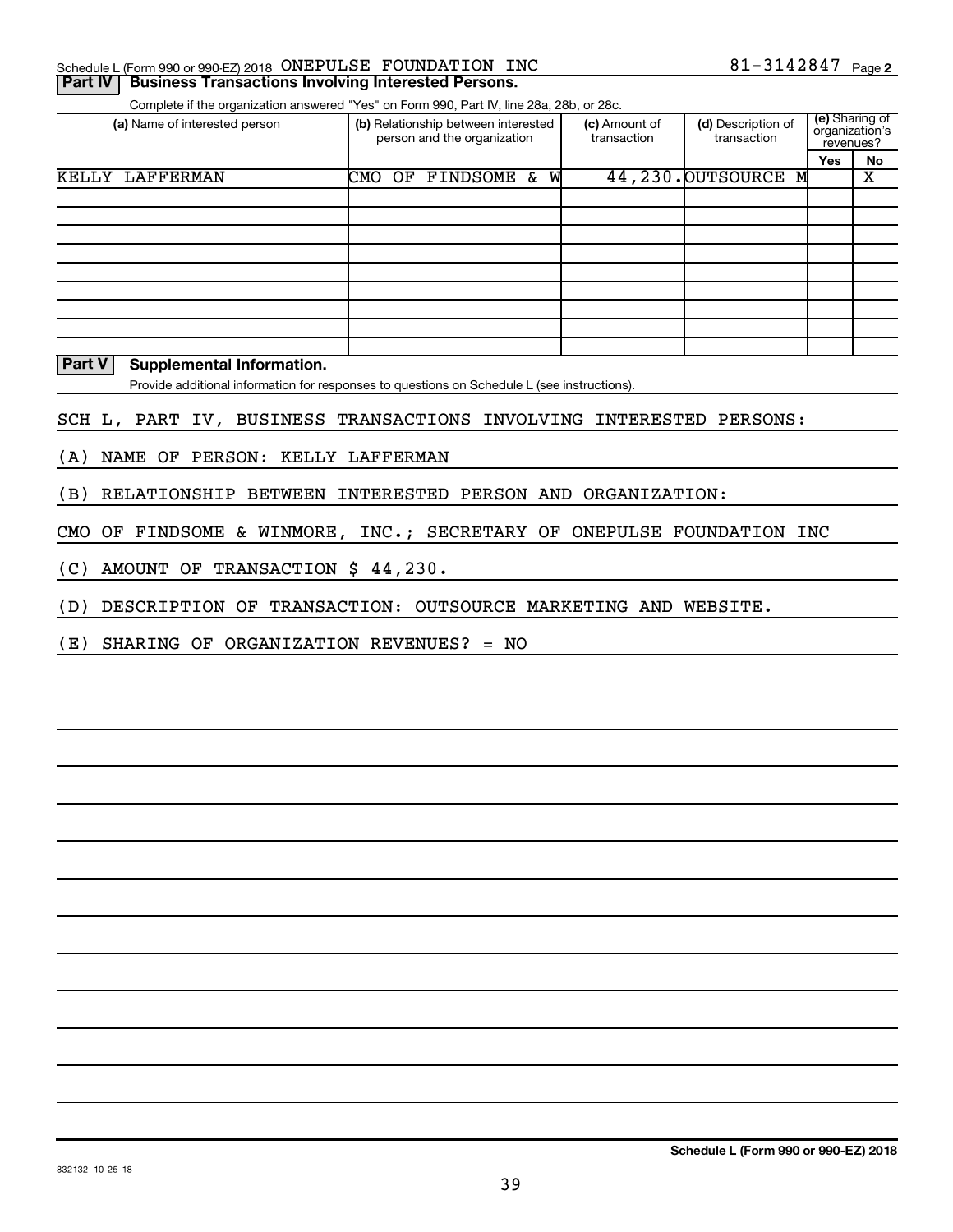# **SCHEDULE M (Form 990)**

# **Noncash Contributions**

OMB No. 1545-0047

| Department of the Treasury |
|----------------------------|
| Internal Revenue Service   |

**Complete if the organizations answered "Yes" on Form 990, Part IV, lines 29 or 30.** →<br>**→** Complete if the organizations answered "Yes" on Form 990, Part IV, lines 29 or 30.<br>● Complete if the organizations answered "Yes" on Form 990, Part IV, lines 29 or 30.  $\blacktriangleright$ 

**Attach to Form 990.**  $\blacktriangleright$ 

 **Go to www.irs.gov/Form990 for instructions and the latest information.**

**Inspection**

**Open to Public**

|        | Name of the organization                                                                                                       |                         |                  |                                                                       | <b>Employer identification number</b> |            |     |
|--------|--------------------------------------------------------------------------------------------------------------------------------|-------------------------|------------------|-----------------------------------------------------------------------|---------------------------------------|------------|-----|
|        | ONEPULSE FOUNDATION INC                                                                                                        |                         | 81-3142847       |                                                                       |                                       |            |     |
| Part I | <b>Types of Property</b>                                                                                                       |                         |                  |                                                                       |                                       |            |     |
|        |                                                                                                                                | (a)<br>Check if         | (b)<br>Number of | (c)<br>Noncash contribution                                           | (d)<br>Method of determining          |            |     |
|        |                                                                                                                                | applicable              | contributions or | amounts reported on<br>items contributed Form 990, Part VIII, line 1g | noncash contribution amounts          |            |     |
|        |                                                                                                                                |                         |                  |                                                                       |                                       |            |     |
| 2      |                                                                                                                                |                         |                  |                                                                       |                                       |            |     |
| з      | Art - Fractional interests                                                                                                     |                         |                  |                                                                       |                                       |            |     |
| 4      | Books and publications                                                                                                         |                         |                  |                                                                       |                                       |            |     |
| 5      | Clothing and household goods                                                                                                   |                         |                  |                                                                       |                                       |            |     |
| 6      |                                                                                                                                |                         |                  |                                                                       |                                       |            |     |
| 7      |                                                                                                                                |                         |                  |                                                                       |                                       |            |     |
| 8      |                                                                                                                                |                         |                  |                                                                       |                                       |            |     |
| 9      | Securities - Publicly traded                                                                                                   |                         |                  |                                                                       |                                       |            |     |
| 10     | Securities - Closely held stock                                                                                                |                         |                  |                                                                       |                                       |            |     |
| 11     | Securities - Partnership, LLC, or                                                                                              |                         |                  |                                                                       |                                       |            |     |
|        | trust interests                                                                                                                |                         |                  |                                                                       |                                       |            |     |
| 12     | Securities - Miscellaneous                                                                                                     |                         |                  |                                                                       |                                       |            |     |
| 13     | Qualified conservation contribution -                                                                                          |                         |                  |                                                                       |                                       |            |     |
|        |                                                                                                                                |                         |                  |                                                                       |                                       |            |     |
| 14     | Qualified conservation contribution - Other                                                                                    |                         |                  |                                                                       |                                       |            |     |
| 15     | Real estate - Residential                                                                                                      |                         |                  |                                                                       |                                       |            |     |
| 16     | Real estate - Commercial                                                                                                       |                         |                  |                                                                       |                                       |            |     |
| 17     |                                                                                                                                |                         |                  |                                                                       |                                       |            |     |
| 18     |                                                                                                                                |                         |                  |                                                                       |                                       |            |     |
| 19     |                                                                                                                                |                         |                  |                                                                       |                                       |            |     |
| 20     | Drugs and medical supplies                                                                                                     |                         |                  |                                                                       |                                       |            |     |
| 21     |                                                                                                                                |                         |                  |                                                                       |                                       |            |     |
| 22     |                                                                                                                                |                         |                  |                                                                       |                                       |            |     |
| 23     |                                                                                                                                |                         |                  |                                                                       |                                       |            |     |
| 24     |                                                                                                                                |                         |                  |                                                                       |                                       |            |     |
| 25     | $($ INTERIM MEMOR $)$<br>Other $\blacktriangleright$                                                                           | $\overline{\textbf{X}}$ |                  | 74,700.COST                                                           |                                       |            |     |
| 26     | Other $\blacktriangleright$<br>the control of the control of the control of                                                    |                         |                  |                                                                       |                                       |            |     |
| 27     | Other<br>▸                                                                                                                     |                         |                  |                                                                       |                                       |            |     |
| 28     | Other                                                                                                                          |                         |                  |                                                                       |                                       |            |     |
| 29     | Number of Forms 8283 received by the organization during the tax year for contributions                                        |                         |                  |                                                                       |                                       |            |     |
|        | for which the organization completed Form 8283, Part IV, Donee Acknowledgement                                                 |                         |                  | 29                                                                    |                                       |            |     |
|        |                                                                                                                                |                         |                  |                                                                       |                                       | Yes        | No. |
|        | 30a During the year, did the organization receive by contribution any property reported in Part I, lines 1 through 28, that it |                         |                  |                                                                       |                                       |            |     |
|        | must hold for at least three years from the date of the initial contribution, and which isn't required to be used for          |                         |                  |                                                                       |                                       |            |     |
|        |                                                                                                                                |                         |                  |                                                                       |                                       | <b>30a</b> | x   |
|        | <b>b</b> If "Yes," describe the arrangement in Part II.                                                                        |                         |                  |                                                                       |                                       |            |     |
| 31     | Does the organization have a gift acceptance policy that requires the review of any nonstandard contributions?                 |                         |                  |                                                                       |                                       | 31         | x   |
|        | 32a Does the organization hire or use third parties or related organizations to solicit, process, or sell noncash              |                         |                  |                                                                       |                                       |            |     |
|        | contributions?                                                                                                                 |                         |                  |                                                                       |                                       | 32a        | х   |
|        | b If "Yes," describe in Part II.                                                                                               |                         |                  |                                                                       |                                       |            |     |
| 33     | If the organization didn't report an amount in column (c) for a type of property for which column (a) is checked,              |                         |                  |                                                                       |                                       |            |     |
|        | describe in Part II.                                                                                                           |                         |                  |                                                                       |                                       |            |     |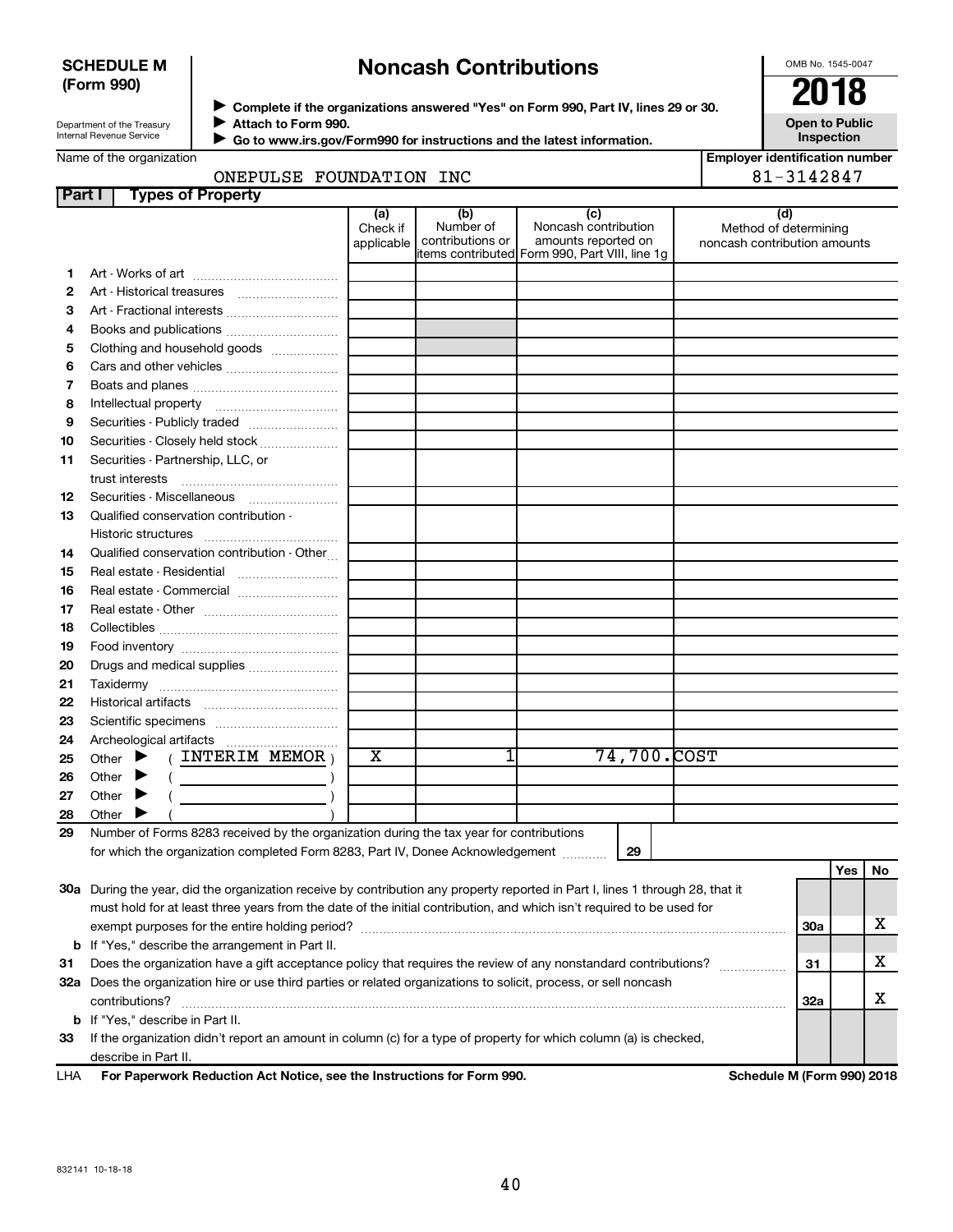**2**

Provide the information required by Part I, lines 30b, 32b, and 33, and whether the organization is reporting in Part I, column (b), the number of contributions, the number of items received, or a combination of both. Also complete this part for any additional information. **Part II Supplemental Information.**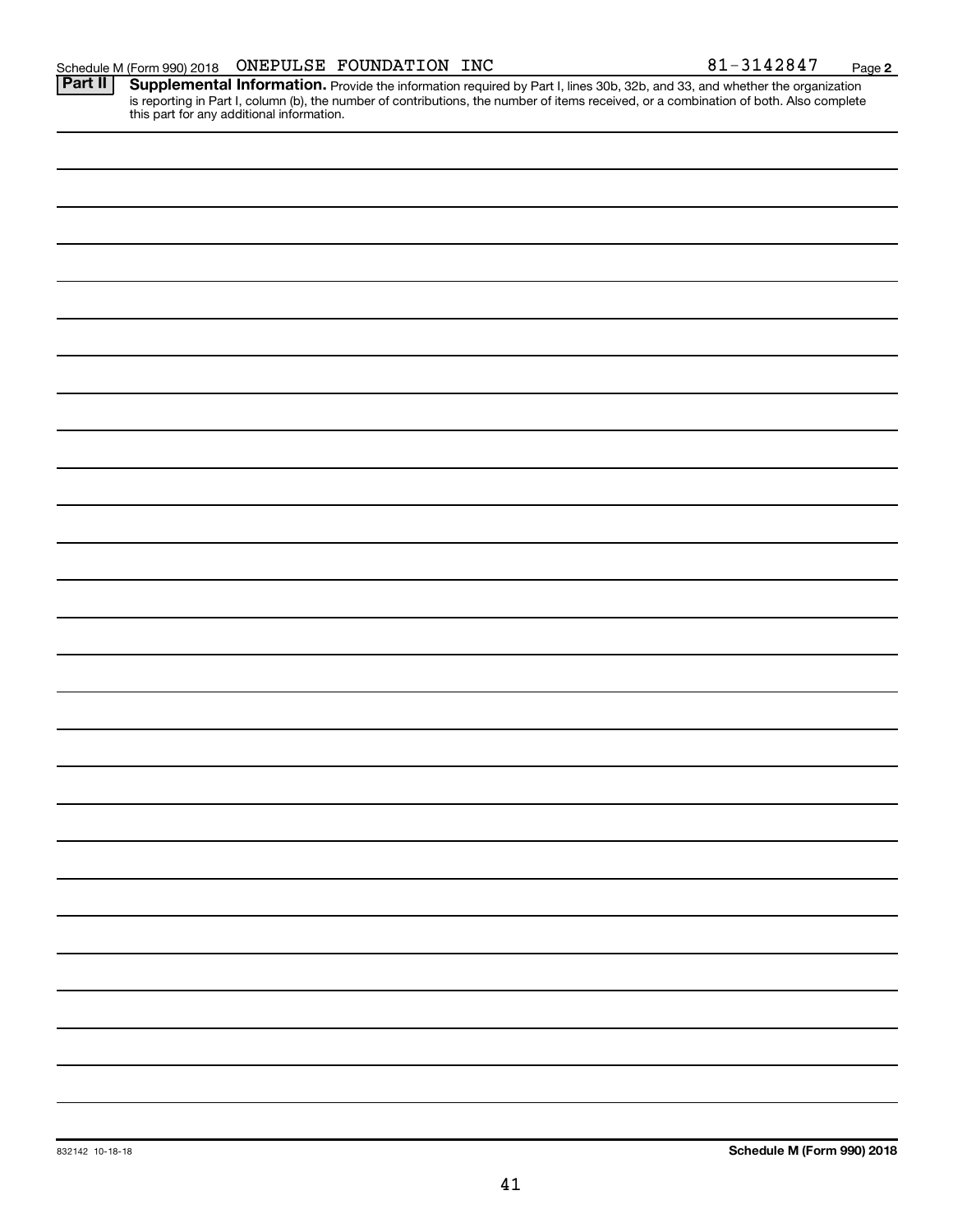Department of the Treasury **(Form 990 or 990-EZ)**

Name of the organization

Internal Revenue Service

SCHEDULE O **Supplemental Information to Form 990 or 990-EZ 2018**<br>(Form 990 or 990-EZ) Complete to provide information for responses to specific questions on

**Complete to provide information for responses to specific questions on Form 990 or 990-EZ or to provide any additional information. | Attach to Form 990 or 990-EZ.**

**| Go to www.irs.gov/Form990 for the latest information.**

OMB No. 1545-0047 **Open to Public Inspection**

ONEPULSE FOUNDATION INC 81-3142847

**Employer identification number**

FORM 990, PART III, LINE 2, NEW PROGRAM SERVICES:

ONEPULSE FOUNDATION BUILT AN INTERIM MEMORIAL, AND HAS ALSO BEGUN THE

PROCESS OF BUILDING A PERMANENT MEMORIAL.

FORM 990, PART III, LINE 4A, PROGRAM SERVICE ACCOMPLISHMENTS:

AFFECTED.

THE DESIGN AND CONSTRUCTION OF THE PULSE INTERIM MEMORIAL WAS COMPLETED IN CONJUNCTION WITH THE FOUNDATION'S DESIGN AND CONSTRUCTION TEAM AND LED BY DIX HITE - PARTNERS, A LOCAL LANDSCAPE ARCHITECT FIRM. NEARLY HALF OF ALL EXPENSES AND LABOR FOR THE SITE WERE DONATED AS IN-KIND GOODS AND/OR SERVICES.

AN AVERAGE OF 300 PEOPLE CONTINUE TO VISIT THE SITE DAILY. LARGE GROUPS INCLUDE THE YMCA WOMEN'S LEADERSHIP CONFERENCE, MICROSOFT, ALIX PARTNERS AND BBYO YOUTH LEADERSHIP TO NAME A FEW. THE SITE HAS A DIGITAL KIOSK WHERE VISITORS CAN ENTER A MESSAGE OF LOVE TO THOSE AFFECTED AND ALSO ENTER THEIR ZIP CODE OR COUNTRY CODE. OVER 42,000 VISITED THE SITE FROM MAY - DECEMBER OF 2018.

THE COMMUNITY HAS RESPONDED POSITIVELY TO THE DESIGN AND MEANING BEHIND THIS SITE AND ARE ANXIOUSLY AWAITING THE DESIGN OF THE PERMANENT MEMORIAL AND MUSEUM WHICH WILL BE UNVEILED IN LATE OCTOBER, 2019.

FORM 990, PART III, LINE 4B, PROGRAM SERVICE ACCOMPLISHMENTS: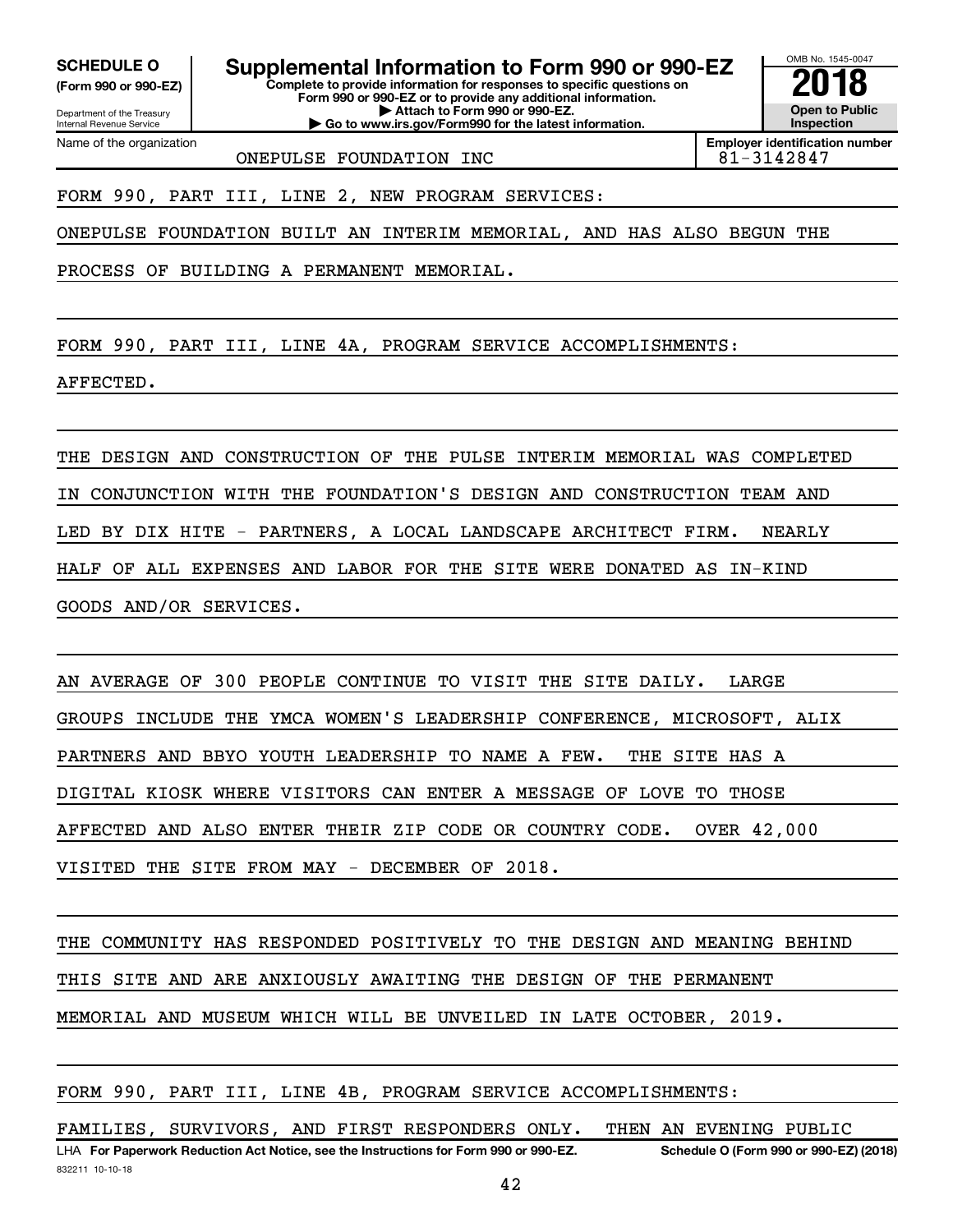ONEPULSE FOUNDATION INC  $81-3142847$ 

CEREMONY OPEN TO ANYONE TO ATTEND.

IN BETWEEN THE TWO EVENTS, ONEPULSE FOUNDATION PROVIDED A MEAL AND PRIVATE TIME FOR ALL THE FAMILIES OF THE 49 VICTIMS AT THE FIRST UNITED METHODIST CHURCH IN DOWNTOWN ORLANDO. OVER 200 FAMILY MEMBERS ATTENDED AND WERE APPRECIATIVE OF HAVING SOME QUIET TIME TOGETHER BEFORE THE ANNUAL CEREMONY.

FORM 990, PART III, LINE 4C, PROGRAM SERVICE ACCOMPLISHMENTS: THE 2018 FAMILY DAYS EVENTS WERE HOSTED IN MARCH AND OCTOBER. BOTH EVENTS AVERAGED 200 FAMILY MEMBERS AT THE EVENTS.

FORM 990, PART VI, SECTION A, LINE 3:

TO SERVE AS CHIEF OF STAFF AND CHIEF DEVELOPMENT OFFICER FOR THE ONEPULSE FOUNDATION. ESTABLISH COMPANY INFRASTRUCTURE, BUSINESS PLAN AND OPERATIONS WHILE DEVELOPING AND IMPLEMENTING A COMPREHENSIVE STRATEGIC FUNDRAISING PLAN THAT LAUNCHES THE INITIAL DEVELOPMENT EFFORTS FOR ONEPULSE FOUNDATION WITH THE GOAL OF GENERATING AN ESTIMATED \$30,000,000 IN CAPITAL, PROGRAM AND GENERAL OPERATING CONTRIBUTIONS BEFORE DECEMBER 31, 2020.

FORM 990, PART VI, SECTION B, LINE 11B:

A DRAFT OF FORM 990 WAS REVIEWED IN DETAIL BY THE BOARD CHAIRMAN AND A VOTING BOARD MEMBER PRIOR TO SUBMISSION TO THE IRS. FORM 990 INFORMATION WILL BE PROVIDED TO THE OTHER BOARD MEMBERS AFTER SUBMISSION TO THE IRS.

FORM 990, PART VI, SECTION B, LINE 12C:

THE CONFLICT OF INTEREST POLICY REQUIRES CONFLICTS OF INTEREST TO BE

DISCLOSED TO THE BOARD CHAIRMAN ON AN ONGOING BASIS FOR ANY REQUIRED

**Schedule O (Form 990 or 990-EZ) (2018)**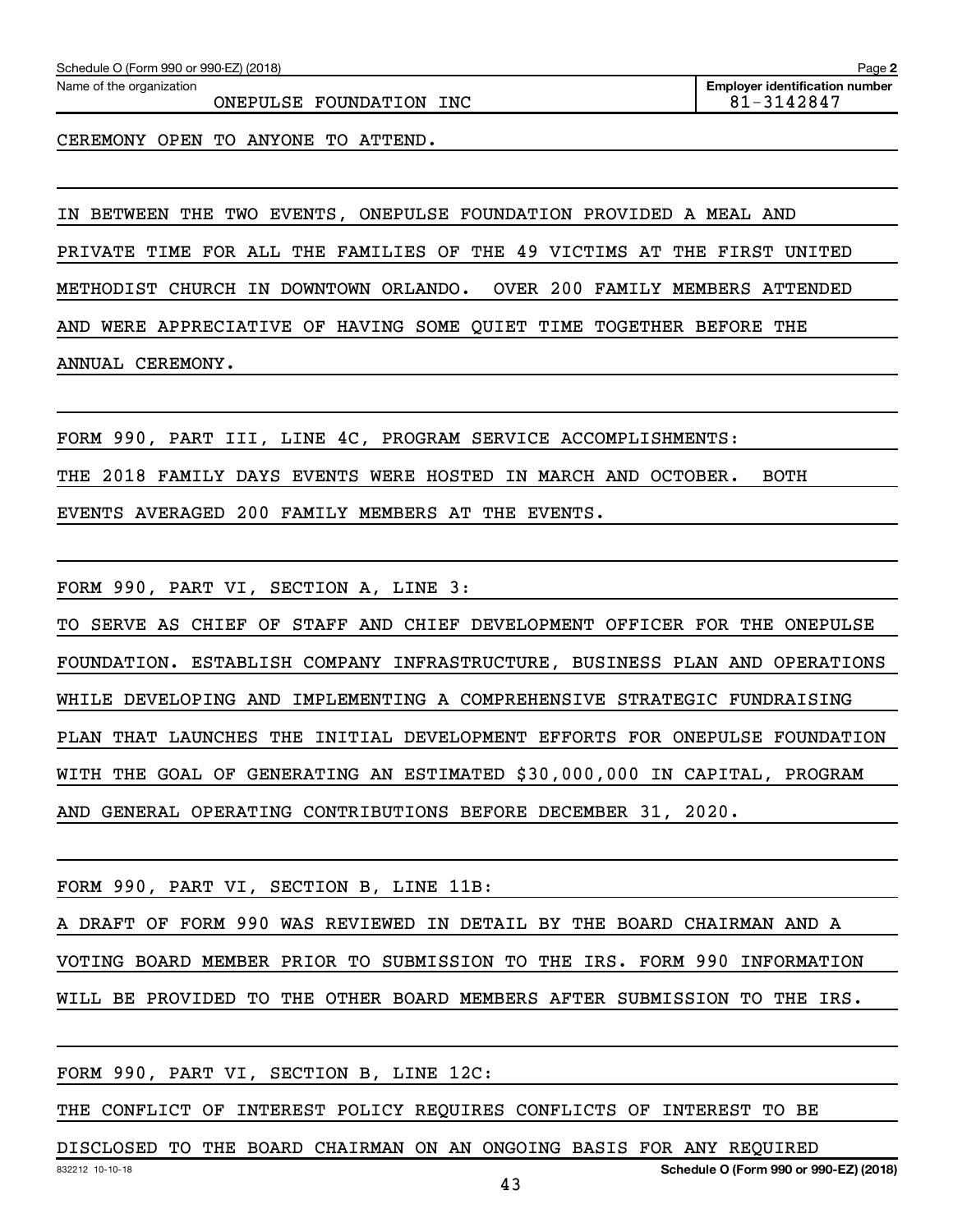| Schedule O (Form 990 or 990-EZ) (2018)                                         | Page 2                                              |
|--------------------------------------------------------------------------------|-----------------------------------------------------|
| Name of the organization<br>ONEPULSE FOUNDATION<br>INC                         | <b>Employer identification number</b><br>81-3142847 |
| THE ORGANIZATION HAS IMPLEMENTED A PROCEDURE THAT<br>IN ADDITION,<br>ACTION.   |                                                     |
| REQUIRES ANNUALLY, AND AT THE TIME OF RECEIPT, A COPY OF THE POLICY            | THAT                                                |
| TRUSTEES, OFFICERS, AND KEY EMPLOYEES TO<br>THE BOARD OF<br>MEMBERS OF         | AFFIRM.                                             |
| THROUGH A SIGNED DECLARATION THAT ADVISES THERE ARE NO CONFLICTS OF            |                                                     |
| THERE ARE POSSIBILITIES WHICH MUST BE DISCUSSED AND/OR<br>INTEREST OR ADVISING |                                                     |
| DISCLOSED.                                                                     |                                                     |

FORM 990, PART VI, SECTION B, LINE 15:

BOARD OF TRUSTEES REVIEWS COMPARIBILITY DATA FOR OTHER CEOS AND EXECUTIVE DIRECTORS OF SIMILAR TAX EXEMPT ORGANIZATIONS IN THE AREA TO INCLUDE ANNUAL REVIEWS OF CEO.

FORM 990, PART VI, SECTION C, LINE 19:

THE ORGANIZATION'S GOVERNING DOCUMENTS, CONFLICT OF INTEREST POLICY, AND A COMPLETE COPY OF ITS FINANCIAL STATEMENTS ARE MADE AVAILABLE TO THE PUBLIC UPON REQUEST.

PART XII, LINE 1

THE ORGANIZATION HAS CHANGED THE ACCOUNTING METHOD ON FORM 990 FROM THE CASH BASIS TO THE ACCRUAL BASIS OF ACCOUNTING TO BE CONSISTENT WITH THE ENTITY'S FIRST AUDITED FINANCIALS PREPARED FOR 2018.

PART XII, LINE 2C

THE INDEPENDENT EXTERNAL AUDIT IS PART OF THE FOUNDATION'S STRATEGIC

PLAN AND THROUGH THE GUIDANCE OF THE FINANCE COMMITTEE, THE FOUNDATION

COMPLETED THE REQUIREMENTS SET FORTH. THE GUIDELINES WERE TO REQUEST AT

LEAST THREE QUOTES FROM RECOMMENDED CPA FIRMS. WE SOLICITED FOUR FIRMS